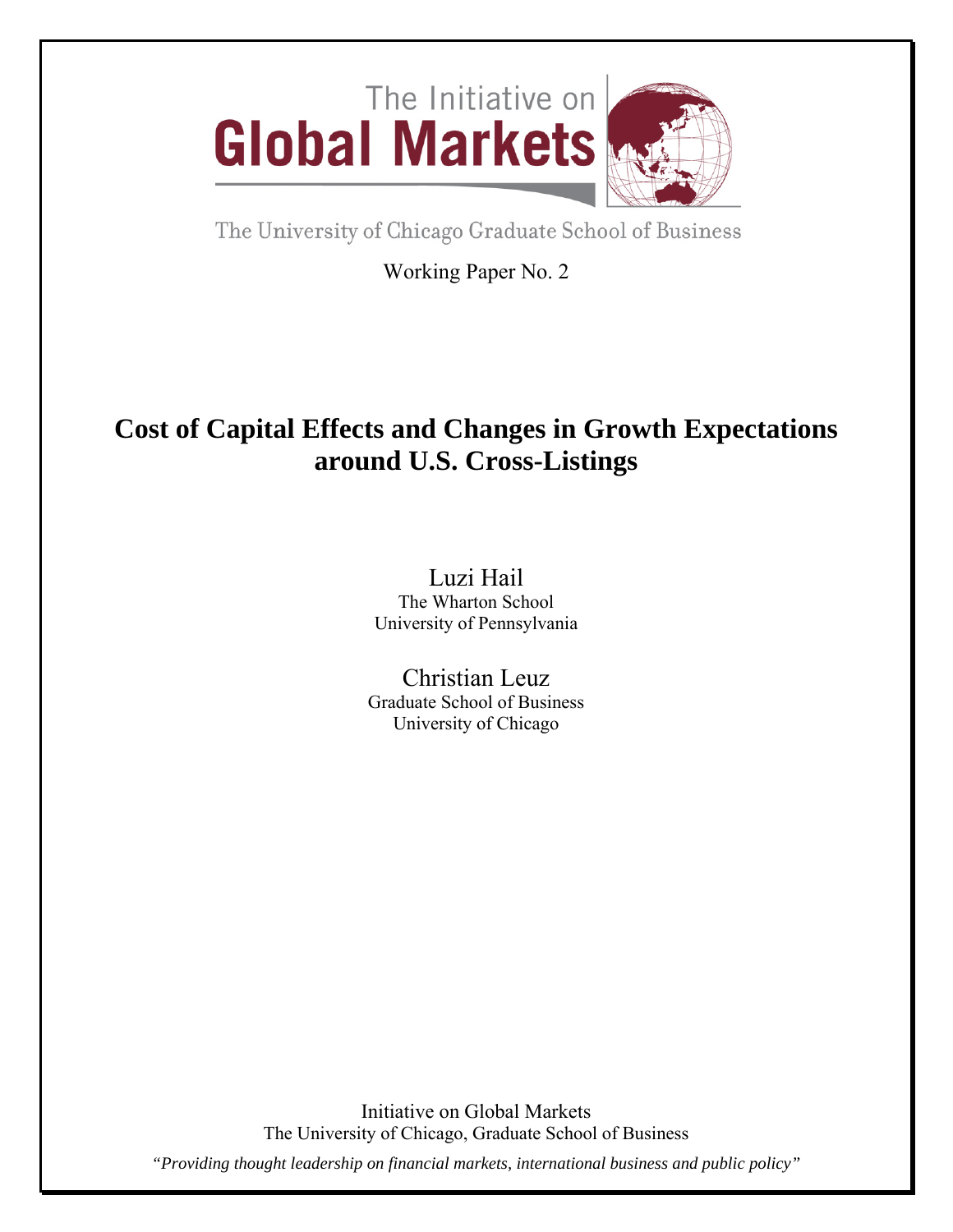# **Cost of Capital Effects and Changes in Growth Expectations around U.S. Cross-Listings\***

# **Luzi Hail**

The Wharton School University of Pennsylvania

# **Christian Leuz**

The Graduate School of Business University of Chicago

> October 2006 (First version: May 2004)

### **Abstract**

This paper examines whether cross-listing in the U.S. reduces foreign firms' cost of capital. While prior studies document that U.S. cross-listings are associated with substantial increases in firm value, the sources of these valuation effects are not well understood. We estimate the cost of capital effects implied by market prices and analyst forecasts, which allows us to explicitly account for changes in growth expectations around cross-listings. We find strong evidence that firms with cross-listings on U.S. exchanges experience a decrease in their cost of capital, which is economically significant and sustained. Consistent with the bonding hypothesis, we document that these effects are larger for firms from countries with weaker institutional structures. Crosslistings in the over-the-counter market are associated with minor reductions in firms' cost of capital, and private placements seem to have adverse effects. We also document positive valuation effects for all types of U.S. cross-listings stemming from changes in (financial analysts') growth expectations. The latter result could reflect that firms seek to cross-list when their growth opportunities happen to expand.

*JEL classification:* G14, G15, G38, G30, K22, M41

*Key Words: Corporate Governance, Cross-listing, Bonding hypothesis, Cost of equity, Disclosure, Law and finance, International finance* 

\* We thank Michael Chafkin, Gus DeFranco, Craig Doidge, Wayne Guay, Cam Harvey, Andrew Karolyi, Michael King, Karl Lins, Darius Miller, Sergei Sarkissian, Cathy Schrand, and workshop participants at the Board of Governors (Federal Reserve), the 2005 Wharton Impact Conference on Cross-Border Equity Issuance and Trading, the 2006 EAA Congress in Dublin, the 2006 Global Issues in Accounting Conference in Chapel Hill, Goethe University Frankfurt, Lancaster University, University of Iowa, University of Mannheim, University of Missouri, University of Oklahoma, University of Pennsylvania, and University of Toronto for helpful comments on earlier drafts. We also thank Shanshan Cao, Andrew Oh, Daniel Schmierer, Mingtze Tjia, Nick Vedder and Kai Wright for their research assistance. Luzi Hail gratefully acknowledges financial support by the research fund of the University of Zurich Association. Analyst forecast data has been generously provided by I/B/E/S (Thomson Financial). This research was funded in part by the Initiative on Global Markets at the University of Chicago Graduate School of Business.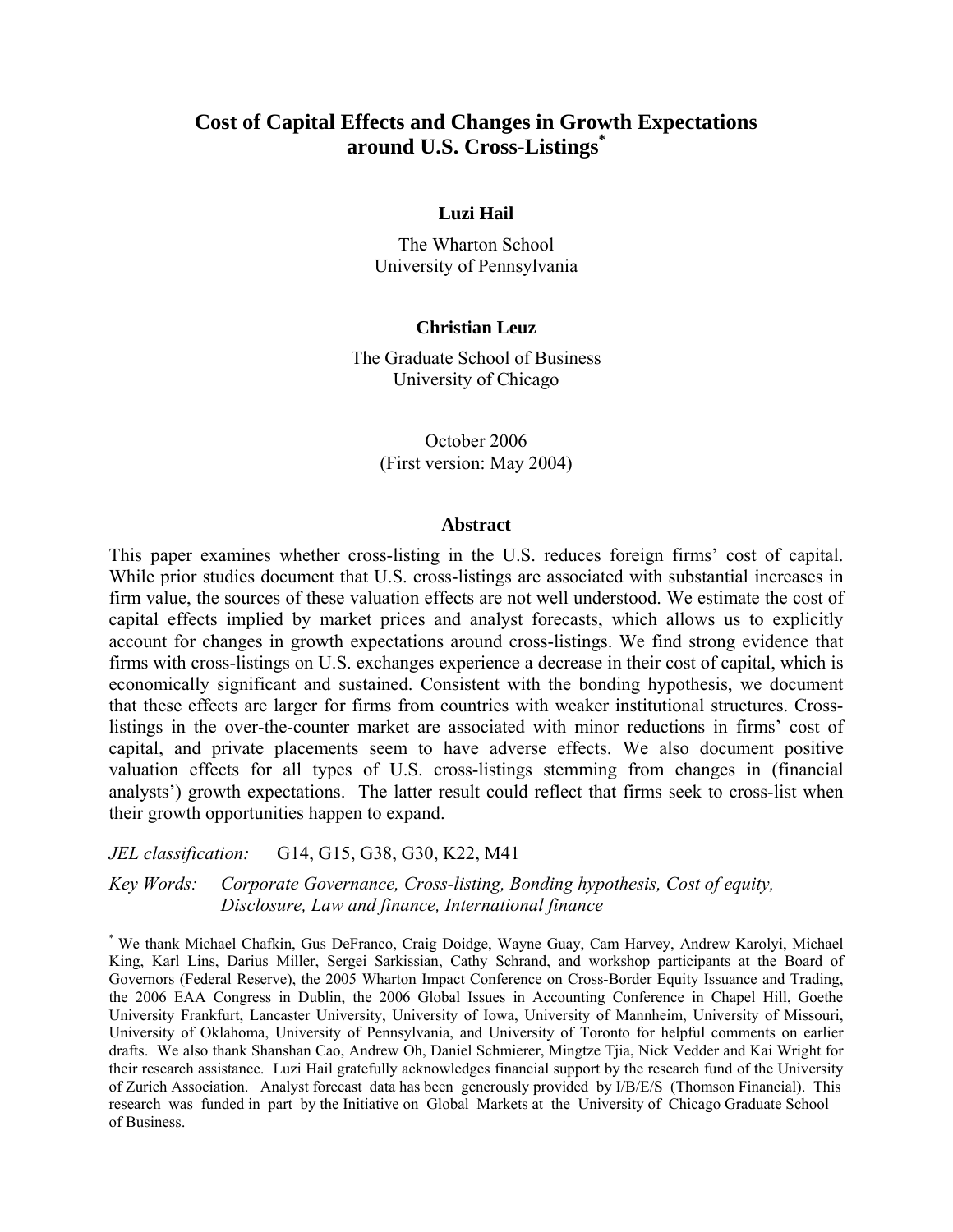# **1. Introduction**

There is mounting evidence that countries' institutional frameworks play an important role for access to finance and equity valuations (e.g., La Porta et al, 1997 and 2002). In light of this evidence, cross-listing in the U.S. has been suggested as a way for firms from countries with poor institutions to privately overcome these shortcomings (Coffee, 1999; Stulz, 1999). Consistent with this notion, several studies document that cross-listings have significant effects on firms' market values, using either event-study returns (e.g., Foerster and Karolyi, 1999; Miller, 1999; Lee, 2004) or comparisons with firms that are not cross-listed (e.g., Doidge, 2004; Doidge et al., 2004). This evidence suggests that U.S. cross-listings offer substantial benefits. However, the sources of these benefits are not yet well understood (e.g., Leuz, 2003; Doidge et al., 2004).

One important question is whether and to what extent cross-listing in the U.S. affects firms' cost of capital. The bonding argument suggests that a U.S. cross-listing strengthens outside investor protection making it easier for firms to raise external finance (e.g., Reese and Weisbach, 2002; Benos and Weisbach, 2004; Doidge et al., 2004). Moreover, listings on NASDAQ, NYSE or AMEX require foreign firms to comply with SEC disclosure rules, which typically imply a substantial increase in disclosure and could manifest in a lower cost of capital (e.g., Verrecchia, 2001; Lambert et al., 2006). Similarly, U.S. cross-listings can improve investor recognition and enlarge a firm's investor base (e.g., Merton, 1987; Foerster and Karolyi, 1999).

Alternatively, the documented valuation effects of U.S. cross-listings can reflect concurrent changes in firms' growth opportunities that neither stem from the cross-listing per se nor are the result of changes in the cost of capital lowering the firm's hurdle rate for investments. That is, firms may seek to cross-list when they happen to experience an expansion in their growth opportunities. Moreover, Foerster and Karolyi (1999 and 2000) and Miller (1999) provide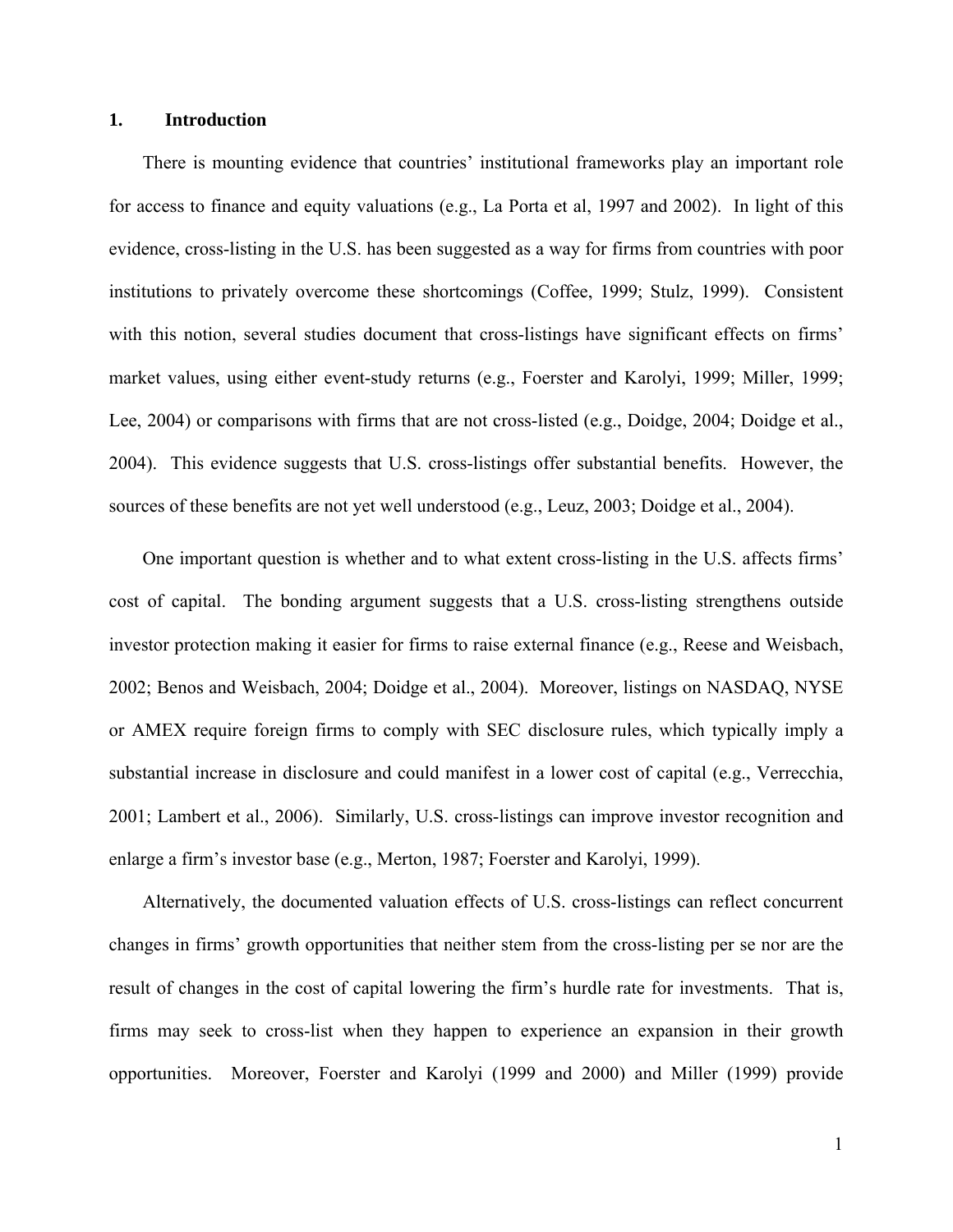evidence of long-run underperformance after cross-listing in the U.S., which raises the question of whether the documented valuation benefits are in fact sustained in the long-run. Similarly, the alleged intention of many foreign firms to delist to escape the burden of the Sarbanes-Oxley Act also questions the existence of sustained and sizeable cross-listing benefits, e.g., stemming from a reduction in the cost of capital.<sup>[1](#page-3-0)</sup> Thus, it is an open and topical question whether U.S. crosslistings persistently reduce the cost of capital.

To shed light on these issues and the mechanism by which cross-listings affects firms' valuations, we analyze the cost of capital effects of U.S. cross-listings. We use a novel approach to compute ex-ante estimates of firms' cost of equity capital implied by market prices and analyst forecasts. This approach explicitly accounts for changes in the market's growth expectations around cross-listings. It also allows us to separately gauge the magnitude of these cash flow (or growth) effects on firms' valuations.

Our analysis is based on a large panel of more than 31,000 firm-year observations from 44 countries over the period from 1992 to 2003. We collect a comprehensive sample of over 1,000 U.S. cross-listings and classify them into exchange listings, over-the-counter (OTC) listings and private placements, accounting for the different regulatory consequences. For an exchange listing, firms have to register with the SEC and file Form 20-F, which requires extensive disclosures and a reconciliation of foreign financial statements to U.S. GAAP. In addition, firms are subject to SEC oversight and bear the threat of U.S. securities litigation. Cross-listings in the OTC markets do not require a 20-F filing, but a registration statement using Form F-6 and homecountry disclosures to the SEC. It also subjects firms to the Foreign Corrupt Practices Act, under

<span id="page-3-0"></span><sup>1</sup> For anecdotal evidence on foreign firms' delisting intentions see, e.g., Parker (SEC to review reporting rules for overseas companies, *The Financial Times*, March 14, 2006).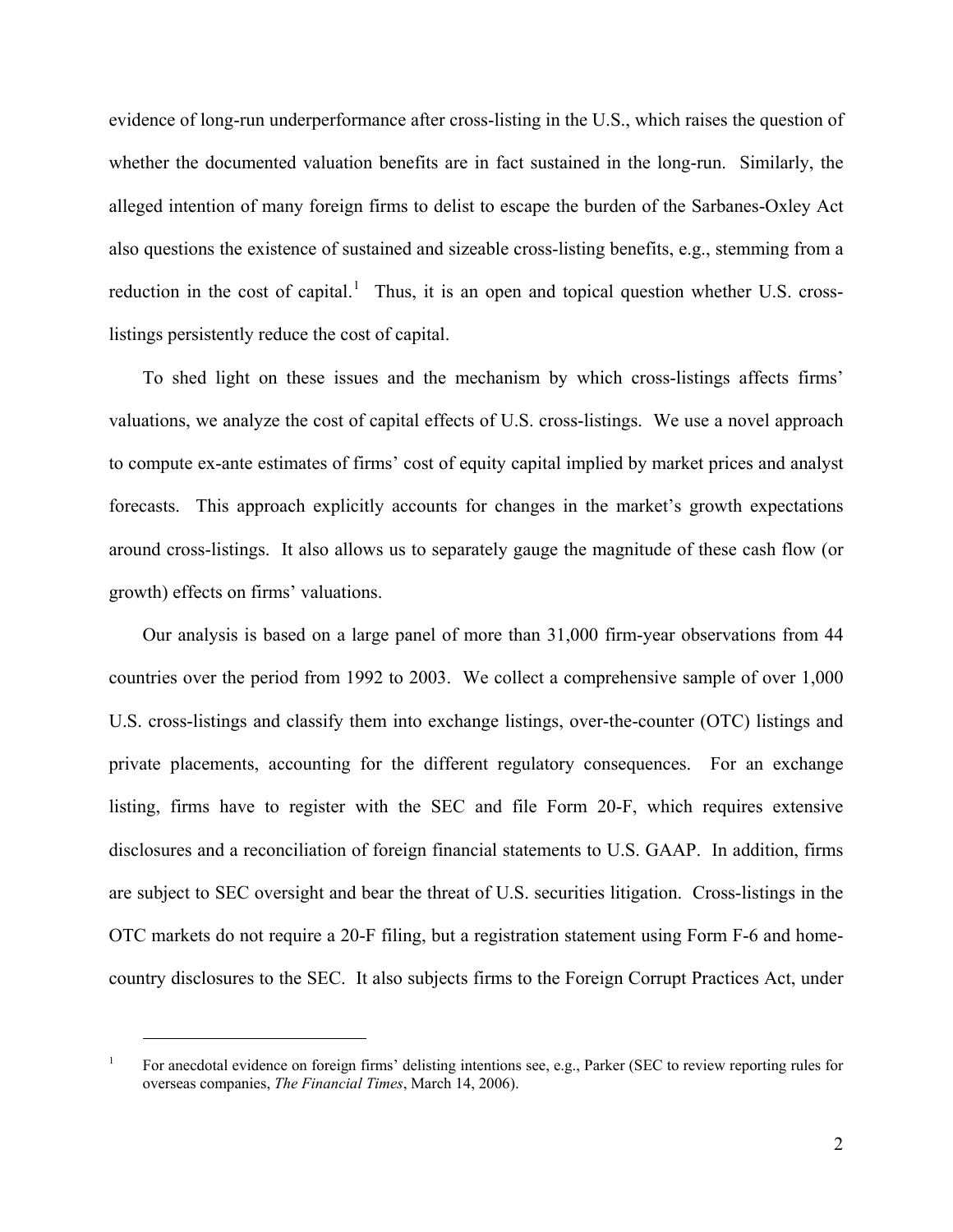which most SEC enforcement actions are brought (Karpoff et al., 2004). Private placements under Rule 144A do not require SEC registration or any additional (public) disclosures.

Based on this classification, we hypothesize that, if cross-listings reduce firms' cost of capital, the effects are strongest for exchange listings. Moreover, it is not clear that private placements should experience any reduction. Consistent with these hypotheses, we find strong evidence that cross-listings on NYSE, AMEX, or NASDAQ significantly reduce firms' cost of equity capital and that the effects are larger than for the other types of cross-listings. We obtain these results from cross-sectional regressions including firm-fixed effects as well as from difference-in-differences analyses, mitigating concerns about unobserved heterogeneity and selection bias. Our findings suggest an average reduction in the cost of capital between 70 and 120 basis points, which is economically significant, but not too large to be implausible. We also find evidence that cross-listings in the U.S. OTC markets reduce firms' cost of capital. The estimated effect is smaller, i.e., on average between 30 and 70 basis points, and not as robust as the exchange listing effects. Interestingly, in some of our analyses, U.S. private placements are associated with an increase in the cost of capital. This result is consistent with the findings in Miller (1999) and Doidge et al. (2004) as they also document opposite valuation effects for private placements. One possible explanation for our finding is that private placements involve private communication with a small group of institutional investors, which may exacerbate information asymmetries among traders.

The rank order of the cost of capital effects (from exchange listings to private placements) suggests that the regulatory consequences of U.S. cross-listings play an important role, which is consistent with the bonding hypothesis. Further corroborating this notion, we find that the reduction in the cost of capital for exchange listings is larger for firms from countries with weak institutional structures, i.e., less extensive disclosure regulation and weak investor protection.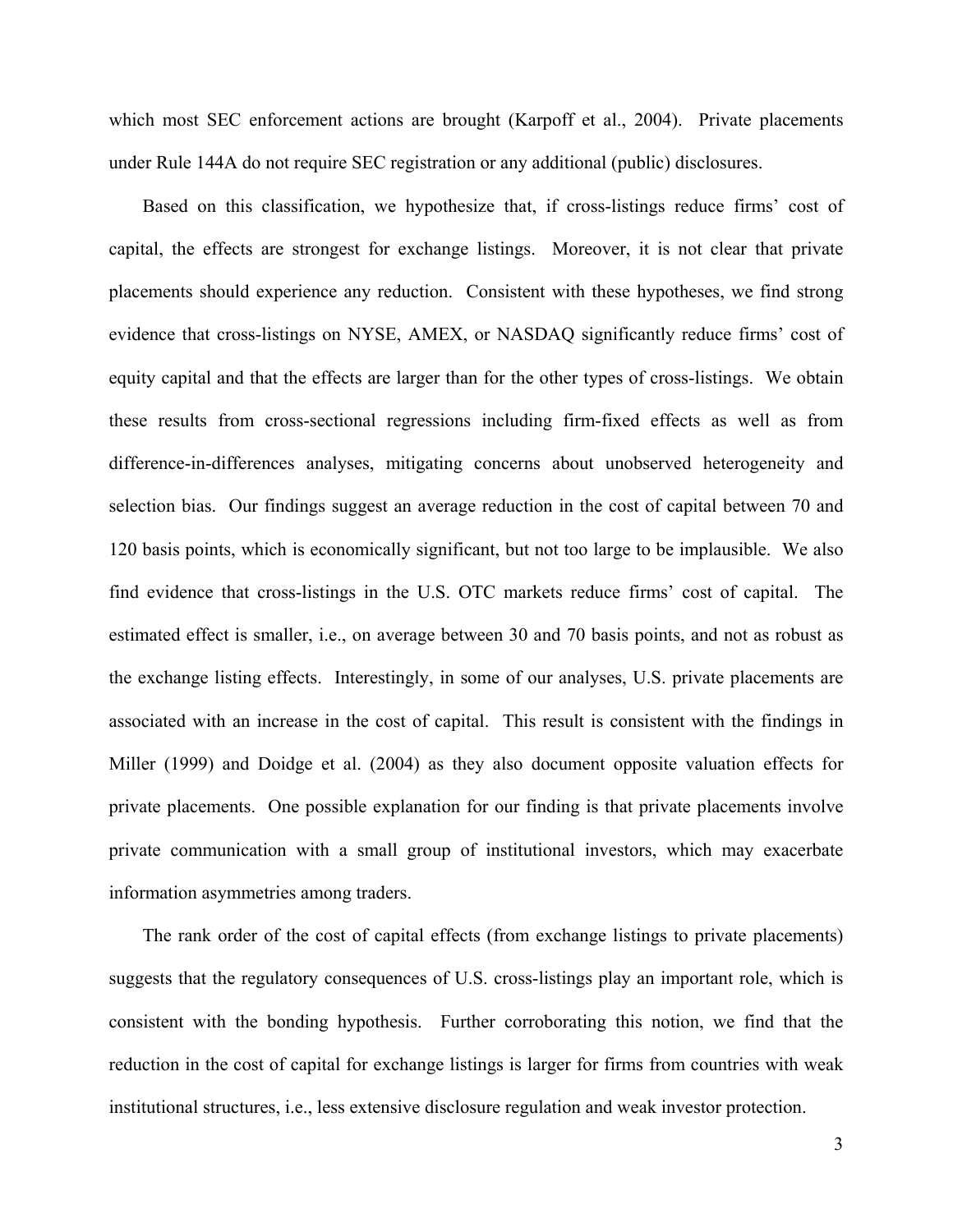We conduct extensive robustness checks to validate our findings. We use four different implied cost of capital models and obtain very similar results for each of them. We also gauge the sensitivity of our findings with respect to key model assumptions, in particular those about long-run growth. One potential concern is that cross-listed firms have different long-run growth expectations than non-cross listed firms. To address this issue, we implement our models with long-run growth estimates that vary by cross-listing status, country and year, and obtain very similar results. Further, we check that the results are not unduly affected by differences in the bias and accuracy of analyst forecasts across firms and countries.

Our last set of analyses exploits the fact that we have explicit forecasts for firm growth. Using these forecasts, we decompose the two-year return leading up to the cross-listing into two components, one due to changes in the cost of capital and one due to changes in expected future cash flows. Using this approach, we document substantial valuation effects from changes in growth expectations for all three cross-listing types, indicating that not all valuation effects around cross-listings are attributable to a reduction in the cost of capital. Instead, they could in part reflect that firms seek U.S. cross-listings when their growth opportunities happen to expand.

This study makes several contributions. First, we use a novel approach to provide strong evidence that cross-listings on U.S. exchanges are associated with a statistically significant, yet economically plausible reduction in the cost of capital. Related studies produce estimates based on realized stock returns (or dividend yields) that are too large to be attributable solely to a reduction in the cost of capital. For instance, Errunza and Miller (2000) document an average effect of over 1,000 basis points, and the findings in Sarkissian and Schill (2006) amount to an effect of 590 basis points. Both of these findings are difficult to reconcile with the valuation effects around cross-listings and probably reflect the difficulty of estimating cost of capital effects from realized stock returns or dividend yields. To compute expected returns from realized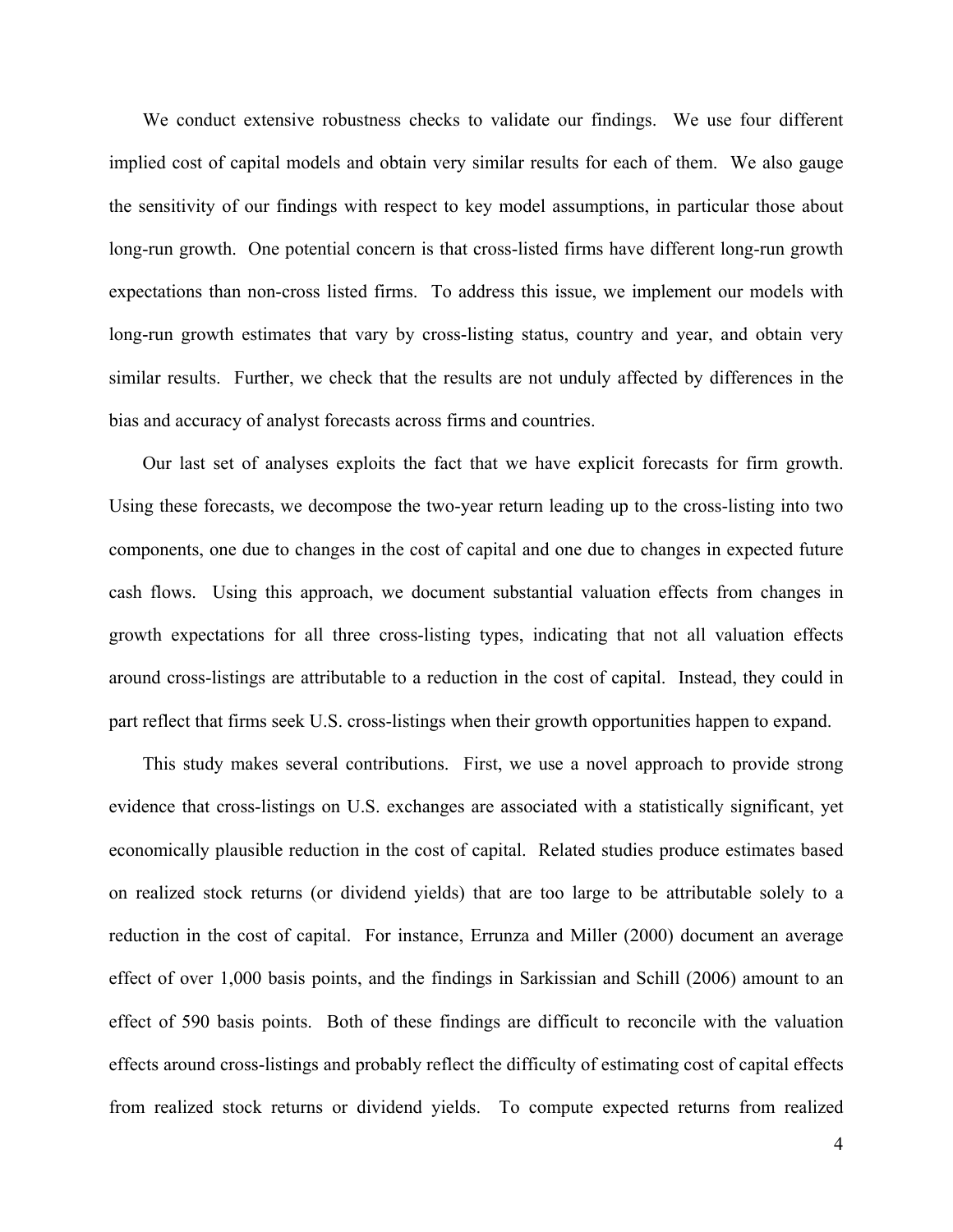returns, one needs fairly long time series, yet such data are not available for many cross-listed stocks. Moreover, cross-listings are major corporate events making it particularly difficult to obtain equilibrium estimates for expected returns (e.g., Sarkissian and Schill, 2006), especially considering that cross-listings change firms' exposures to the global market portfolio (Foerster and Karolyi, 1999). Thus, we view our work as a step towards resolving the considerable uncertainty about the existence and magnitude of the cost of capital effects of U.S. cross-listings.

Second, we provide evidence that cross-listings are also associated with valuation effects stemming from changes in cash flow (or growth) expectations. As a result, comparing market values, Tobin's q or realized stock returns around U.S. cross-listings is likely to pick up these growth effects, together with any cost of capital consequences, and hence may overstate the longrun valuation benefits of cross-listing per se. For instance, the valuation benefits are unlikely to be sustained if the documented changes in growth expectations reflect that firms seek crosslistings when they experience a shock to their growth opportunities. Changes in the cost of capital, in contrast, are expected to persist. Our evidence supports this conjecture. Thus, understanding the sources of the cross-listing benefits is important, and it is critical when debating whether additional regulatory costs (e.g., due to the Sarbanes-Oxley Act of 2002) induce foreign firms to delist or cross-list elsewhere.

Third, our analysis is based on one of the largest panels of U.S. cross-listings. Prior studies are generally based on smaller samples, which are typically constructed as of one point in time. Our panel dataset not only mitigates survivorship bias, but also facilitates fixed-effects and difference-in-differences estimation, mitigating concerns about selection bias and endogeneity.

Finally, we provide evidence that the cost of capital effects differ systematically across regulatory consequences of different types of American Depositary Receipts (ADRs) and across firms from different home countries. This cross-sectional evidence corroborates the bonding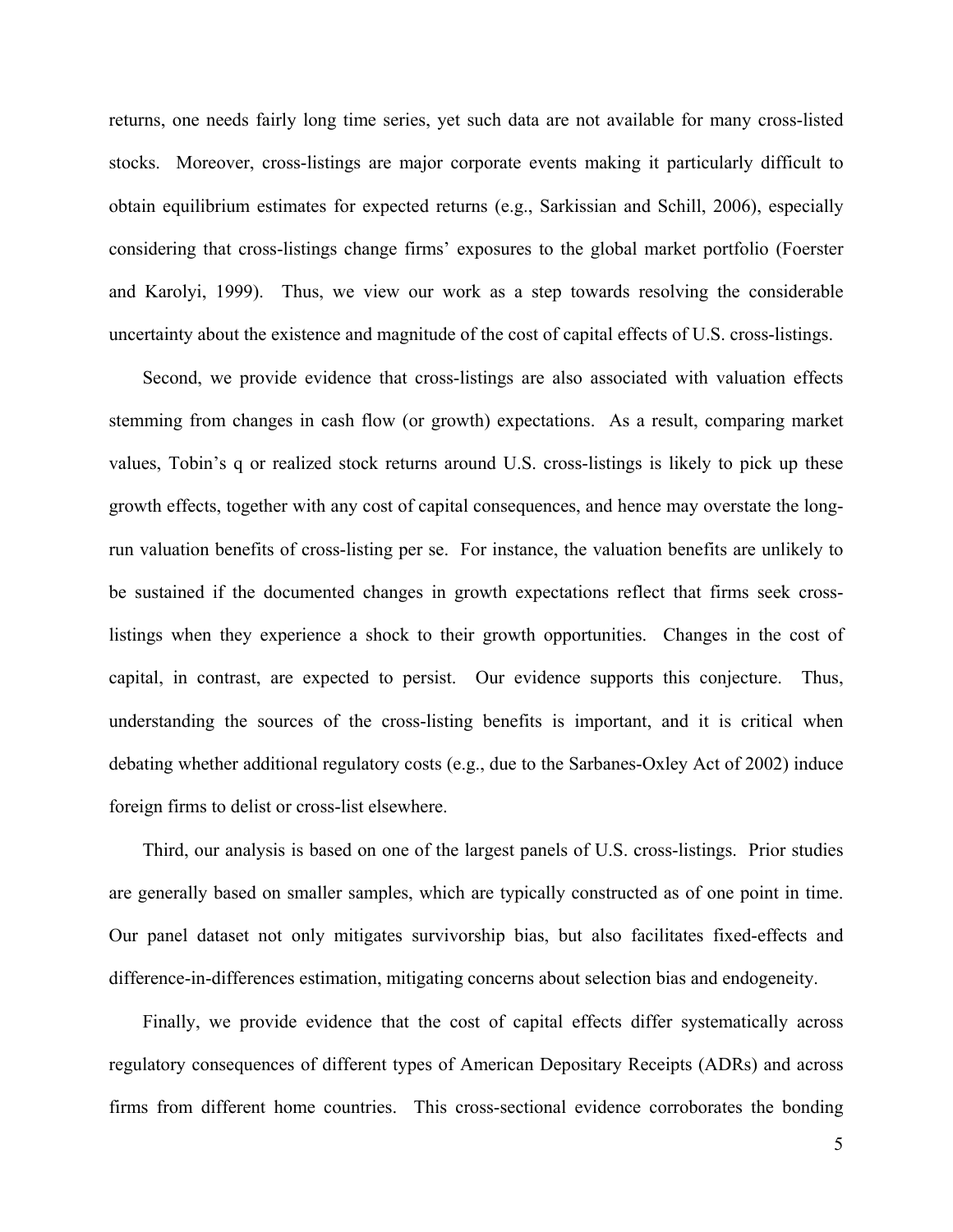hypothesis (Coffee, 1999; Stulz, 1999), which several recent studies have questioned (e.g., Siegel, 2005; Gozzi et al., 2006). At the same time, our results also suggest that the benefits of bonding are more subtle and not simply equal to the valuation effects around cross-listing.

The remainder of the paper is organized as follows. Section 2 reviews the literature and develops our hypotheses. In Section 3, we describe the sample and the construction of the implied cost of capital estimates. Section 4 presents the main cross-sectional and difference-indifferences results including robustness checks. In Section 5, we document that cost of capital effects differ depending on firms' home-country legal institutions and analyze the relative magnitude of cash flow and cost of capital effects. Section 6 concludes.

# **2. Prior Research and Hypothesis Development**

Early studies on U.S. cross-listings are built on international asset pricing models and view cross-listing as a mechanism to overcome market segmentation and barriers to international investment (e.g., Karolyi, 1998; Karolyi and Stulz, 2003). The idea is that if a country's capital market is not fully integrated with international capital markets, firms face a higher cost of capital because risk is mostly borne by investors from this country. Cross-listings make it easier for foreign investors to hold shares in these firms and, as a consequence, risk is more widely shared. Thus, cross-listed firms should have a lower cost of capital and higher valuations and the announcement of cross-listings should result in positive stock returns.

Although some of the evidence is consistent with the segmentation hypothesis (e.g., Foerster and Karolyi, 1999; Miller, 1999), several recent studies question the extent to which market integration alone can explain the cross-listing effects (Doidge et al., 2004; Karolyi, 2006). First, as investment barriers have decreased over time, we should see fewer and fewer cross-listings. However, cross-listing behavior exhibits the opposite trend (Karolyi, 2004 and 2006). Similarly,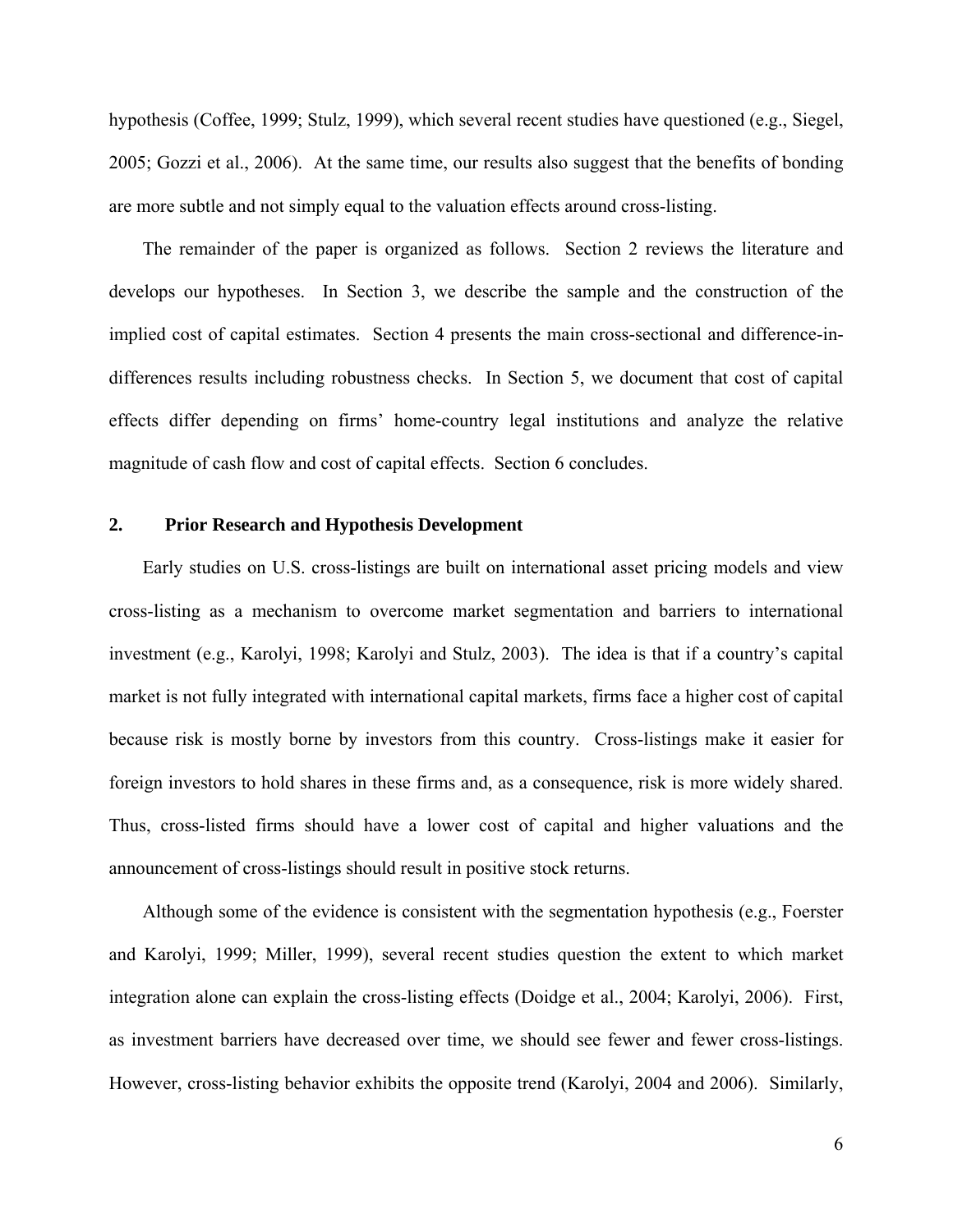we would expect to see cross-listings primarily from countries where risk sharing benefits and diversification gains are the largest. However, Sarkissian and Schill (2004) and Lee (2004) show that this hypothesis is not supported. Finally, the segmentation argument is – with few exceptions – not specific to U.S. cross-listings and does not predict that different types of ADRs have differential effects. However, cross-listings on U.S. exchanges (i.e., NYSE, AMEX or NASDAQ) generally have much stronger return effects than either cross-listings in other countries (e.g., Sarkissian and Schill, 2006) or cross-listings in other U.S. markets, such as the Pink Sheets or private placements (e.g., Foerster and Karolyi, 1999; Doidge et al., 2004).

A more promising explanation for the strong effects of U.S. cross-listings – particularly on exchanges – is the bonding hypothesis (Coffee, 1999; Stulz, 1999).<sup>[2](#page-8-0)</sup> It explicitly recognizes the legal consequences of U.S. cross-listings. The idea is that U.S. disclosure requirements, exposure to SEC enforcement, and the threat of shareholder litigation make it harder and more costly for controlling owners and managers to extract private control benefits from outside investors. Thus, cross-listing in the U.S. provides a means to controlling insiders from countries with weak governance structures to credibly commit not to expropriate outside investors. Such bonding is particularly valuable to firms with large growth opportunities and external financing needs.

Several recent studies support this argument.<sup>[3](#page-8-1)</sup> Reese and Weisbach (2002) show that, after cross-listing in the U.S., firms raise more external capital, but mostly in their home markets (also Benos and Weisbach, 2004; Lins et al., 2005). Doidge et al. (2004) document that firms with U.S. cross-listings exhibit a valuation premium relative to non cross-listed firms and that the premium is most pronounced for U.S. exchange listings. They also show that the valuation

<span id="page-8-0"></span><sup>2</sup> Fuerst (1998) provides a related signaling argument based on the idea that U.S. disclosure requirements and legal liability make cross-listing costly, allowing "good" firms to separate from the "bad" firms. 3

<span id="page-8-1"></span>But there are also studies that question the effectiveness of cross-listing as a bonding device, or at least, the legal aspects of it. See, e.g., Siegel (2005).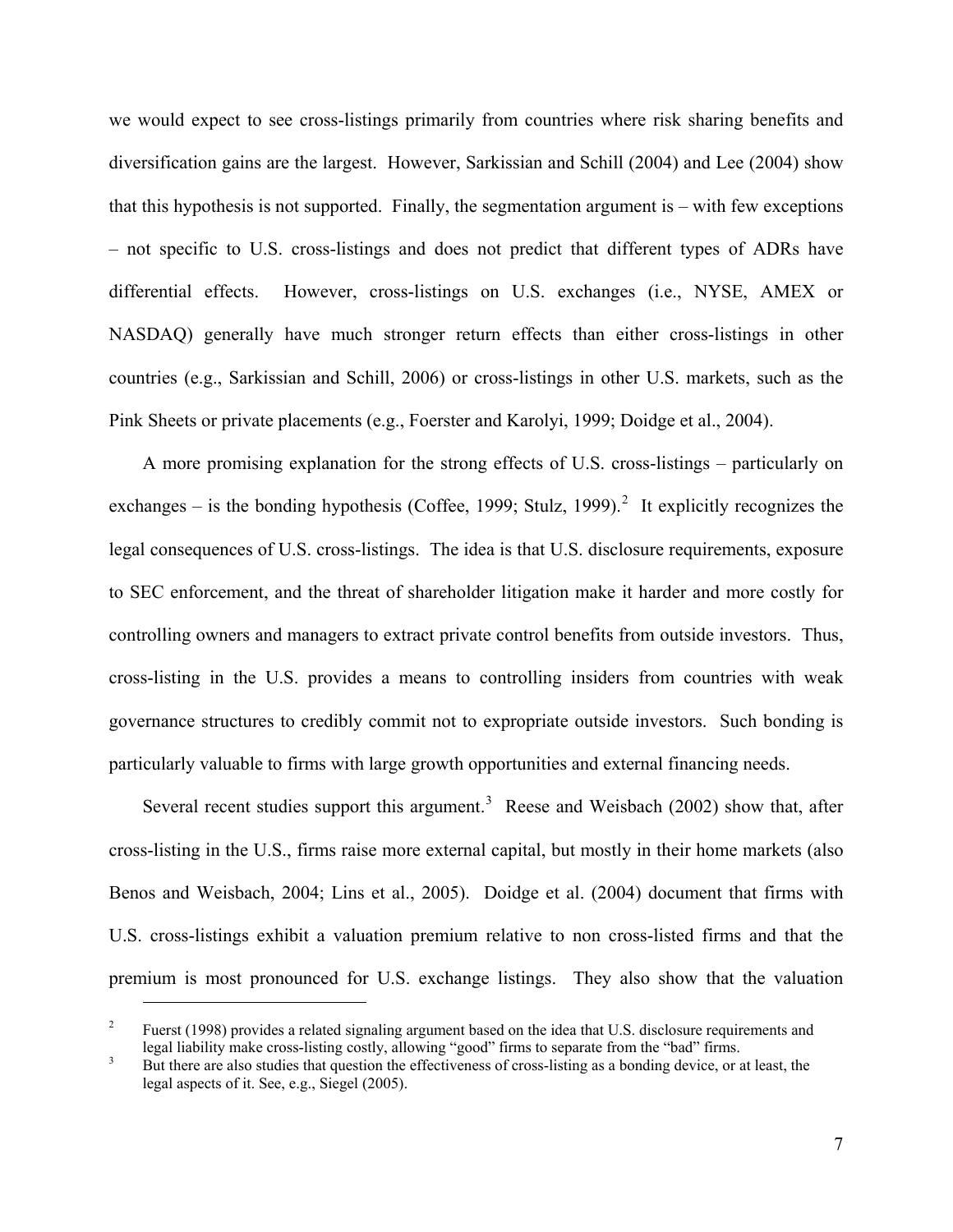effects are stronger for firms from countries where investor protection is weaker. $4$  Doidge (2004) documents that voting premiums, which are a proxy for private control benefits, are lower for cross-listed firms and that this difference is larger for firms from countries with poor outside investor protection. Finally, Lee (2004) shows that announcements of U.S. cross-listings are associated with negative abnormal returns for competitors of the announcing firm, consistent with the notion that cross-listings improve firms' ability to exploit their growth opportunities.

The bonding hypothesis suggests that U.S. cross-listings should increase market value but there are several ways in which it may do so. On one hand, bonding should decrease the amount of outsider expropriation and hence increase investors' expectations about future cash flows. On the other hand, bonding should improve firms' ability to raise capital and lower its cost of capital, which in turn should expand the set of profitable investment opportunities.<sup>[5](#page-9-1)</sup>

In addition, cross-listing on a U.S. exchange generally commits foreign firms to disclosure rules that are more extensive and more strictly enforced than in their home country. Consistent with this claim, empirical studies find significant changes in firms' information environment around U.S. cross-listings indicating an increase in disclosure quality (e.g., Lang et al., 2003a and 2003b; Bailey et al., 2006). These information effects are likely to reduce information asymmetries and lower firms' cost of capital (Verrecchia, 2001; Easley and O'Hara, 2004; Lambert et al.,  $2006$  $2006$ .<sup>6</sup> A related argument is that cross-listing broadens a firm's investor base.

<span id="page-9-0"></span><sup>4</sup> Similarly, La Porta et al. (2002) and Durnev and Kim (2005) document that firms in countries with stronger corporate governance and investor protection enjoy higher valuations. Moreover, Doidge et al. (2006) provide evidence suggesting that private benefits of control are an important reason why controlling insiders shy away from cross-listings on U.S. exchanges.

<span id="page-9-1"></span>The models in Lombardo and Pagano (2002) and Lambert et al. (2006) also support the notion that less expropriation can manifest in the cost of capital.

<span id="page-9-2"></span>There are a number of empirical studies supporting the link between disclosure and the cost of capital (e.g., Botosan, 1997; Leuz and Verrecchia, 2000; Hail, 2002; Francis et al., 2004). In addition, Hail and Leuz (2006) provide evidence that strong securities regulation is associated with a lower cost of capital.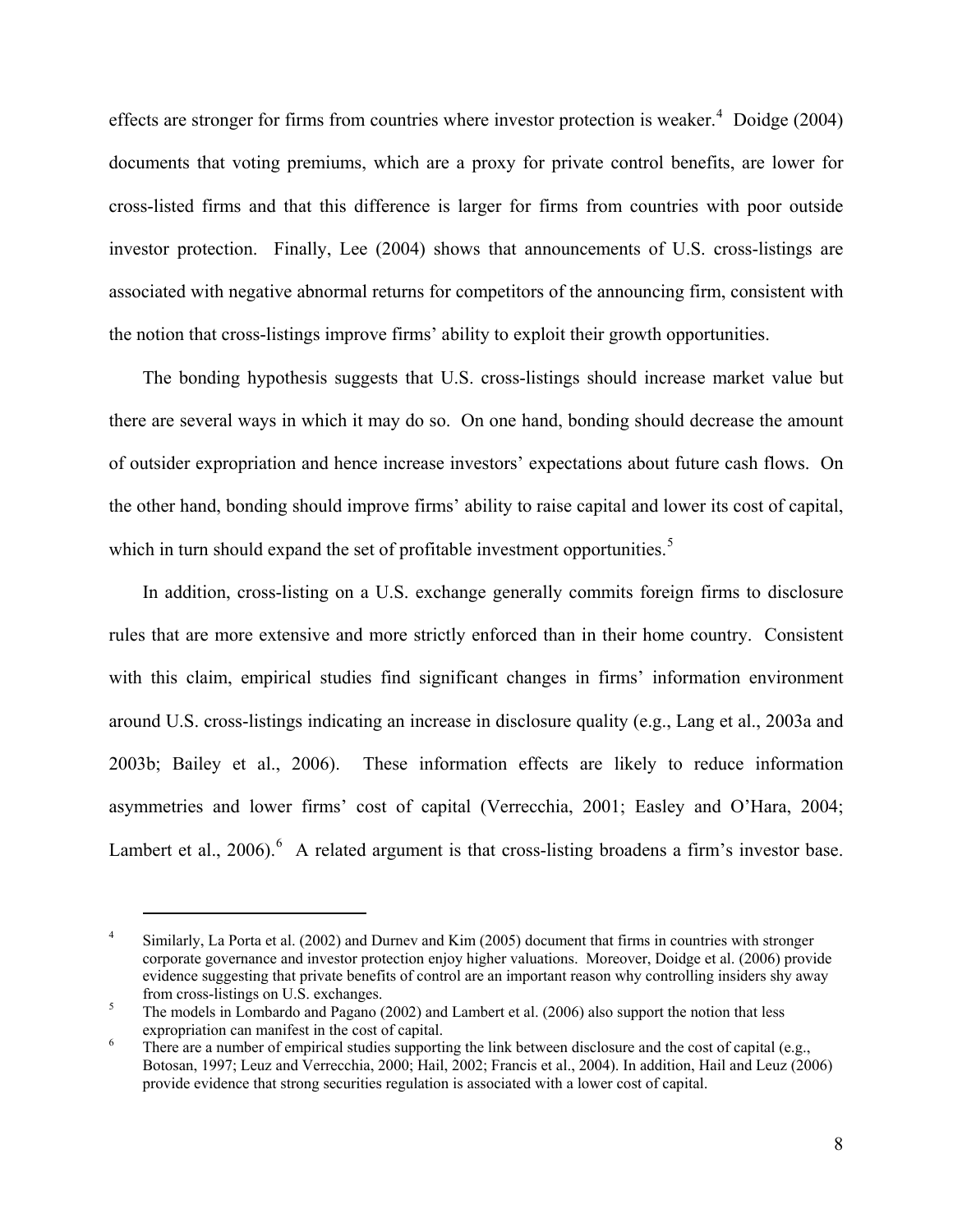Based on Merton (1987), this effect can reduce a firm's cost of capital. Several recent studies provide evidence that a U.S. cross-listing improves a firm's recognition in the media and by financial analysts and that it broadens the investor base (Baker et al., 2002; Lang et al., 2003a; Ammer et al., 2006).

Thus, although there are several good economic reasons why U.S. cross-listings should reduce firms' cost of capital, there is relatively little empirical evidence.<sup>[7](#page-10-0)</sup> The return-based results in Errunza and Miller (2000) and more recently in Sarkissian and Schill (2006) are too large to be solely attributable to cost of capital effects and, while several of the valuation and event studies discussed above are consistent with a reduction in the cost of capital, their results neither provide direct evidence that U.S. cross-listings reduce firms' cost of capital nor do they shed little light on the mechanism by which cross listing affects firms' valuations.

An alternative explanation for valuation effects around cross-listings is that firms choose to cross-list when they happen to experience an increase in their growth opportunities. Under this explanation, the valuation benefits do not stem from cross-listing per se and also should not manifest in a lower cost of capital. It is also not clear whether these valuation benefits are sustained (e.g., Miller, 1999; Gozzi et al., 2006; Sarkissian and Schill, 2006). Moreover, we do not expect the growth effects to exhibit the same rank order as predicted by the bonding hypothesis. If anything, it seems plausible that growth shocks lead to new financing needs and hence that we see larger growth-related valuation effects for cross-listings that typically involve raising new equity capital, i.e., private placements and Level III ADRs.<sup>[8](#page-10-1)</sup>

<span id="page-10-0"></span><sup>7</sup> We do not attempt to separate the different explanations for a decrease in the cost of capital. We pursue the important first step to isolate and document effects on the cost of capital. 8

<span id="page-10-1"></span>It is also possible that the growth effects do not differ across ADR types because firms can raise capital in their home country, regardless of ADR type. See Reese and Weisbach (2002). Note also that the bonding hypothesis and the growth explanation are not competing in the sense that they can simultaneously be present.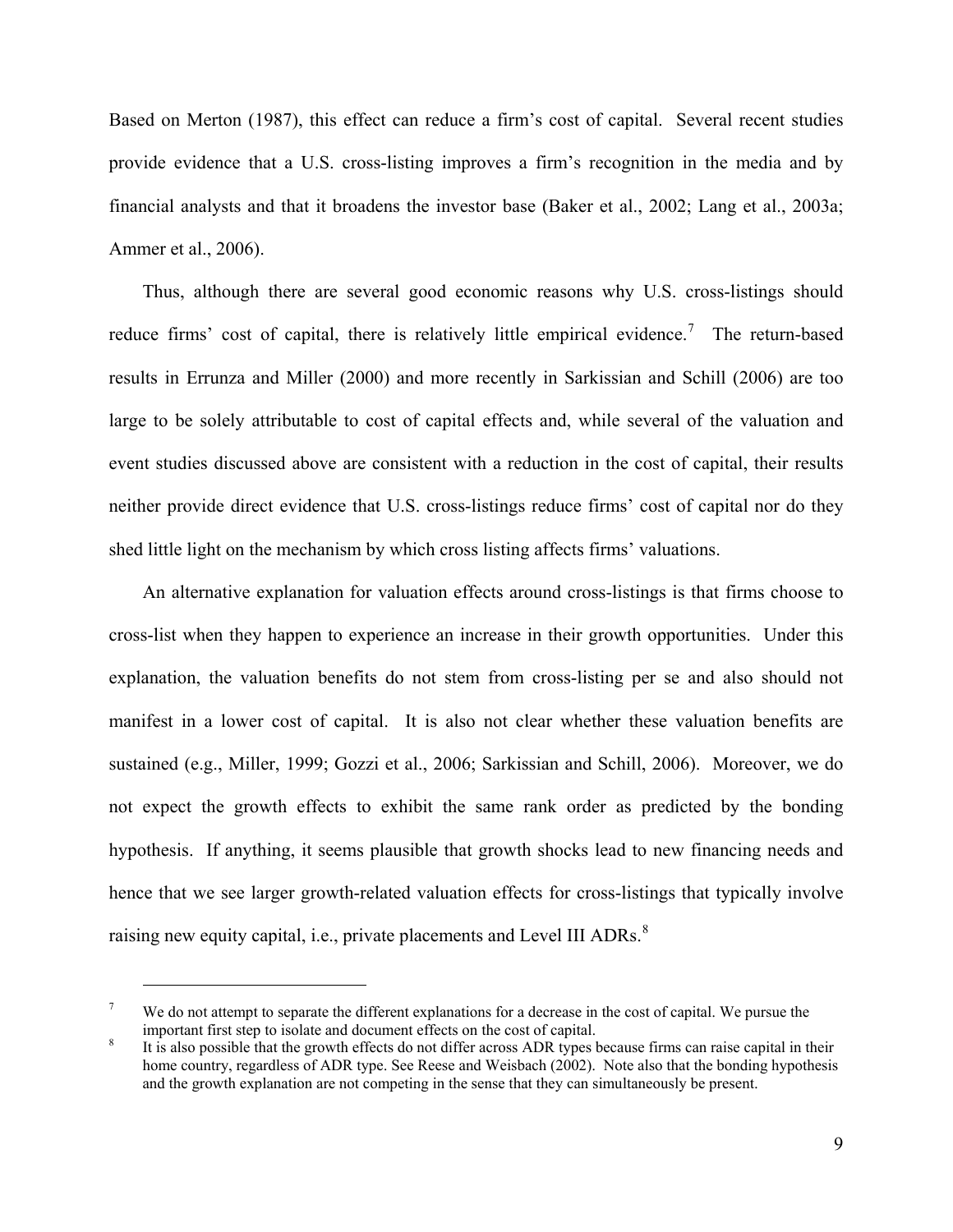To shed light on these issues, we first examine whether U.S. cross-listings have an effect on firms' cost of capital, controlling for changes in (analysts') expectations about future cash flows. Based on the bonding and disclosure arguments above, we predict that cross-listing reduces firms' cost of capital and that the effects are most pronounced for cross-listings on U.S. exchanges because they bear the strongest legal and regulatory consequences. As OTC listings and private placements have only weak regulatory consequences, we expect to see more modest cost of capital effects based on the segmentation hypothesis. We also examine cross-sectional differences in the cross-listing effects and predict that the cost of capital effects are stronger for firms from countries with less integrated markets, weaker legal institutions and less extensive disclosure regulation.

Next, we analyze whether there are significant cash flow effects driven by changes in growth expectations. Towards this end, we decompose long-run stock returns leading up to the crosslisting into two components: one measuring the effect of changes in cash flow (or growth) expectations and one measuring the effect of changes in the cost of capital. However, as any reduction in the cost of capital should expand the set of profitable investment projects, it is difficult to completely disentangle the two effects. For this reason, we view this part of our analysis as exploratory in nature and as attempt to shed further light on the mechanism through which cross-listings affect firm value. With this caveat in mind, we examine the relative magnitudes of the cash flow and cost of capital effects and also compare them across ADR types. If the changes in growth expectations are primarily driven by bonding, we expect the same rank order as for the cost of capital effects. However, under the alternative explanation, we do not expect such a rank order and, if anything, it seems plausible that ADRs associated with capitalraising exhibit larger cash flow effects.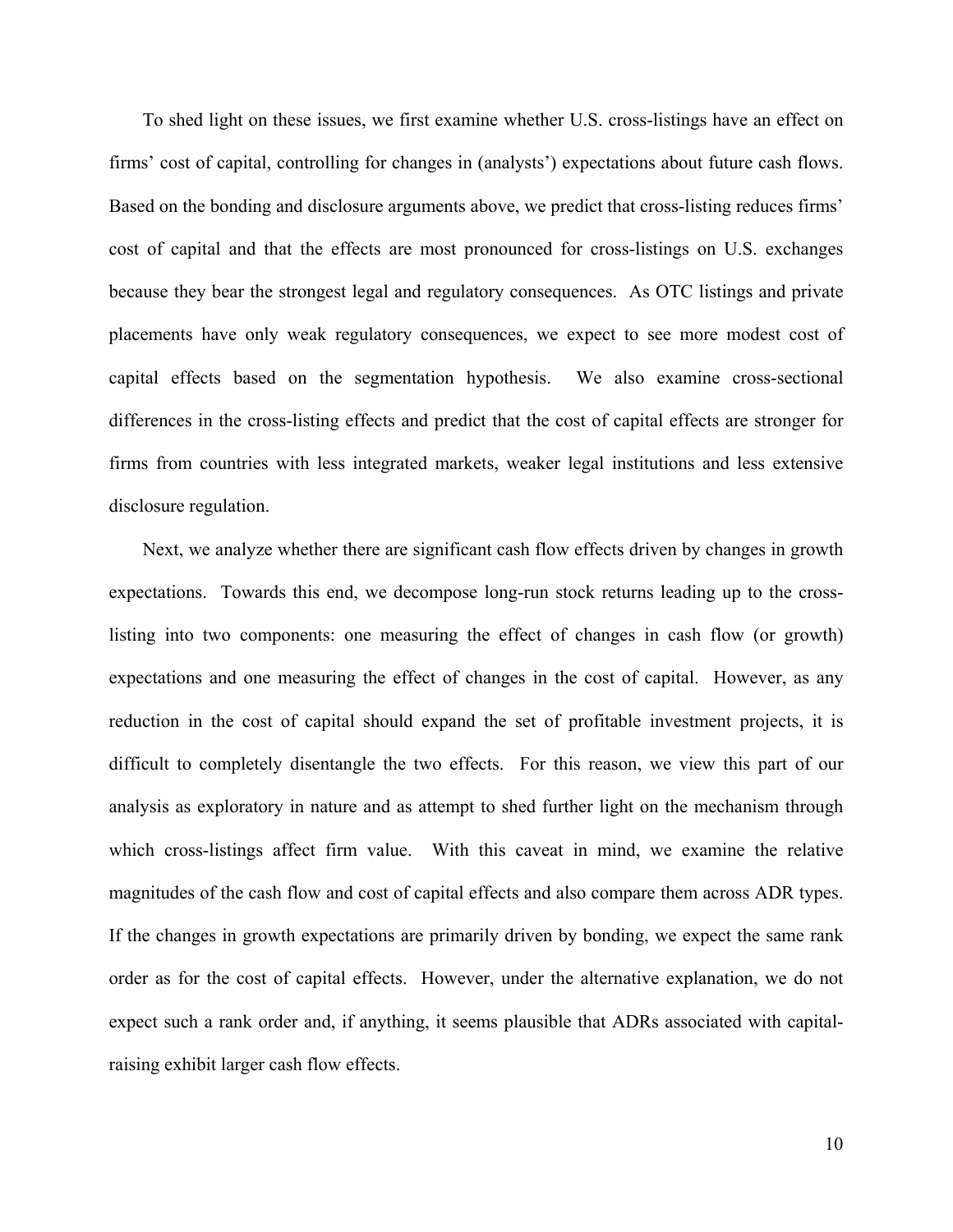# **3. Research Design and Data**

 $\overline{a}$ 

# **3.1 Estimating the Implied Cost of Capital**

Accurately measuring differences and changes in firms' cost of capital is difficult. Prior studies use realized returns or dividend yields as proxies for firms' cost of capital (e.g., Foerster and Karolyi, 1999 and 2000; Errunza and Miller, 2000). However, these proxies also capture changes in market expectations about firms' future cash flows (e.g., Bekaert and Harvey, 2000). Standard techniques to obtain unbiased estimates of expected returns from realized stock returns therefore require fairly long time-series (e.g., Stulz, 1[9](#page-12-0)99).<sup>9</sup> Moreover, cross-listings are major corporate events making it particularly difficult to obtain equilibrium estimates of expected returns (Sarkissian and Schill, 2006). Finally, international asset pricing models require assumptions regarding the degree of market segmentation and exposure to the global market portfolio, both of which are likely to change around the cross-listing (e.g., Karolyi, 1998).

Due to these difficulties, we adopt an alternative approach to estimate the cost of capital effects of cross-listings. We employ models that estimate the ex ante rate of return implied in contemporaneous stock price and analyst forecast data. This approach does not rely on extensive time-series of past return data and does not require any a priori assumptions about the degree of market integration. Furthermore, implied cost of capital models are an explicit attempt to separate cash flow (or growth) effects from cost of capital effects.<sup>[10](#page-12-1)</sup>

<span id="page-12-0"></span><sup>9</sup> Separating cash flow and cost of capital effects on dividend yields requires explicit estimates about future growth in dividends.<br><sup>10</sup> We hasten to add that our results should be viewed as complementing, rather than competing with prior return-

<span id="page-12-1"></span>based studies. Moreover, implied cost of capital models are also subject to several methodological and practical drawbacks. For instance, we need to assume that consensus analyst forecasts are reasonable proxies for the market's expectations of future earnings. Prior evidence suggests that this might not always be the case (e.g., Frankel and Lee, 1998). For this reason, we provide robustness checks controlling for differences in analyst forecast properties and future expected growth opportunities. Finally, data requirements limit our sample in the main analyses to firms that are covered by financial analysts providing forecasts for at least three periods ahead. But note that we also gauge the impact of this data requirement in our sensitivity analyses (Section 4.2).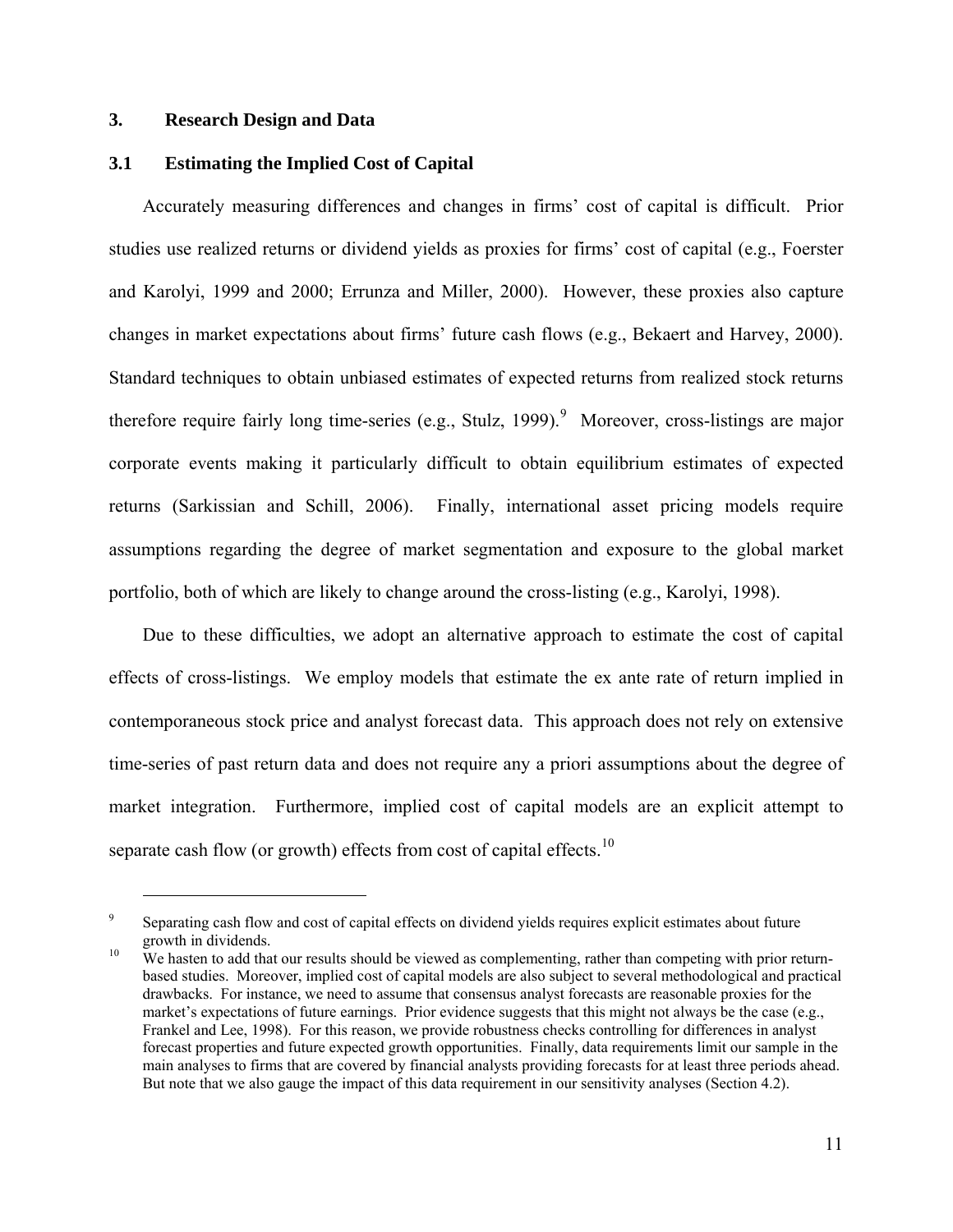We adopt four implied-cost-of-capital models suggested in the literature (Claus and Thomas, 2001; Gebhardt et al., 2001; Easton, 2004; Ohlson and Juettner-Nauroth, 2005, as implemented by Gode and Mohanram, 2003). All four models are consistent with the discounted dividend valuation model but exploit the accounting structure to obtain an equivalent earnings-based representation. The first two models are special cases of the residual income valuation model described by Ohlson (1995), while the latter two are based on the abnormal earnings growth valuation model developed by Ohlson and Juettner-Nauroth (2005). The basic idea is to substitute market price and analyst forecasts into the valuation equation and to back out the cost of capital as the internal rate of return that equates current stock price and the expected future sequence of residual incomes or abnormal earnings. This rate of return is an ex-ante estimate of cost of equity capital, and it is obtained controlling for market expectations about future growth.

The individual models differ with respect to the use of analyst forecast data, the assumptions regarding short-term and long-term growth, the explicit forecasting horizon, the incorporation of industry effects, and how inflation is integrated into the steady-state terminal value. In the Appendix, we summarize the four models, describe their key assumptions and data requirements, and explain the implementation of our firm-level cost of capital estimates in an international setting. As there is little consensus in the literature, which of the models works best or even how to evaluate the models (e.g., Botosan and Plumlee, 2005; Guay et al., 2005), we average over the four proxies and use the resulting mean estimate as the dependent variable (COC) in our main analyses.<sup>[11](#page-13-0)</sup> In our sensitivity tests, we also use the first principal component of the four COC estimates and report results for the four measures individually.

<span id="page-13-0"></span><sup>&</sup>lt;sup>11</sup> Moreover, Easton and Monahan (2005) point to substantial measurement error in implied cost of capital estimates. The evidence in Guay et al. (2005) also raises this concern, but at the same time shows that implied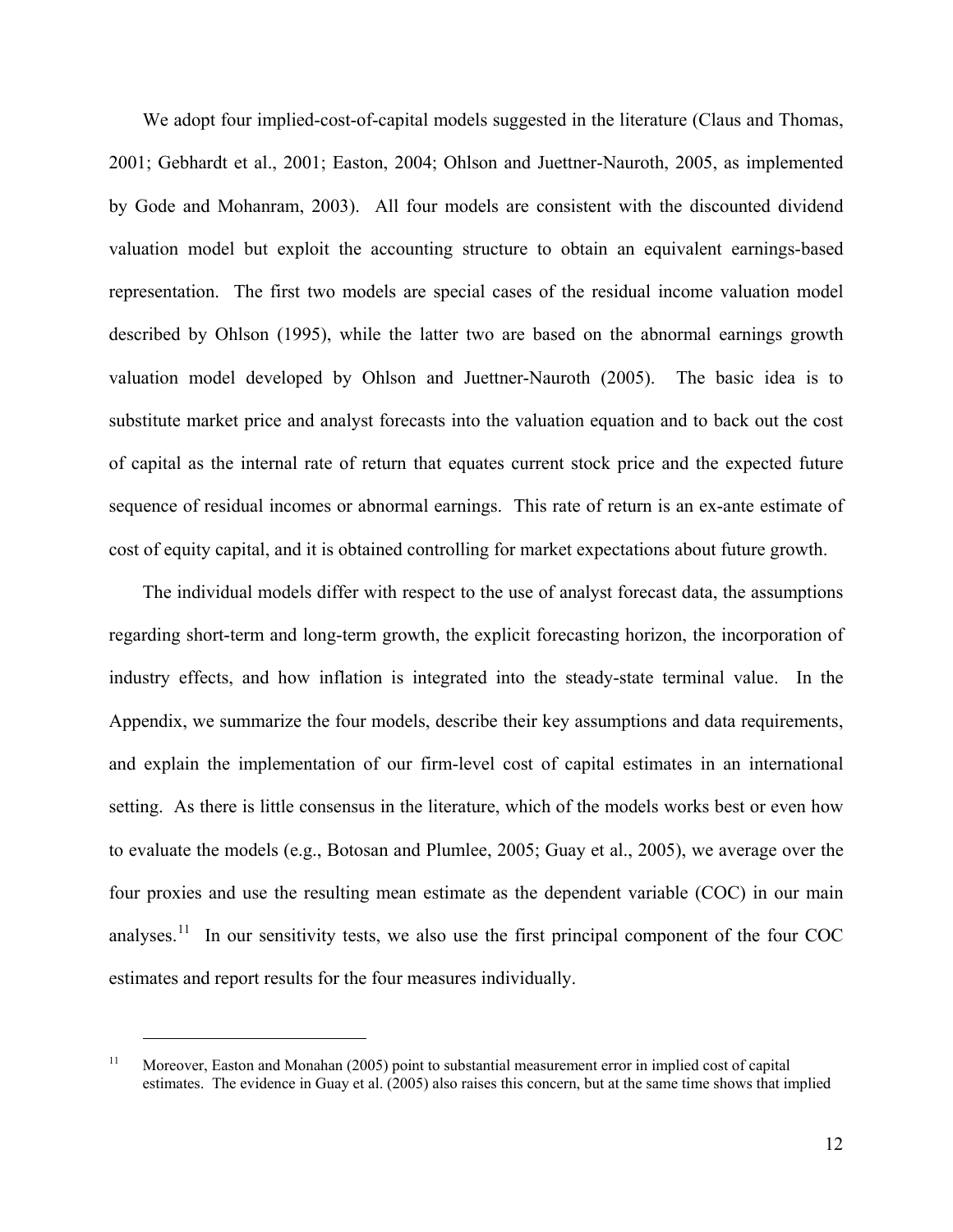# **3.2 Data, Sample Selection and Descriptive Statistics**

 $\overline{a}$ 

To compute the cost of capital proxies, we obtain financial data from Worldscope and analyst forecasts and share price information from I/B/E/S. We download all firms contained in Worldscope from 1992 to 2003, except from Canada and the U.S., and match them to firms covered in I/B/E/S. Canadian firms are excluded because they can directly list their shares, rather than depository receipts, in the U.S. Moreover, Canadian firms are exempted from certain U.S. reporting requirements under the Multi-Jurisdictional Disclosure System.<sup>[12](#page-14-0)</sup>

To be included in the cost of capital computation, we require each observation to have oneyear-ahead and two-year-ahead, non-negative earnings forecasts, either a long-term growth forecast or a three-year-ahead earnings forecast, and a contemporaneous share price.<sup>[13](#page-14-1)</sup> All data are measured in local currency and taken as of month +10 after the fiscal-year end. We deliberately choose to compute our estimates ten months after the fiscal-year end to assure that financial data are publicly available and priced at the time of our computations.<sup>[14](#page-14-2)</sup> To calculate our average cost of capital estimate, COC, we further require that each firm-year has all four individual implied cost of capital proxies available.

Although both Worldscope and I/B/E/S provide split-adjusted data and hence should be compatible, we conduct further consistency checks. We calculate each of the following three variables involving data from both sources and eliminate the first and  $99<sup>th</sup>$  percentile of the

estimates are not worse than realized returns and in some cases perform better. Recently, Pastor et al. (2006) show that implied estimates are useful in capturing time-series variation in expected returns. Given this debate about the validity of implied estimates, our results should be interpreted carefully and as complementing prior return-based studies.<br>
<sup>12</sup> See King and Segal (2004) for an analysis of U.S. cross-listings of Canadian firms. If we include Canadian

<span id="page-14-0"></span>firms in our sample, the results remain largely the same and the inferences do not change.<br><sup>13</sup> We later relax these data requirements and conduct sensitivity analyses including firms with missing or negative

<span id="page-14-1"></span>analysts' earnings forecasts.<br><sup>14</sup> To account for the fact that some of the input data are taken as of the fiscal-year end (e.g., book values) whereas

<span id="page-14-2"></span>prices and forecasts stem from month  $+10$ , we discount the price at month  $+10$  back to the beginning of the fiscal year using the imputed cost of capital. See the Appendix for further details.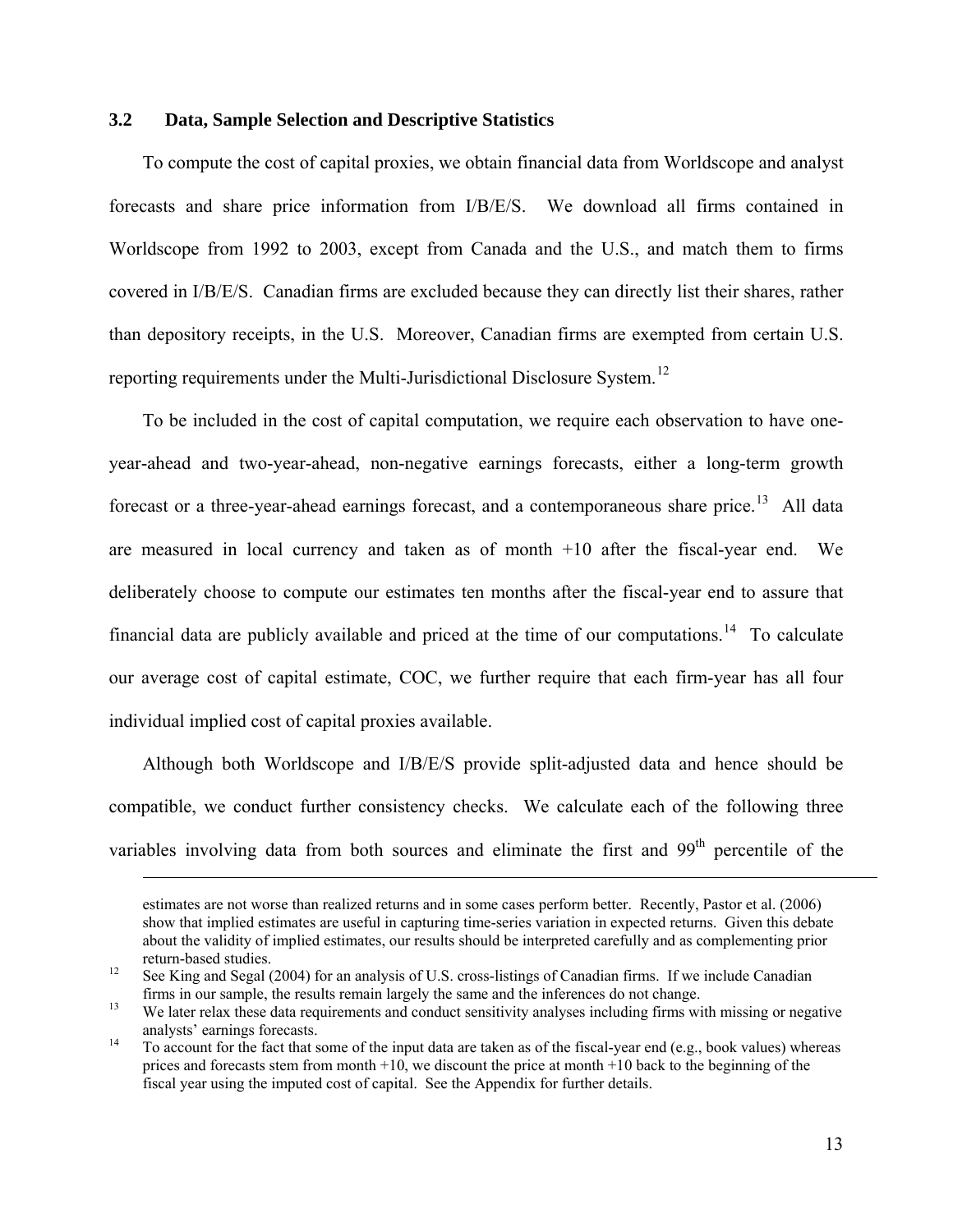respective distributions: (1) the I/B/E/S price to Worldscope book value of common equity per share ratio, (2) the realized one-year earnings per share growth rate computed using next year's earnings per share from I/B/E/S and this year's earnings per share from Worldscope, and (3) the ratio of book value per share as reported in Worldscope to book value per share calculated using the number of shares outstanding from I/B/E/S. These common sense filters should ensure that the subsequent results are not driven by a mismatch in the underlying input data.

We further delete 1% of extreme realizations for all firm-level attributes (dependent and independent variables), except firm size where we use the natural logarithm in the analyses. Finally, we eliminate firm-years from countries with no ADR observations, and if the inflation rate for the country in a particular year is above 25%. Taken together, these restrictions result in a final sample of 31,825 firm-year observations from 44 countries over the twelve-year period from 1992 to 2003 representing a total of 7,968 individual firms.

Next, we compile a comprehensive dataset of U.S. cross-listings using information from Citibank, JP Morgan, Bank of New York, Datastream and Bloomberg. Citibank and Datastream provide information on both, active and inactive ADRs. Including ADRs that have become inactive in the meantime mitigates concerns about survivorship bias, which would otherwise arise. We manually cross-check the various datasets, and construct binary variables indicating the existence and type of a U.S. cross-listing in a given year. This coding also accounts for changes in the ADR types and hence the sequence of U.S. cross-listings for a given firm.

We originally identify 1,310 unique foreign firms with an ADR that is active at some point between 1992 and 2003, which is a comprehensive panel of ADRs. After merging this dataset with the cost of capital estimates, we have 5,083 ADR firm-years from 1,001 unique firms with U.S. cross-listings in our sample. Due to differences in their legal and regulatory consequences, we differentiate between exchange listings on NYSE, NASDAQ, and AMEX, over-the-counter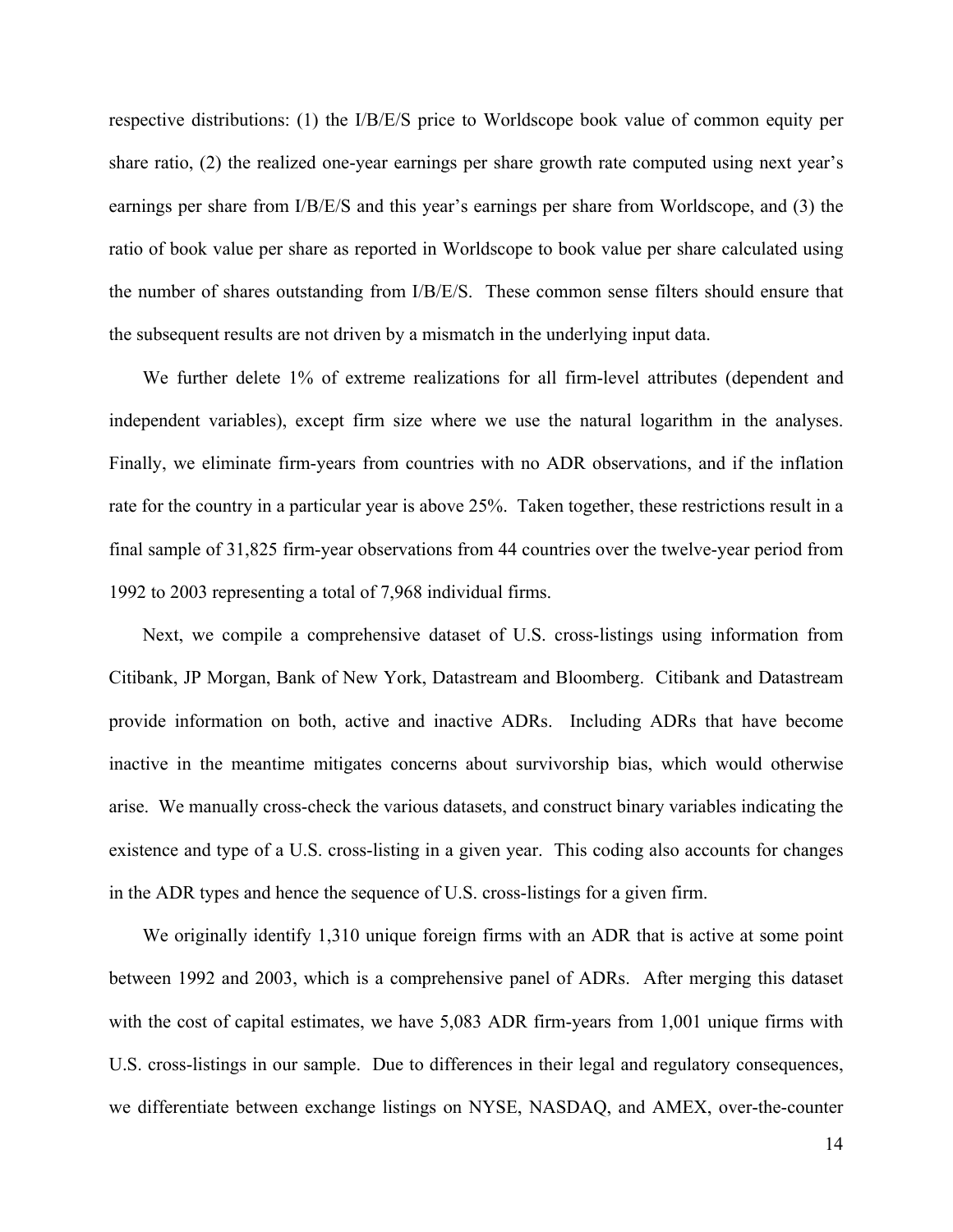listings in the Pink Sheets or the OTC Bulletin Board, and private placements under Rule 144A. By cross-listing on a U.S. stock exchange, firms have to file Form 20-F with the SEC, requiring extensive disclosures and a reconciliation of foreign financial statements to U.S. GAAP. Moreover, by virtue of filing with the SEC, firms are subject to SEC enforcement and face legal liabilities from shareholder litigation. Cross-listings in the OTC markets do not require a 20-F filing, but a registration statement using Form F-6 and home-country disclosures to the SEC. It also subjects firms to the Foreign Corrupt Practices Act, under which most SEC enforcement actions are brought (Karpoff et al., 2004). Private placements under Rule 144A do not require any registration with the SEC or any disclosures, but are limited to a closely defined set of qualified institutional investors.

Table 1, Panel A, reports information on the sample composition, descriptive statistics on the cost of capital estimates, inflation rates and firm characteristics used in subsequent analyses by country. It shows considerable variation in the mean cost of equity capital across countries, ranging from a high of 22.4% for non-ADR firms in Colombia to a low of 7.0% for ADR firms in Japan. Panel B provides descriptive information on the aggregate and the individual cost of capital estimates by ADR type. The mean COC estimate is similar for ADR and non-ADR firms. However, this result is obtained because companies with private placements under Rule 144A exhibit on average a higher cost of capital than non-ADR firms, while firms with a U.S. exchange listing display a lower average cost of capital. The individual cost of capital estimates exhibit the same rank order. Although the magnitude of the estimates varies across the four individual valuation models, the estimates are all highly correlated with each other (pairwise correlation of 0.55 or higher) and with the aggregate COC estimates (pairwise correlation of 0.77 or higher).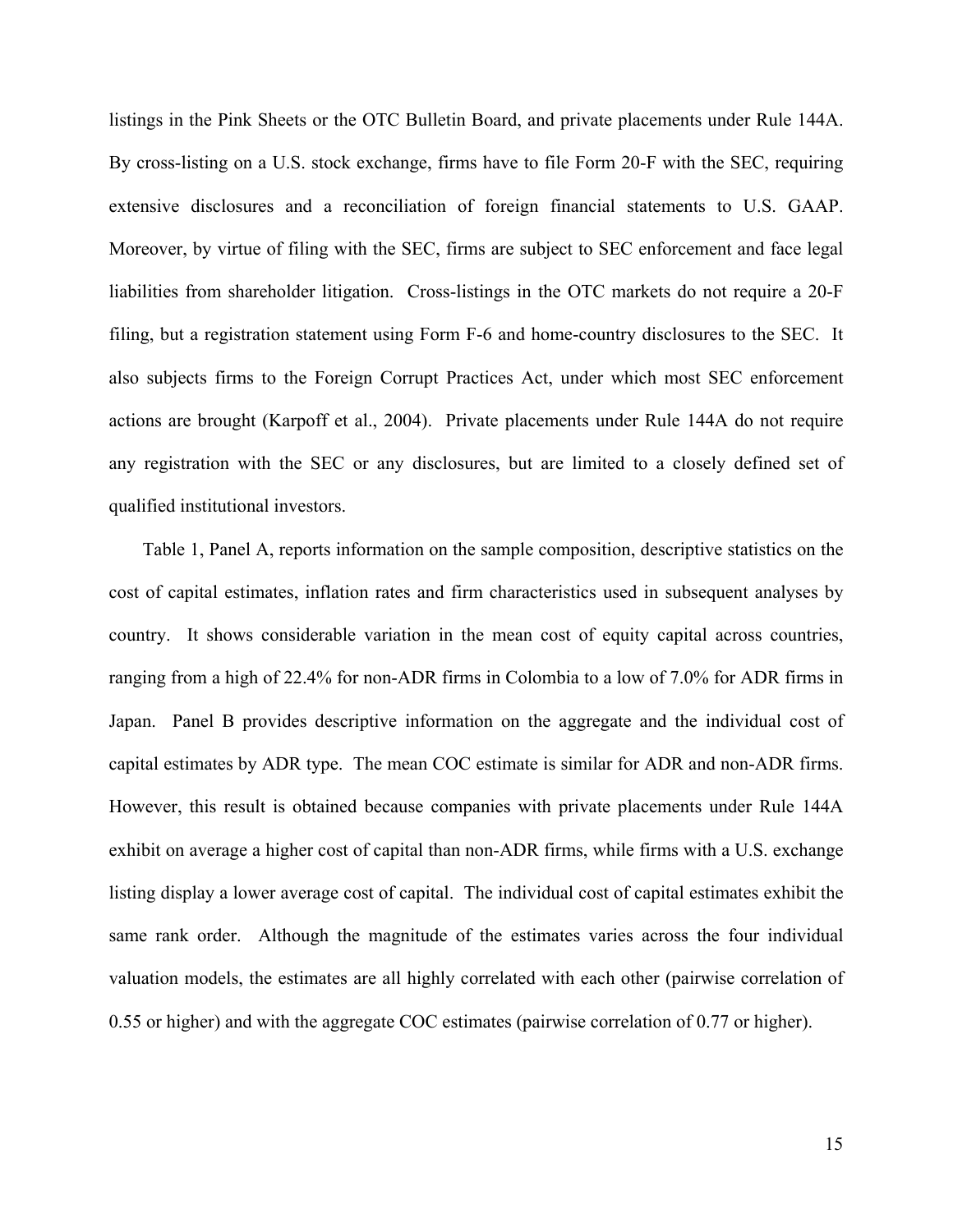### **3.3 Control Variables**

As simple comparisons across countries and types of cross-listings can be misleading because they do not control for firm and country characteristics known to affect firms' cost of capital, we conduct regression analyses controlling for traditional risk and country factors.

First, we control for differences in inflation. Analyst forecasts are expressed in nominal terms and local currency, which implies that the resulting estimates for the cost of capital reflect countries' expected inflation rates. As the market's expectation for future inflation is only imperfectly observable, we introduce a separate control variable for cross-sectional differences in inflation. This approach lets the data determine the relation between the inflation proxy and the cost of capital estimate rather than forcing a coefficient of minus one when using inflationadjusted cost of capital estimates. We expect the coefficient to be positive but smaller than one, as measurement error in the expected inflation proxy likely biases the coefficient towards zero. We compute monthly inflation rates for each country using the consumer price indices provided in the Datastream and Worldbank databases and use the median of next year's monthly inflation rates as a proxy for the expected future inflation.

Another factor is time-series variation in risk-free interest rates. It is common in international studies to convert local returns into US\$ and then to use the U.S. Treasury bill as a proxy for the risk-free rate in all countries (e.g., Harvey, 1995). This approach essentially assumes that time preferences are the same across countries. Thus, one needs to control only for time-series variation in the risk-free rate. We make a similar assumption and use year-fixed effects to control for such variation, recognizing that the T-bill rate is a yearly constant in our firm-year analysis. However, we also conduct sensitivity analyses using local risk-free rates.

Next, we include a number of traditional controls for risk at the firm level. Based on prior empirical studies on the cross-sectional determinants of returns, we expect the cost of capital to be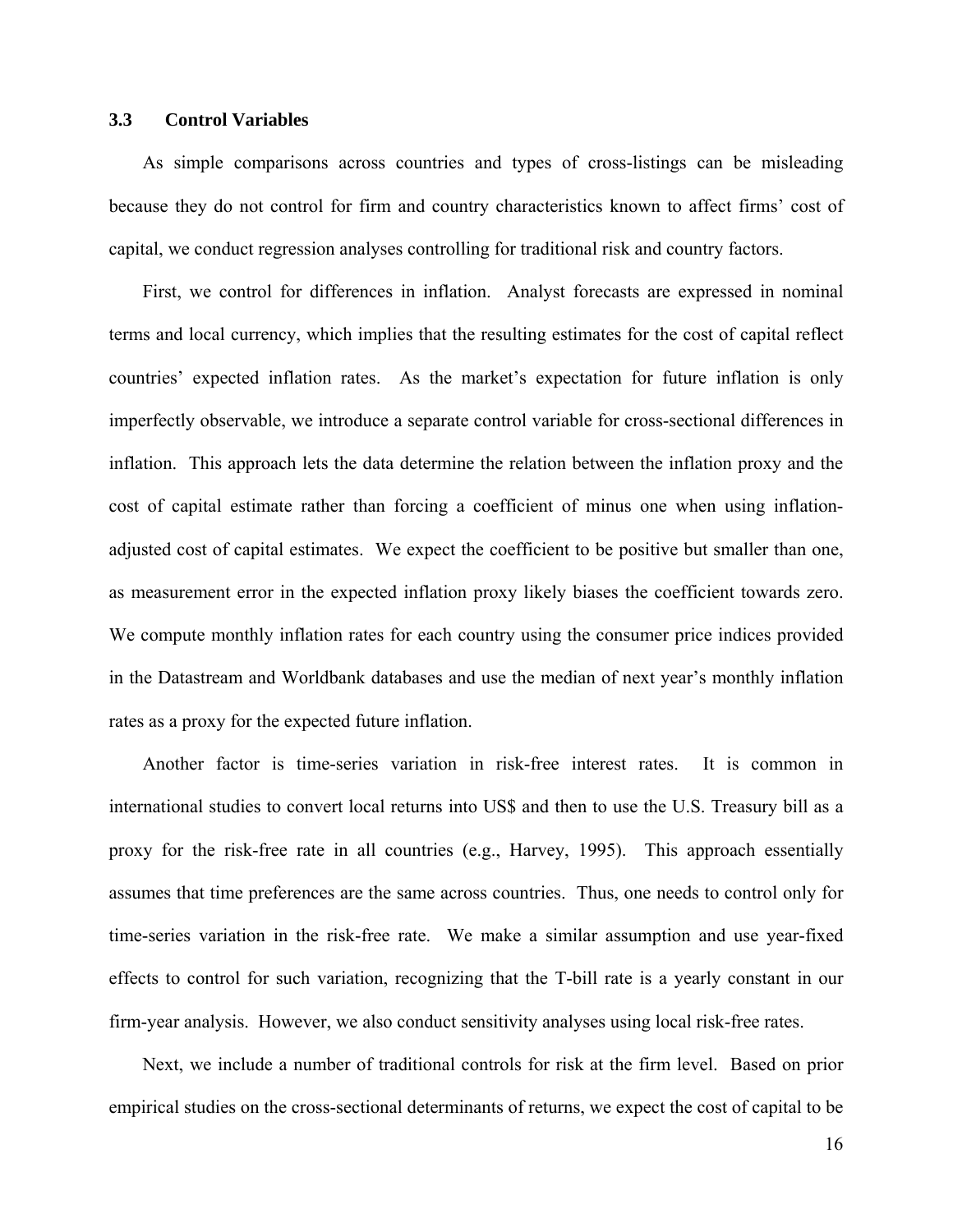negatively associated with firm size and to be positively associated with return volatility and financial leverage (e.g., Fama and French, 1992, 1993). We measure SIZE as the firm's US\$ book value of total assets as of the fiscal-year end, return variability (RVAR) as the standard deviation of monthly stock returns over the last twelve months, and financial leverage (LEV) as the ratio of total liabilities to total assets.

We use an accounting-based measure of firm size in our analyses because including contemporaneous market values in the panel regressions would absorb the hypothesized effect if cross-listing indeed leads to a lower cost of capital and hence higher valuations.<sup>[15](#page-18-0)</sup> We use return variability instead of market beta as a control for risk for two reasons. First, the estimation of beta presupposes a stance on the degree of capital market integration. If capital markets are integrated, it is appropriate to use the world market portfolio (e.g., Solnik, 1974; Stulz, 1981). But it is not clear that our sample firms trade in integrated markets. In fact, one reason for using the implied cost of capital approach is that it does not require choosing a market portfolio and hence avoids one of the difficulties return-based studies face in an international context. Second, prior studies find that future returns in emerging markets exhibit no or even a negative relation with beta factors computed with respect to the world market portfolio (e.g., Harvey, 1995; Erb et al., 1996).<sup>[16](#page-18-1)</sup> We include financial leverage as a third firm-level control because it is known to have a systematic effect on the equity cost of capital (Modigliani and Miller, 1958).

<span id="page-18-0"></span><sup>&</sup>lt;sup>15</sup> To confirm this conjecture, we include contemporaneous market value of equity instead of book value of total assets and find that the cross-listing indicators become insignificant or even significantly positive. However, when we run firm-fixed effects regressions lagging market values by one or two periods, the results are again very similar to those reported in Table 2, which illustrates the issue that contemporaneous market values already reflect the effects of cross-listing.<br><sup>16</sup> Using a global beta instead of return variability or adding beta to the full model does not materially affect our

<span id="page-18-1"></span>results. Similarly, we find that adding earnings volatility as control does not materially change our results.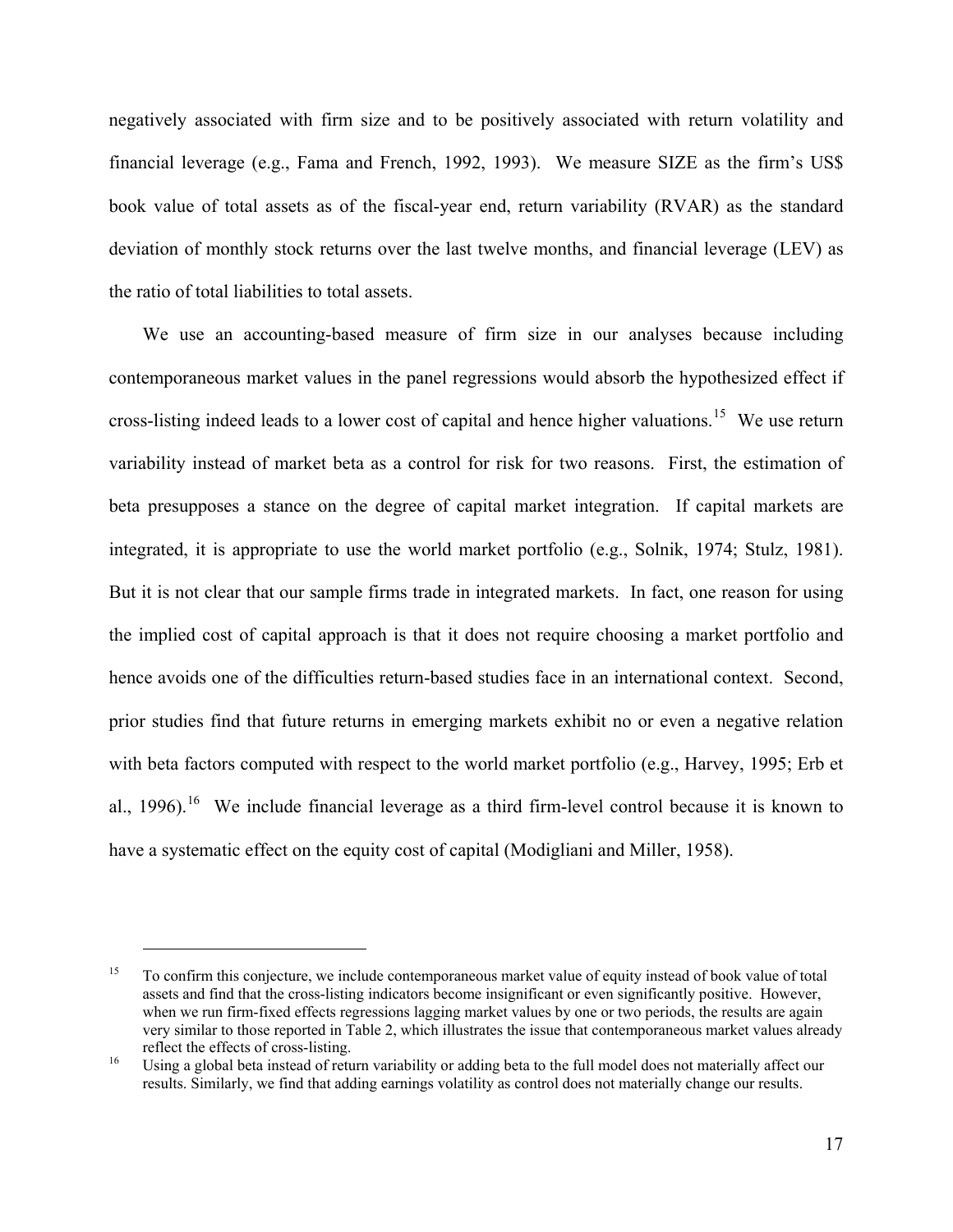In addition to the three firm-level controls, we include industry- and country-fixed effects in our regression models. Fama and French (1997) document substantial variation in factor loadings across industries. We use the industry classification in Campbell (1996) to construct industry indicators. However, the results are also robust to using two-digit SIC codes to construct industry-fixed effects. The country-fixed effects are intended to control for differences in firms' cost of capital that stem from countries' economic and institutional environments (e.g., Erb et al., 1996; Hail and Leuz, 2006).

A major concern about the cross-sectional analysis is that cross-listed firms differ from noncross-listed firms in ways that are unobservable or at least difficult to measure. To address this concern, we exploit the panel structure of our data and estimate regressions with firm-fixed effects (instead of country- and industry-fixed effects). These regressions should mitigate concerns about correlated omitted variables and unobserved heterogeneity across cross-listed and non-cross-listed firms.

### **4. Main Results**

### **4.1 Comparison of ADR to non-ADR Firms**

In our first set of analyses we compare firms that are cross-listed in the U.S. to local firms without cross-listing. To test our hypotheses delineated in Section 2, we regress the implied cost of capital measure on a panel of three binary variables indicating three ADR types (i.e., PP for private placements, OTC for shares traded over-the-counter, and EXCH for exchange listings) and an extensive set of risk and country control variables. The ADR panel also accounts for the fact that firms often change their cross-listing type once they have initiated an ADR program. Table 2 presents OLS coefficient estimates and t-statistics for these regressions. Our inferences are based on heteroscedasticity-corrected standard errors, which are clustered at the firm level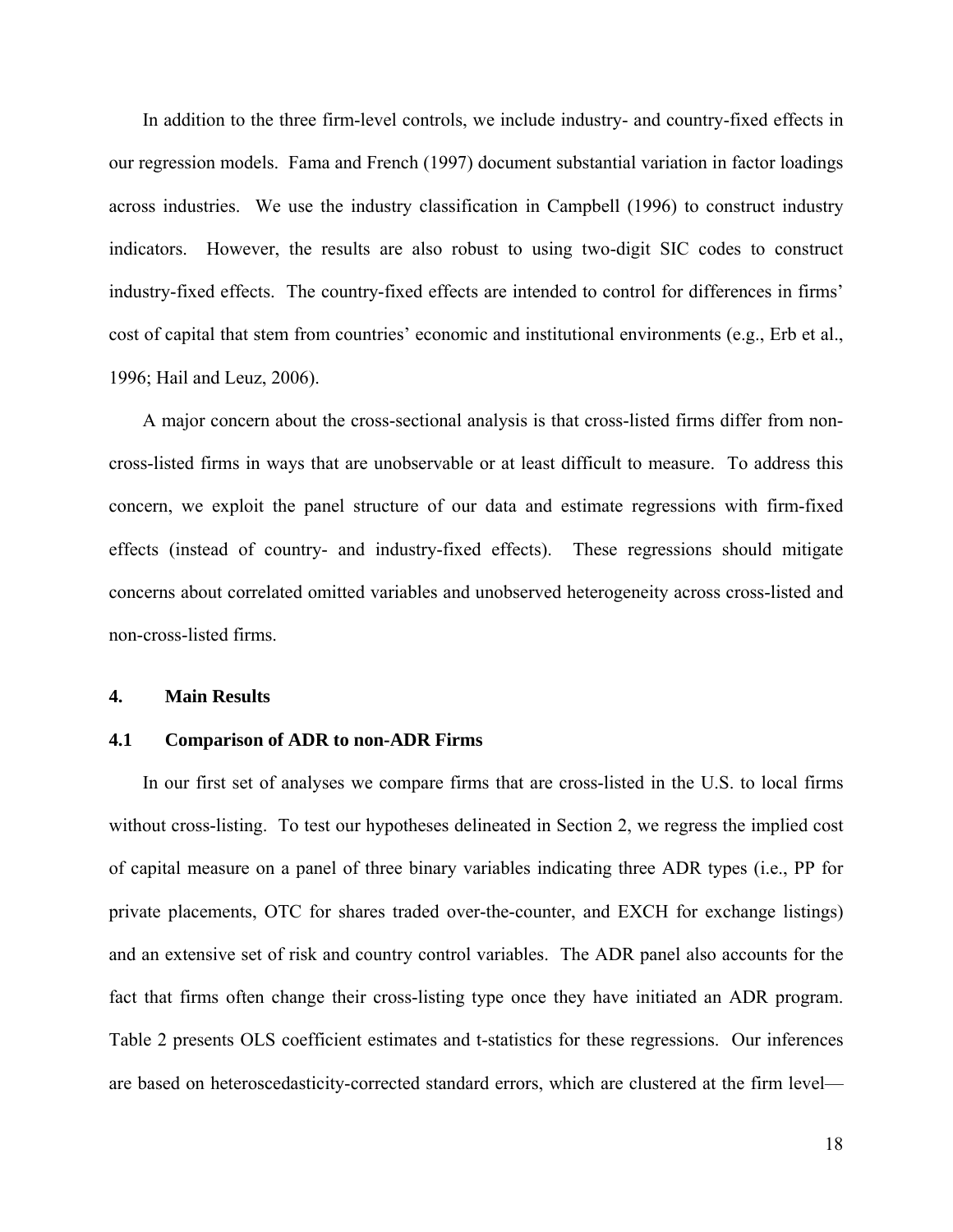except when including firm-fixed effects—to account for the fact that the same firm enters the sample multiple times (see, e.g., Petersen, 2006). For expositional purposes, we multiply all coefficients by 100.

Model 1 serves as our starting point in that we include only the ADR type indicator variables as well as year-, industry- and country-fixed effects. The coefficients on OTC and EXCH are significantly negative, and the latter exceeds the former in magnitude. This pattern continues to hold when we include the controls for inflation and risk in Model 2, but the magnitude of the OTC and EXCH coefficients substantially decreases to –0.32 and –0.35, respectively. Both variables are significant at the 5% level or better (two-tailed), but the coefficients are not statistically distinguishable from each other. The coefficient on PP is now positive and significant. This finding is somewhat surprising and discussed in more detail below. As expected, COC is positively related to the inflation rate, return variability and financial leverage, and negatively associated with firm size. All control variables are highly significant and, together with the year-, country- and industry-fixed effects, Model 2 explains about 36% of the international variation in firms' cost of capital, which is consistent with prior work (e.g., Botosan and Plumlee, 2005; Hail and Leuz, 2006).

Next, we exploit the panel structure of our data set and introduce firm-fixed effects as controls for time-invariant firm characteristics that are unobservable and difficult to measure (Model 3).<sup>[17](#page-20-0)</sup> Introducing firm-fixed effects does not materially change the inferences, but increases the magnitude of the ADR coefficients. In particular, the EXCH coefficient increases to –0.85, suggesting that controlling for unobserved heterogeneity is important. All three ADR type

<span id="page-20-0"></span><sup>&</sup>lt;sup>17</sup> As a robustness check, we also introduce country-year-fixed effects in Model 2. Using interactions between country and year dummies accounts for time-specific country effects (e.g., market liberalizations). Our results are robust to the introduction of these effects and very similar to those reported for Model 2.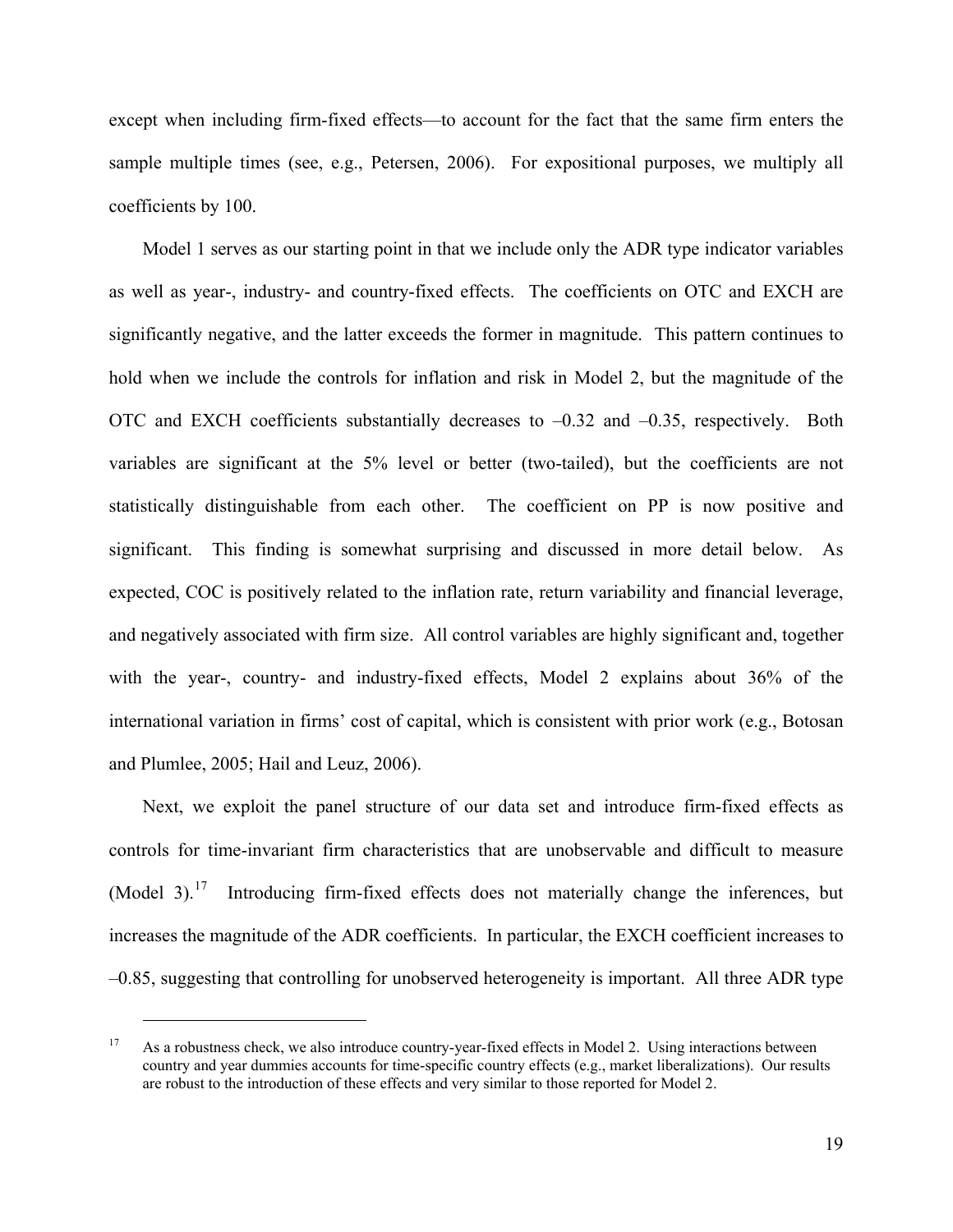variables are statistically significant and different from each other, and the model has substantial explanatory power (72%). The last model addresses the concern that markets often price crosslistings well in advance of the actual ADR issuance or even its announcement (e.g., Foerster and Karolyi, 1999; Errunza and Miller, 2000; Sarkissian and Schill, 2006). To account for such anticipation effects, we delete the two firm-years immediately preceding the cross-listing and repeat our analysis (Model 4). Consistent with the notion of anticipation effects, the results become more pronounced, i.e., the coefficients increase in magnitude, suggesting that, if anything, our prior models underestimate the cross-listing effects.

We gauge the economic significance of the effects using the last two models in Table 2, as they are conceptually the most appealing ones. We find that exchange listings are associated with an average reduction in the cost of capital between 85 and 160 basis points. The effect of crosslistings in the OTC markets is smaller in magnitude and between 30 and 50 basis points. These reductions in the cost of equity capital are economically significant and translate into a substantial increase in firm value.

However, they are rather modest in comparison to prior return-based evidence. For instance, Errunza and Miller (2000) estimate a reduction in the cost of capital on the order of 1,100 basis points comparing long-run, realized returns relative to a matched sample of non-cross-listed firms. But as discussed before, long-run return comparisons are rather difficult and further complicated by the fact that it is hard to find appropriate local matches without cross-listings, as cross-listed firms are generally the largest firms in the industry or even economy. In addition, Sarkissian and Schill (2006) show that it is difficult to estimate equilibrium returns around the cross-listing event, requiring long time-series to obtain stable results. Using a 10-year window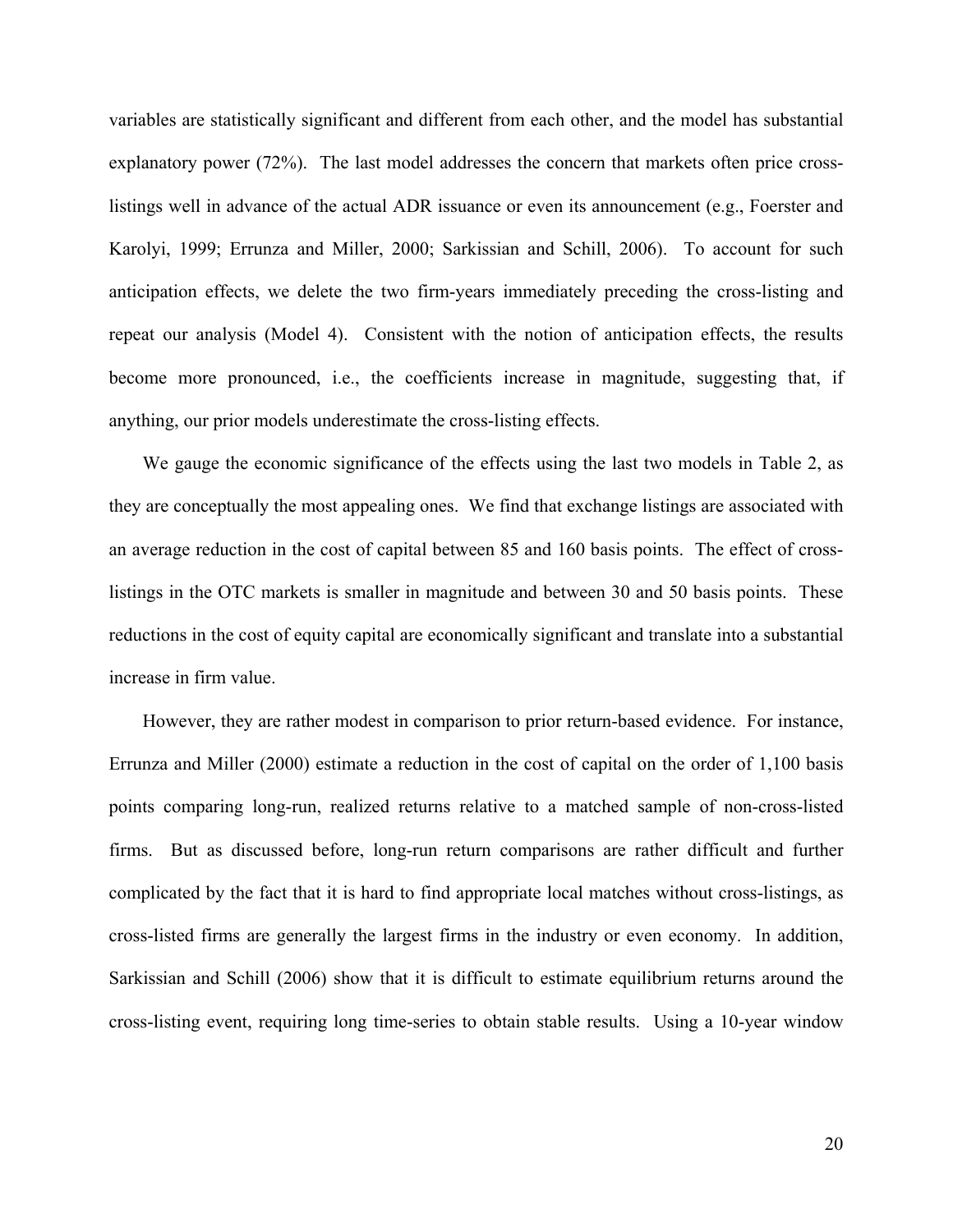around the cross-listing, they estimate a pre- versus post-cross-listing return differential of about – 900 basis points, which is still too large to be plausible.<sup>[18](#page-22-0)</sup> Our findings are more in line with an estimate provided in Karolyi (1998) based on a small sample of representative companies from five regions. He gauges the effect based on changes in local and global beta factors around the cross-listing and estimates it to be on the order of –126 basis points, primarily due to reductions in local market betas.

In contrast to exchange- and OTC-traded cross-listings, the positive coefficient on PP indicates that private placements are associated with an *increase* in the cost of capital, even after including firm-fixed effects. This result is somewhat surprising, but consistent with prior studies where private placements often stand out with opposite findings as well (e.g., Miller, 1999; Foerster and Karolyi, 2000; Doidge, 2004; Bailey et al., 2006). One potential explanation for our result is that private placements entail giving a group of selected investors privileged access to information. If such private communications lead to greater information asymmetries in capital markets, an increase in the cost of capital would not be surprising. An alternative explanation is that private placements are negatively received by outside investors because they reveal that, despite a need for new capital, the firm shuns the legal consequences associated with a cross-listing in U.S. public equity markets.<sup>[19](#page-22-1)</sup>

<span id="page-22-0"></span><sup>&</sup>lt;sup>18</sup> Extending the window to 20 years (and excluding 10 years surrounding the cross-listing) reduces the estimate to –200 basis points (Sarkissian and Schill, 2006). This estimate is closer to ours. But requiring a 20-year time series excludes many firms from the analysis. Moreover, it is not clear that a firm can still be compared to itself after such a long time period.<br><sup>19</sup> Related to this explanation, Baek et al. (2006) show that Korean firms at times use private securities for the

<span id="page-22-1"></span>purpose of tunneling, and Leuz and Oberholzer-Gee (2006) provide evidence suggesting that the most connected (and least transparent) firms often have foreign private securities but shun publicly-traded foreign securities.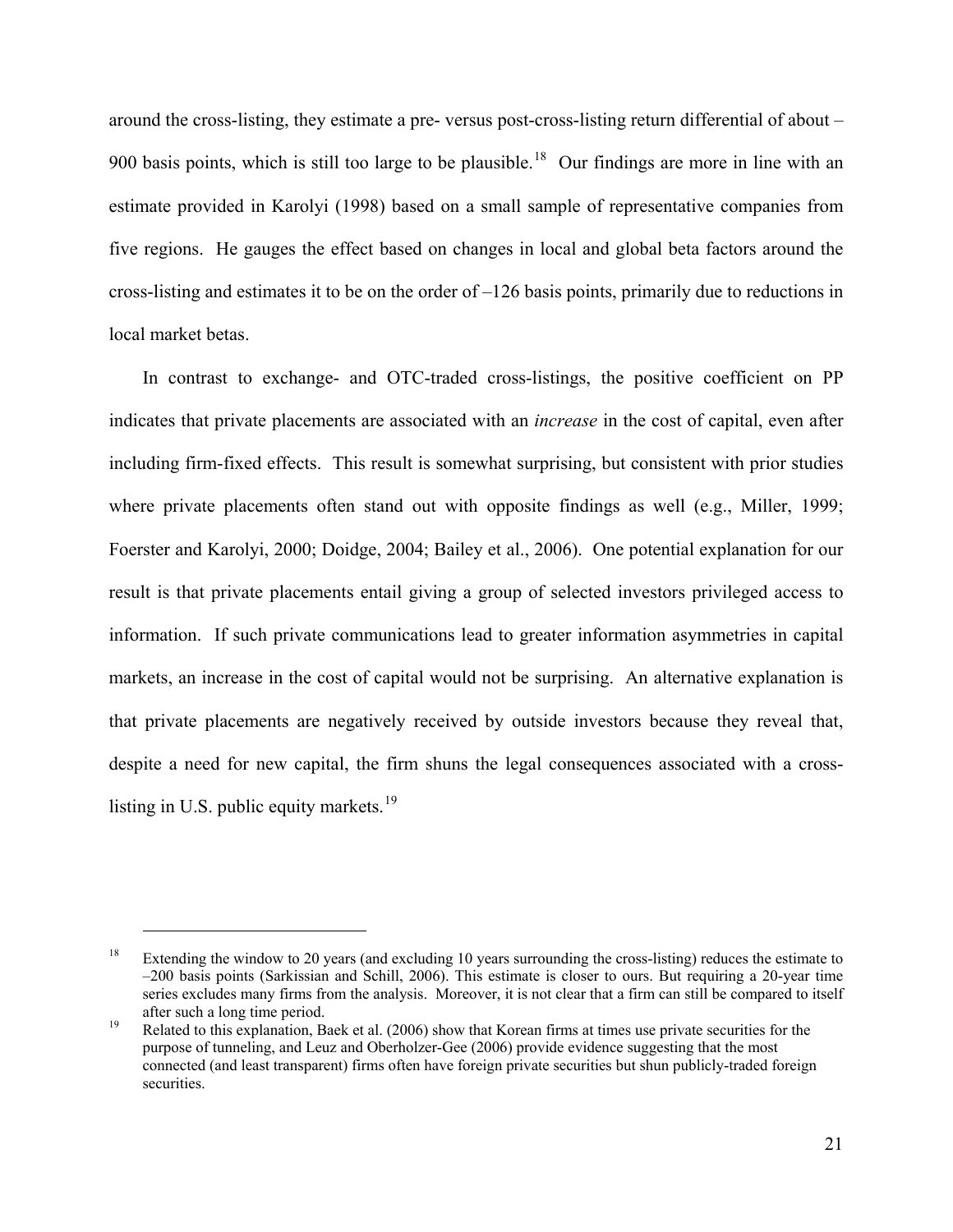### **4.2 Sensitivity Analyses**

This section presents several robustness checks for the cross-sectional results as well as our cost of capital estimation. First, we examine whether our findings hold for estimates from each of the four implied cost of capital models. Second, we assess whether the issuance of new equity capital in the U.S. potentially affects our results. Next, we consider several alternative model specifications, i.e., we include local risk-free interest rates, control for differences in analyst forecast properties (e.g., forecast bias), and check whether restricting the analysis to firms with existing and positive earnings forecasts biases our results. Finally, we gauge the sensitivity of our COC estimates to the models' assumptions about long-run growth. Systematic differences in long-run growth expectations across countries and/or ADR types may affect our estimates and bias the tests. Table 3 reports only the coefficients of the three ADR type indicators (plus the capital issuance indicators in Panel B), but the results stem from regressions including the full set of controls and firm-fixed effects (i.e., Model 3 in Table 2).

Panel A of Table 3 reports the results when we replace the aggregate COC measure with the individual estimates. Regardless of the valuation model, EXCH is always negative and significant at the 4% level or better. Moreover, the coefficient has a similar magnitude across models ranging from  $-0.66$  to  $-1.04$ . The coefficient on OTC is negative and significant in two out of the four specifications. PP is positive and generally significant. These results demonstrate that our findings do not depend on the choice of a particular cost of capital model. However, they also indicate that aggregating across models helps in reducing noise in the estimates. Consistent with this assertion, we find that using the first principal component of the four individual proxies as dependent variable (not tabulated) further increases the power of our tests. PP, OTC and EXCH assume the same signs as in Table 2 and are all highly significant.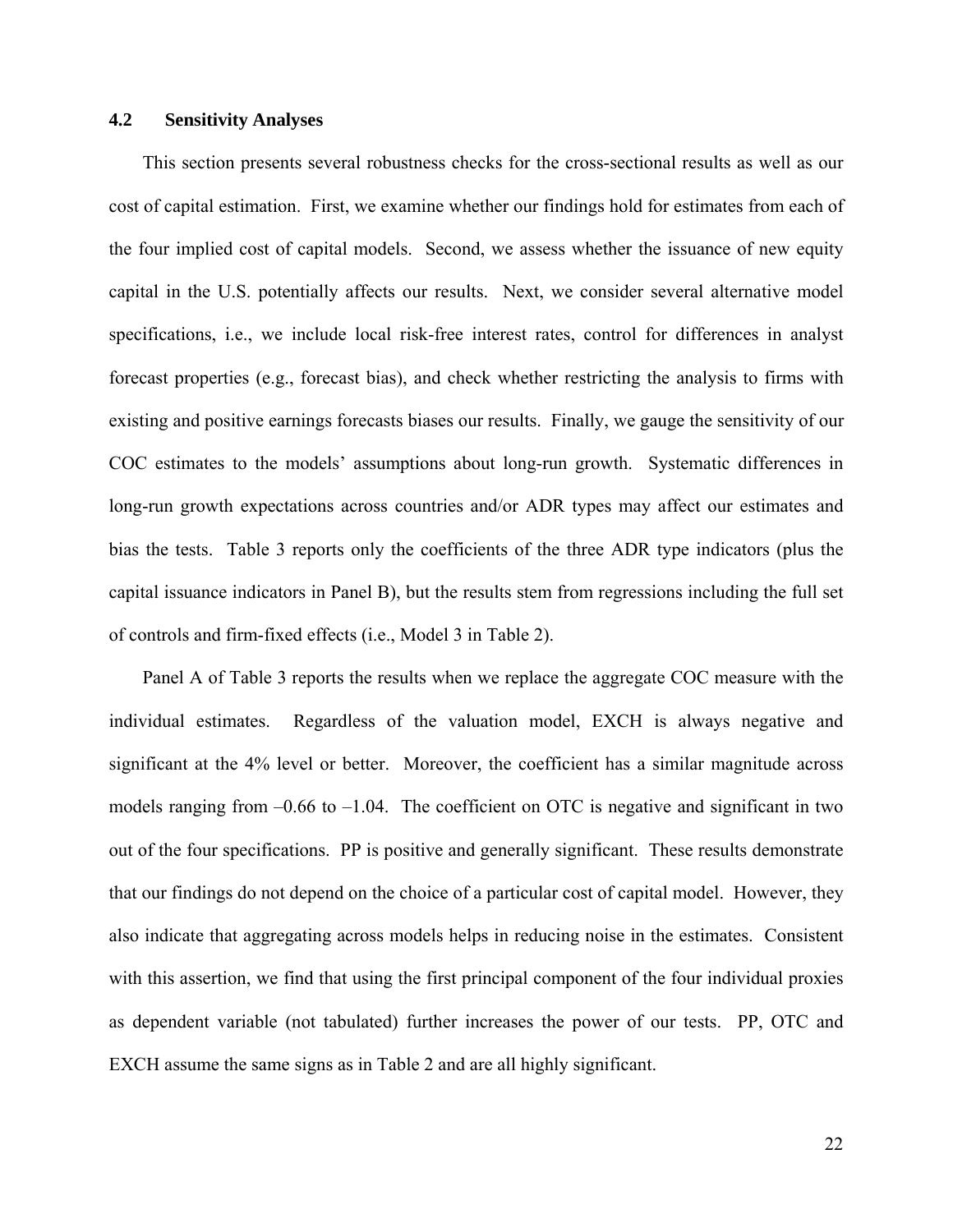Our second set of tests addresses the concern that raising new equity capital in the U.S. may affect our analyses. The issuance of equity generally results in negative market reactions (e.g., Myers and Majluf, 1984). To address this issue, we include two separate indicator variables into our model to control for the capital raising activity of ADR firms. ISS\_PP and ISS\_EXCH take on the value of one in the year of a private placement or a public equity offering by an exchangelisted firm, respectively. OTC firms are not allowed to raise new equity capital within the U.S. and hence do not require an indicator variable. The first row in Panel B shows that the estimated coefficients for the ADR-type indicators are very similar to those reported in Table 2, and neither capital issuance indicator is significant. In the next row, we distinguish between *exchange*-listed ADRs that face stricter SEC rules in return for their ability to raise capital in the U.S. (i.e., Level III ADRs) and those that cannot raise capital but are exempt from certain SEC rules (i.e., Level II ADRs). We expect the former cross-listings to have larger cost of capital effects. Consistent with this expectation and the bonding hypothesis, we find that Level III firms exhibit the largest decrease in cost of capital (about 110 basis points), while the magnitude of the coefficient for Level II ADRs is smaller  $(-0.74)$  but still exceeds the decrease in the cost of capital for OTC cross-listings  $(-0.34)$ . All coefficients are statistically significant at the 6% level or better.

Panel C of Table 3 reports ADR-type coefficient estimates from several alternative model specifications. First, we allow for the possibility that real risk-free interest rates differ across countries, reflecting among other things saving rates or interest rate regimes. We therefore replace the expected inflation proxy with the country-year median of the monthly risk-free interest rates drawn from yields of local treasury bills, central bank papers or inter-bank loans provided by Datastream. Second, we check that the results are similar when we use a risk premium as dependent variable, i.e., subtract the local risk-free interest rate (or, alternatively, inflation) from COC, rather than using raw COC together with the local risk-free rate as control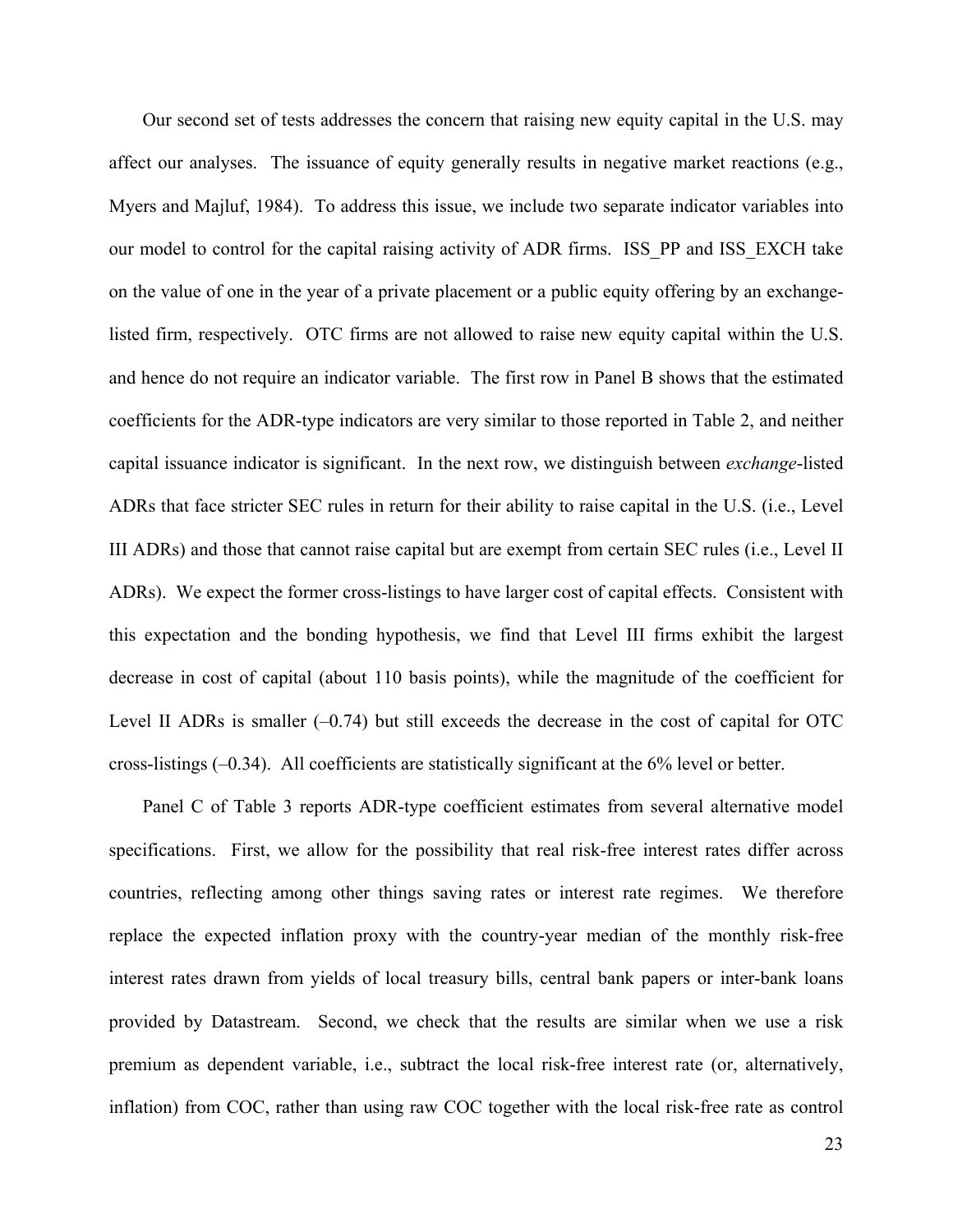on the right-hand side. We prefer the latter approach as using risk premiums forces a coefficient of minus one on the proxy for the risk-free interest rate (or expected inflation), despite the fact that the proxies are measured with noise. However, as shown in Panel C, neither controlling for local risk-free interest rates nor using risk premiums significantly alters our findings.

Next, we address concerns related to differences in analyst forecasts across countries and firms. Implied cost of equity capital estimates can be affected by forecast bias. For instance, if forecasts tend to be overly optimistic but market participants understand this bias and properly adjust prices, implied cost of capital models yield upwardly biased estimates. To the extent that such differences in forecasting behavior and the resulting "mechanical" effects are country- or industry-specific, the fixed effects in our regression models are likely to pick them up.<sup>[20](#page-25-0)</sup> But forecasting differences could also be concentrated in particular sets of firms, e.g., they could be different for cross-listed firms, or change over time. Thus, we include a proxy for forecast bias calculated as the one-year-ahead forecast error. Alternatively, we include the two-year-ahead forecast error or forecast accuracy (both not tabulated). In all cases, our results are not materially affected. In addition, we estimate regressions giving more weight to COC estimates that stem from more accurate forecasts, which should reduce the influence of noisy inputs. We use the inverse of the absolute one-year-ahead analyst forecast error as weighing variable. Again, the tenor of the results does not change (see row 4 in Panel C).<sup>[21](#page-25-1)</sup>

<span id="page-25-0"></span><sup>&</sup>lt;sup>20</sup> The same logic applies to differences in the accounting rules, which due to the short explicit forecast horizon in all implied cost of capital models might have a country effect. See Hail and Leuz  $(2006)$  for a disc

<span id="page-25-1"></span><sup>&</sup>lt;sup>21</sup> In untabulated analyses we further (1) control for analyst following and changes therein around the cross-listing by including the number of one-year-ahead forecasts in the model, (2) restrict the sample to observations with at least three analysts following the firm, and (3) account for sluggishness in analyst forecasts, as suggested in Guay et al. (2005), by including the stock return over the three-month period immediately preceding the estimation of our cost of capital proxies as additional control. Again, these alternate specifications do not materially affect our findings.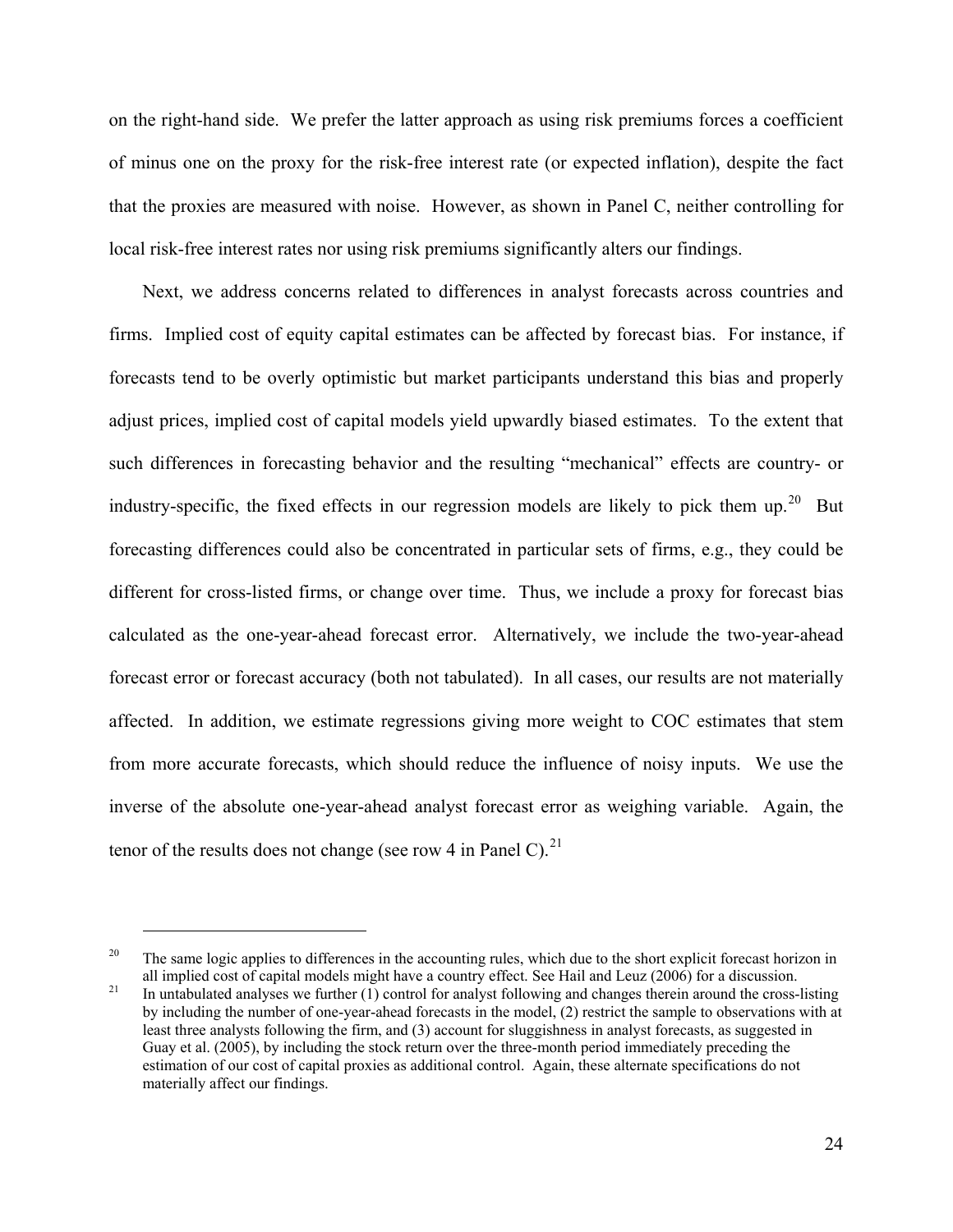In the last row of Panel C, we address concerns about sample selection stemming from the fact that implied cost of capital models require analyst forecasts for at least two periods ahead as well as positive realizations for these forecasts and the long-term growth estimate. It is possible that these data requirements screen out cross-listed and non-cross-listed firms differently. To gauge the effect of these data requirements, we replace all negative or missing earnings forecasts for up to three years with imputed forecasts using a firm's beginning book value of equity and the historic three-year median return on equity in a given country, industry and year. This imputation allows us to expand the sample by about a third to 42,558 firm-year observations. Despite this substantial increase in the sample, the results are very similar to those reported before, suggesting that sample selection due to the data requirements does not significantly bias our results.

Our final set of analyses, reported in Panel D, addresses concerns about the sensitivity of our COC estimates to the long-run growth assumptions in implied cost of capital models. In using analyst forecasts, these models make an explicit attempt to capture market expectations about (short-term) growth, which is why implied cost of capital estimates are appealing for our purposes. However, the underlying valuation models have to make assumptions about growth in residual income or abnormal earnings beyond the explicit forecast horizon, which could have a substantial influence on our estimates and hence the cross-sectional results.<sup>[22](#page-26-0)</sup> In particular, we are concerned that cross-listed firms have different growth expectations, either because bonding extends their investment opportunity set or because they choose to cross-list when they happen to

<span id="page-26-0"></span><sup>&</sup>lt;sup>22</sup> To gauge the general sensitivity of our COC estimates to the terminal value assumptions, we re-estimate the models using two alternative growth assumptions: (1) we use a constant 3% inflation rate for all countries; (2) we use a country's real GDP growth rate plus its long-run inflation rate. Whereas the latter assumes that countries' growth differences persist in perpetuity, the former assumes that growth rates converge to a global competitive equilibrium with zero real growth. The two assumptions represent opposite ends of a spectrum and our primary implementation (as detailed in the Appendix) falls somewhere in the middle. We find that our results are essentially the same using either assumption. See Hail and Leuz (2006) for similar sensitivity checks.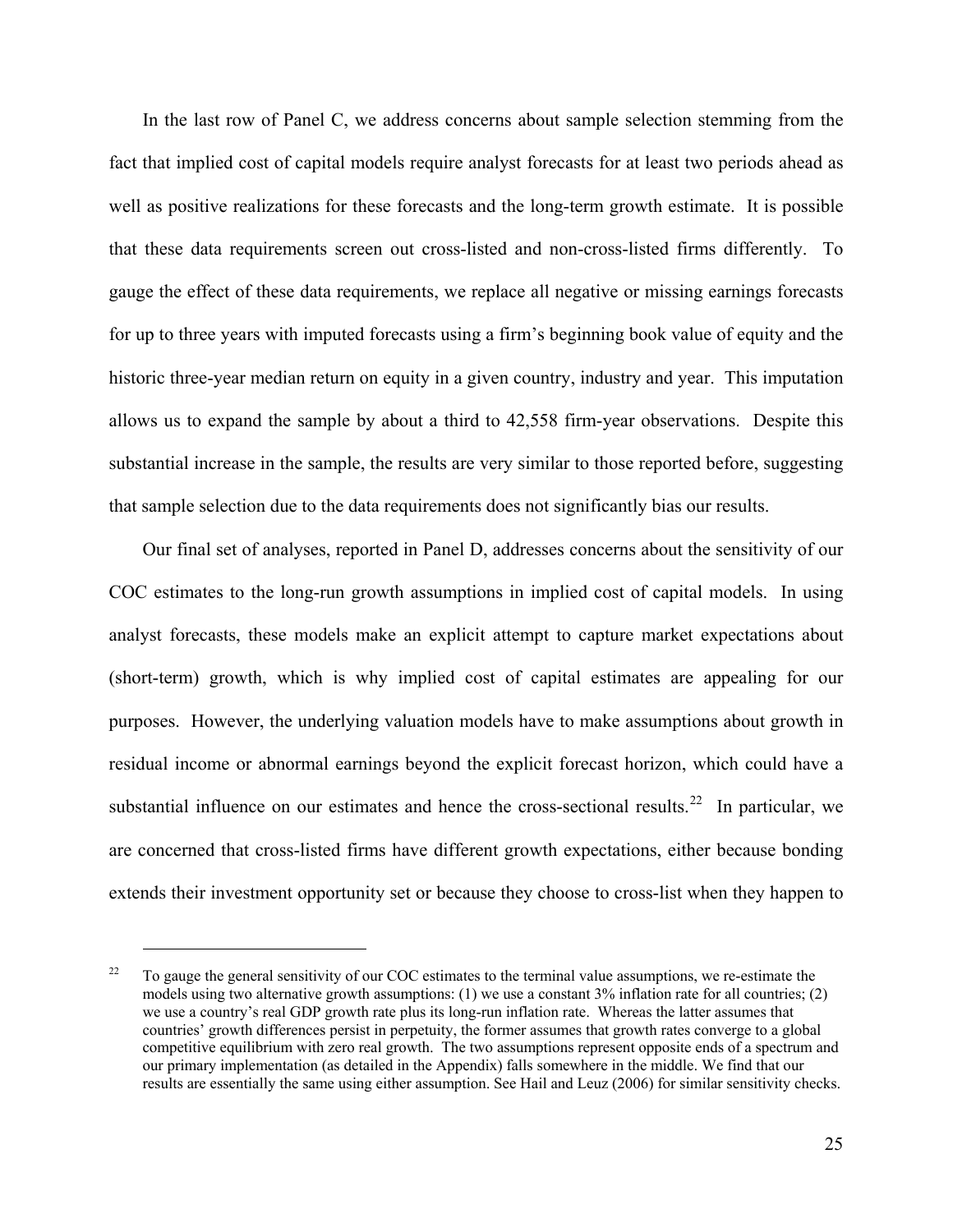experience a shock to their growth opportunities. Differential growth expectations, if ignored, could bias our COC estimates and mechanically produce the cross-sectional results. As explained in more detail in the Appendix, we vary the long-run growth rate across ADR types in the following four ways: (1) we adjust the long-run growth rate in the terminal value computation by an ADR-type-specific component; (2) and (3) we use a correction of the long-run growth rate that not only varies by ADR type, but also by year, based on forecasted and real growth rates, respectively; (4) we derive a proxy for terminal-value growth on the firm-year level, and thereby refrain from using any common growth assumptions across firms or groups of firms.

As Panel D of Table 3 shows, the cross-sectional results, particularly for exchange-listed firms, are remarkably stable across all modifications. The three coefficients on the cross-listing indicators have the same sign and rank order as before. The coefficient on EXCH is negative and statistically significant for all modifications and exhibits a similar magnitude as in Table 2. Given these extensive checks, it is unlikely that differential long-run growth expectations are responsible for our findings, particularly for the cost of capital effects of U.S. exchange listings.<sup>[23](#page-27-0)</sup>

# **4.3 Difference-in-Differences in Cost of Capital (Pre- vs. Post-Listing)**

 $\overline{a}$ 

In this section, we examine changes in the cost of capital for firms that initiate an ADR program during the sample period. Analyzing changes pre- versus post-listing allows us to alleviate concerns that the differences in cost of capital are driven by unobserved heterogeneity across firms or selection bias. First, by looking at changes, each firm serves as its own control. Second, we standardize the pre- and post-listing cost of capital by subtracting the country-year median cost of capital of all non-ADR firms to control for time and macroeconomic trends as well

<span id="page-27-0"></span><sup>&</sup>lt;sup>23</sup> Including the forecasted, one-year-ahead earnings growth rate or the analysts' long-term growth estimates as additional control variable (as well as introducing interaction effects between the growth rates and the crosslisting indicators) does not materially affect our results, and the inferences remain the same.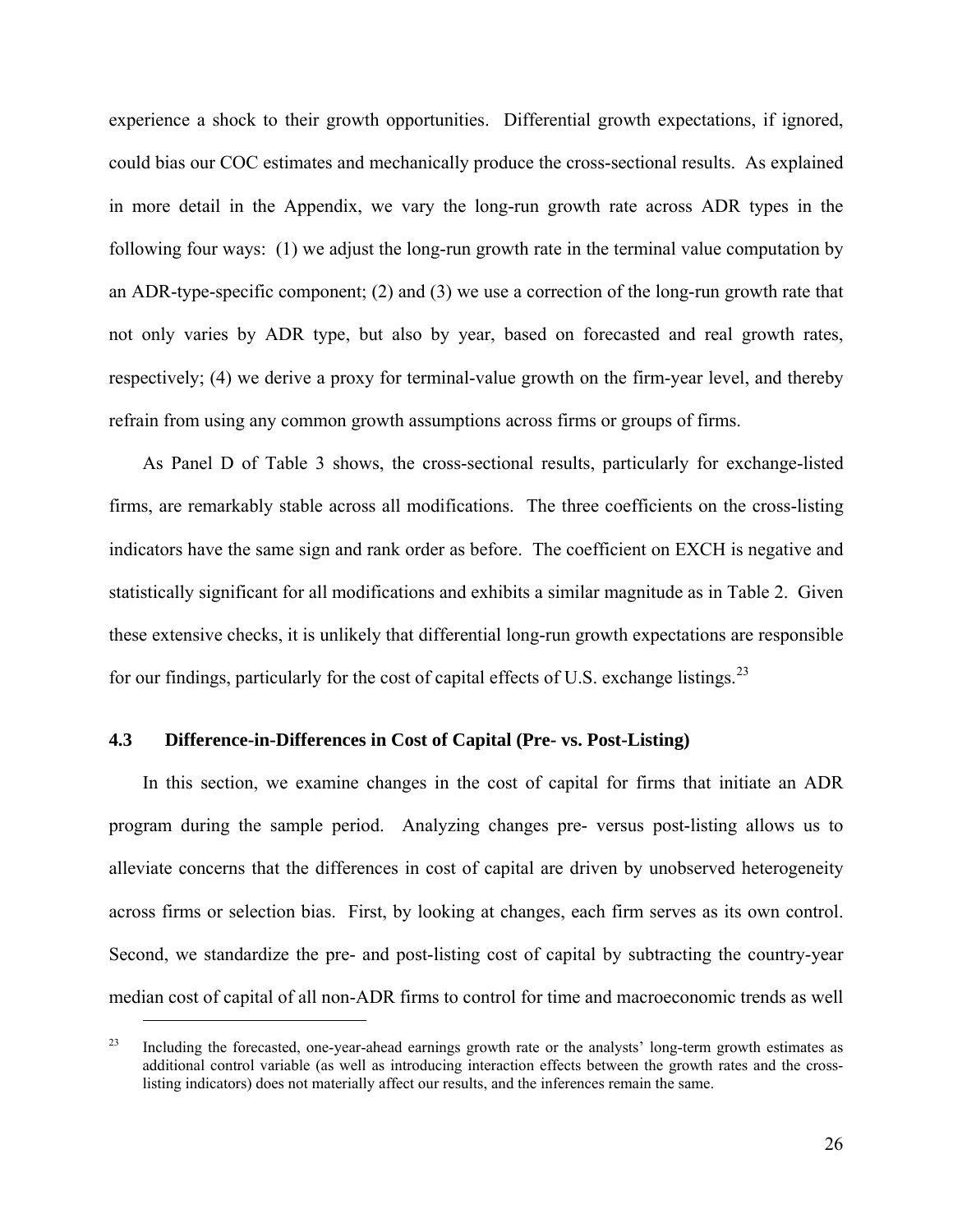as differences in these trends across countries. This pre- versus post-listing comparison of standardized (i.e., median-adjusted) cost of capital estimates is in the spirit of a difference-indifferences analysis. The changes sample comprises only firms that initiated a U.S. cross-listing over the twelve-year period from 1992 to 2003. We remove all observations from the year of and before the cross-listing to mitigate concerns about announcement effects and to measure long-run changes in the cost of capital. The resulting 1,911 firm-years are the basis of our difference-indifferences analysis presented in Table 4.

Panel A reports the mean and median of the standardized cost of capital before and after cross-listing. The sample is limited to companies where pre- and post-listing data are available and also excludes firm-years where higher-level ADR types exist at the same time (e.g., a private placement is initiated but an exchange listing is already in place). The first two columns compare the mean and median standardized cost of capital in the years  $-2$  and  $+1$  around the cross-listing. The next two columns compare all available firm-years before and after ADR initiation, except those from years 0 and  $-1$ . By using all other firm-year observations, we verify that the changes in the cost of capital are in fact sustained. As cost of capital changes are expected to be permanent, it also increases the power of our tests. The changes in the first two columns are not significant, but they are similar in direction and magnitude to the cross-sectional analysis, suggesting that the small sample size and noise in the estimates are responsible for the insignificance. The changes in the last two columns are statistically significant. Moreover, the changes in the standardized cost of capital exhibit the hypothesized rank order. Exchange listings are associated with a decrease in the cost of capital by about 125 basis points. The table also highlights that firms with exchange listings already have a lower cost of capital than non-ADR firms *prior* to initiating the cross-listing (i.e., the pre-listing median is negative), illustrating the issue of selection bias in comparing ADR and non-ADR firms. Firms initiating an OTC cross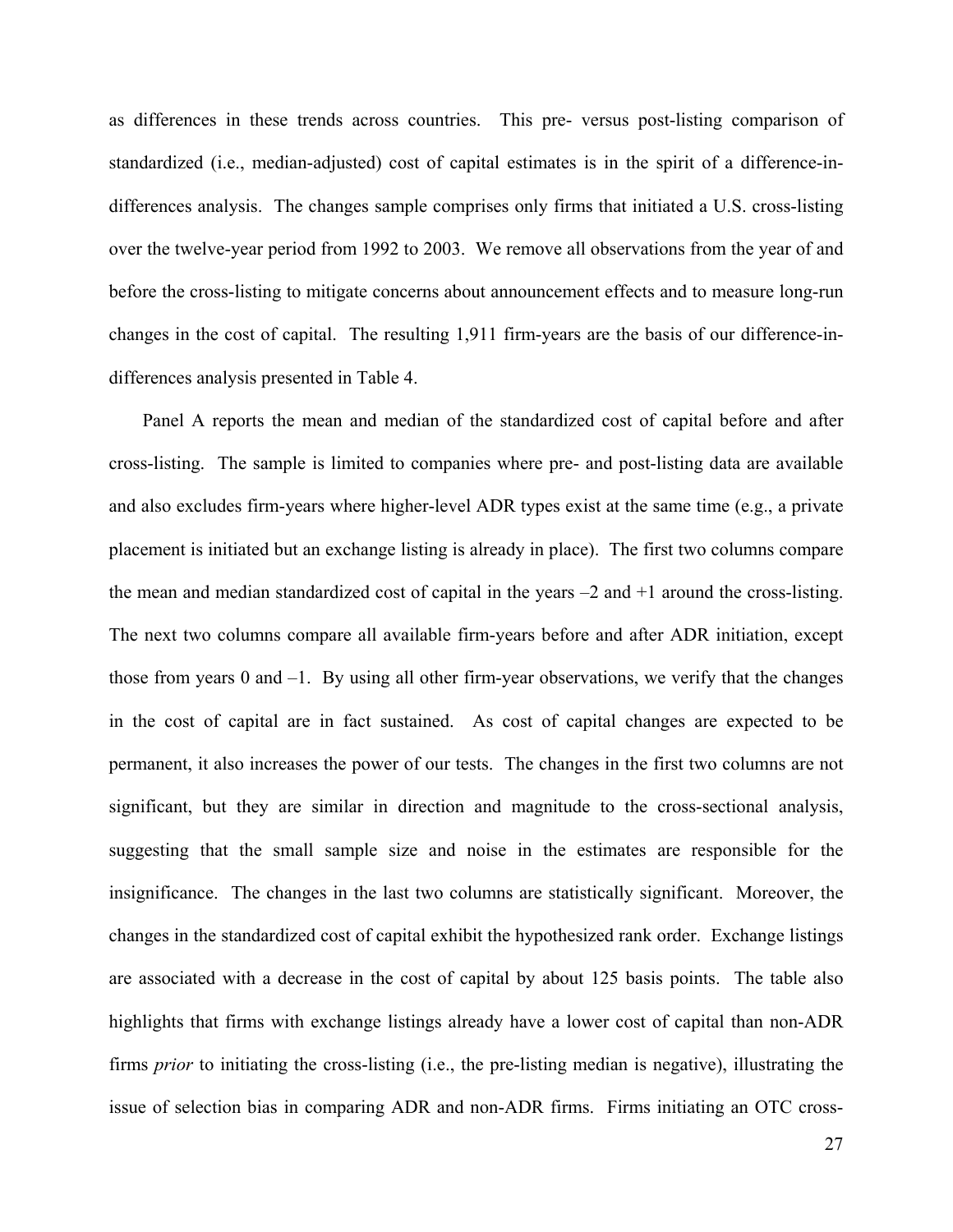listing experience a significant reduction in the cost of capital between 60 and 90 basis points. As before, private placements are associated with a significant increase in the cost of capital.

Panel B reports coefficient estimates from regressing the standardized COC on ADR-type indicators, industry-fixed effects, and three firm-level controls for risk (i.e., size, return variability and leverage). Controls for inflation, country- and year-fixed effects are no longer needed as they have been subtracted by standardizing the cost of capital estimates with the country-year median COC of non-ADR firms. The regression analysis offers two advantages. First, it controls for changes in firm size and leverage, which is important as firms often change their investment and financing policies around cross-listings. Second, it allows us to simultaneously estimate the effects of different ADR types. The results from this difference-in-differences analysis confirm and nicely tie into our cross-sectional findings presented in Section 4.1. The negative effect of an exchange listing is significant at the 2% level or better in all specifications and on the order of 70 to 120 basis points. The reduction in the cost of capital is less pronounced but still significant for cross-listings in the OTC markets (–60 to –85 basis points). Private placements experience a significantly positive effect, but only if we include all firm-years around the cross-listing.

### **5. Additional Analyses**

In this section, we extend our analyses of the relation between firms' cost of equity capital and U.S. cross-listings in two ways. First, we examine whether the cross-listing effect on the cost of capital differs by home-country legal institutions. Under the bonding hypothesis, we expect cross-listing effects to be stronger for firms originating from countries with weaker legal institutions. Second, we explore whether cross-listings in the U.S. exhibit significant cash flow effects stemming from changes in growth expectations. We exploit that we have analysts' growth estimates before and after the cross-listing and that we can use these estimates to decompose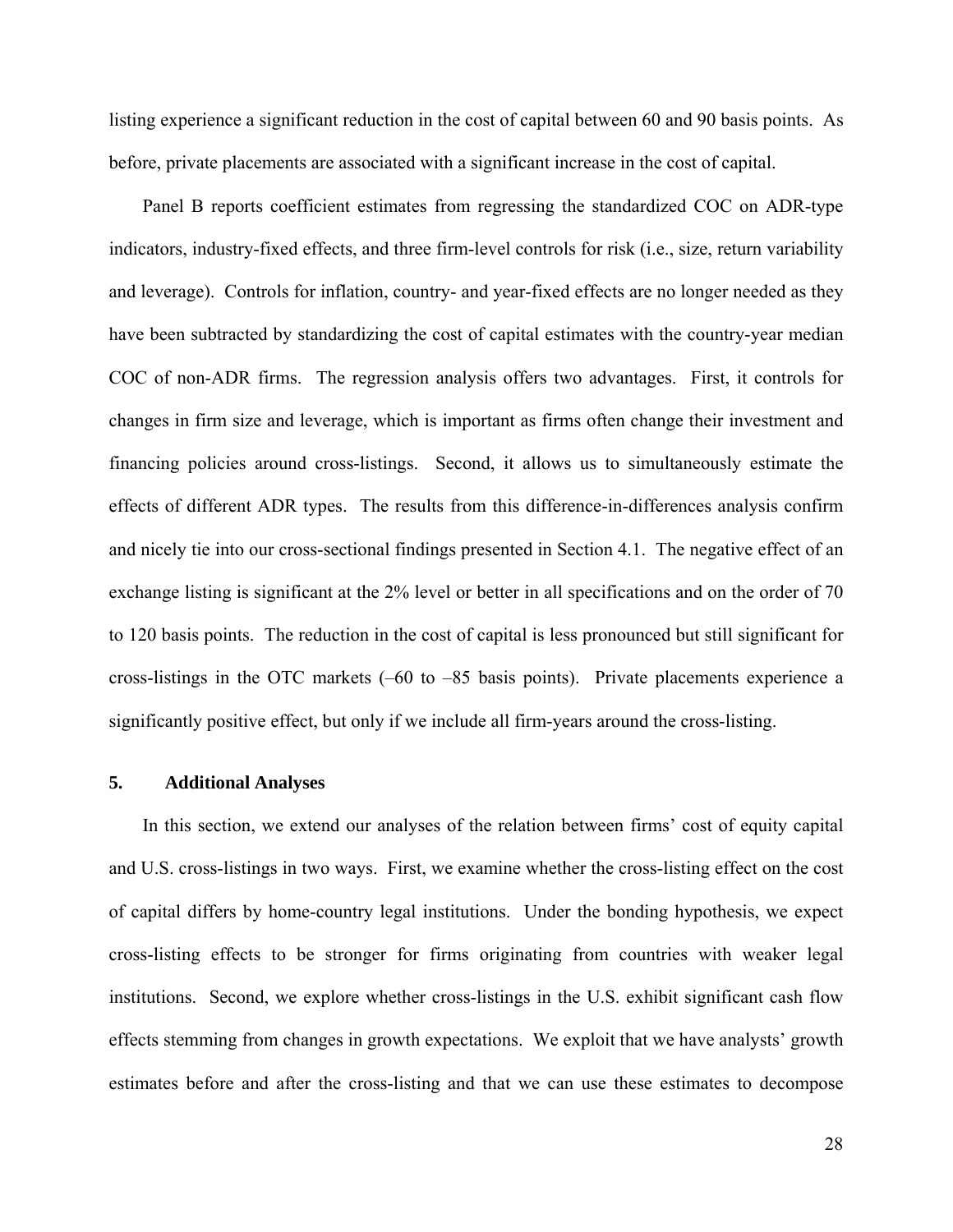changes in firm value around the cross-listing into valuation effects from changes in growth expectations and those from changes in the cost of capital.

# **5.1 Cross-sectional Differences by Home-Country Institutions**

In this section, we focus on whether and how the institutional characteristics of firms' home countries are associated with the cost of capital effects of cross-listing. The bonding hypothesis suggests that there are cross-sectional differences in the benefits of cross-listing, which depend on home-country characteristics and institutions. To test this argument, we partition the sample into several sub-samples by home-country institutions and run separate regressions for each subsample. We use the following partitioning variables: (1) countries are selected into two groups depending on their code or common law legal tradition (La Porta et al., 1997; Ball et al., 2000), (2) disclosure regulation is equal to high for countries with above-median index values of disclosure requirements in securities offerings (La Porta et al., 2006), (3) securities law enforcement is equal to high for countries with above-median levels of private and public enforcement of laws governing securities offerings (measured as the mean of the liability standard index and the public enforcement index from La Porta et al., 2006), and (4) investor protection is equal to high for countries with above-median anti-director rights index values (La Porta et al., 1998). All these proxies have in common that they attempt to capture the extent to which the institutional framework in the home country protects outside investors and, consequently, the extent to which firms benefit from U.S. cross-listings under the bonding hypothesis.

Table 5 provides coefficient estimates, t-statistics and significance tests across sub-samples. The regressions are based on Model 2 (see Table 2). As before, the control variables behave as predicted and are highly significant. Also in line with expectations, the coefficient on EXCH is negative and significant with a two-sided p-value of 4% or better for firms from countries with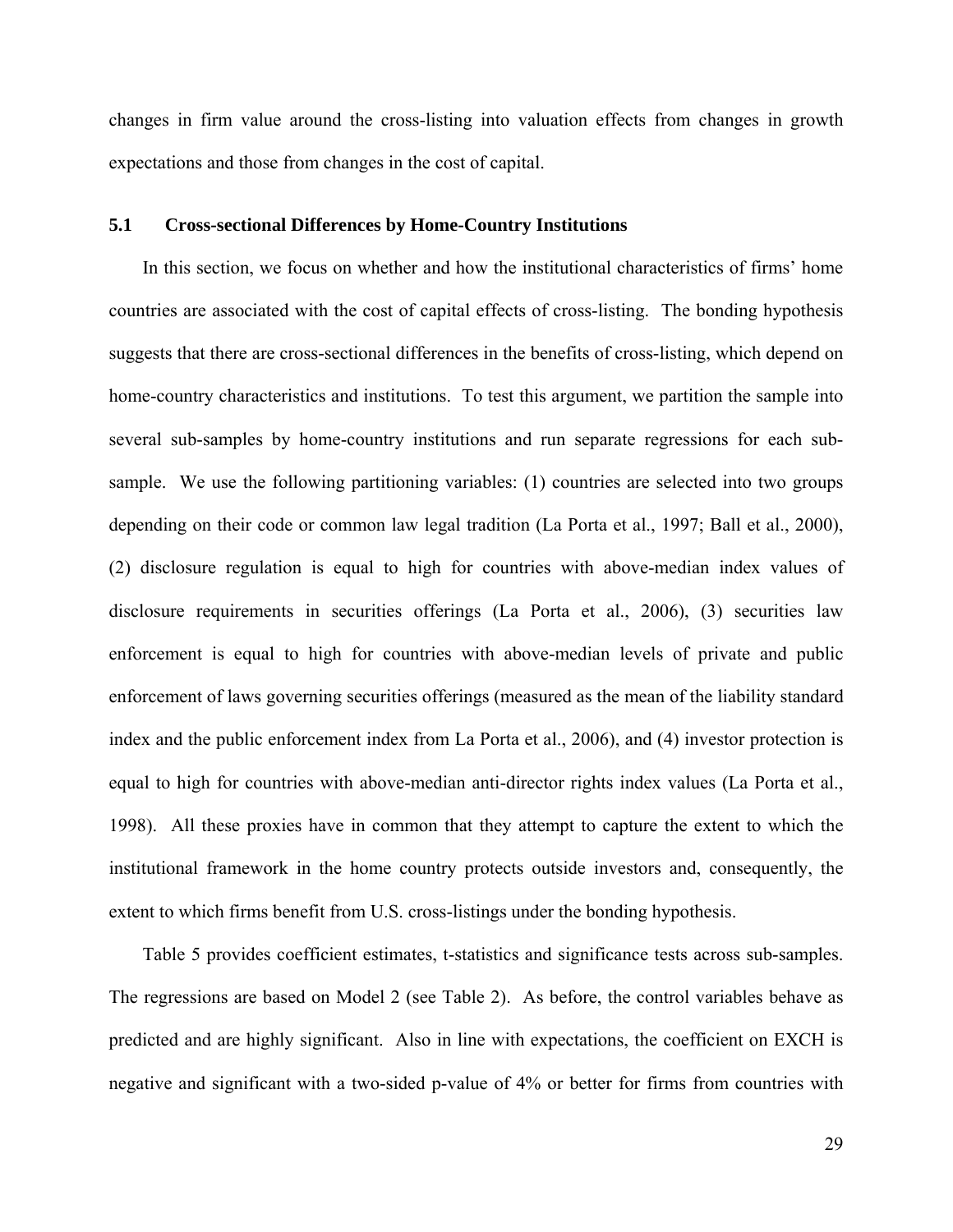code-law origin, low disclosure requirements, weak securities law enforcement or weak investor protection. Moreover, the magnitude of the EXCH coefficient in these sub-samples is always larger than its counterpart for firms from countries with strong-institutions. Tests across the subsamples indicate that the difference in the EXCH coefficients is statistically significant for all institutional variables, except legal tradition. These findings support the bonding hypothesis.

With respect to OTC cross-listings, the reverse picture emerges. In countries with weak institutions, the OTC coefficient is negative and generally smaller in magnitude than the EXCH coefficient, as expected. While the coefficient itself is not significant, it is significantly different from the EXCH coefficient for disclosure regulation and investor protection. Interestingly, OTC is significantly negative and larger in magnitude in countries with common-law origin, high disclosure regulation and high investor protection. Although the OTC coefficients are not significantly different, this pattern across sub-samples can be interpreted within the context of the bonding hypothesis. As bonding is of lesser value to firms from strong institutions, we expect firms from these countries to seek cross-listings for other reasons, e.g., to reduce trading barriers or to enlarge their shareholder base, which are likely to have more modest effects. OTC crosslistings serve this purpose and are less costly than exchange listings, which should make them attractive to firms with these other motives. $24$  However, OTC cross-listings provide less assurance to outsiders in countries with weak institutions, which implies that firms from these countries benefit less than firms from strong institutions, consistent with a smaller coefficient.

The PP coefficient is significantly positive for countries with strong institutions across all four partitioning variables and significantly different across sub-samples in countries with high

<span id="page-31-0"></span><sup>&</sup>lt;sup>24</sup> In countries with strong institutions, the OTC coefficient also appears to be larger than the EXCH coefficient, which is surprising, given that exchange listings in these countries should offer some diversification and shareholder base effects. However, the differences between these coefficients are never significant.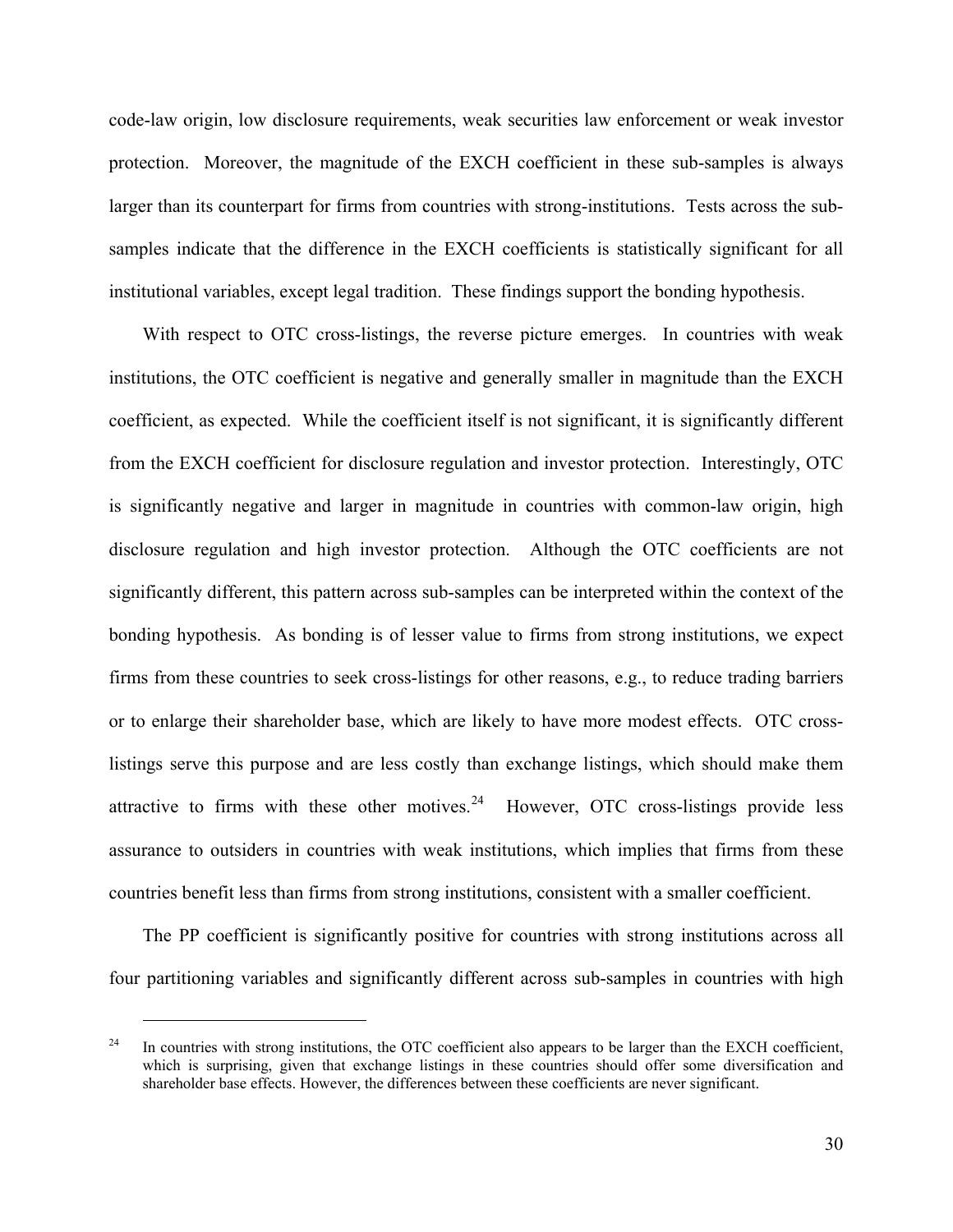disclosure regimes and high investor protection. While we do not have an explanation for the latter result, the rank order of the cross-listing coefficients across ADR types is consistent with our expectations and the earlier findings.

Taken together, the results suggest that the cost of capital effects of U.S. cross-listings vary by home-country characteristics and venue of cross-listing. Exchange-listed firms from countries with weaker institutions enjoy a larger reduction in cost of equity capital than firms from countries with strong outsider protection, consistent with the bonding argument. OTC crosslistings from countries with strong institutions show modest cost of capital effects, consistent with cross-listing motives other than bonding.

# **5.2 Decomposition of Valuation Effects around U.S. Cross-Listings**

 $\overline{a}$ 

In this section, we exploit that analysts provide explicit estimates of firm growth. We use these forecasts, the (implied) cost of capital estimates and the four valuation models to derive "asif" price changes that decompose the total return around the cross-listing into two components: a price effect due to revisions in the cost of capital and a price effect due to revisions in cash flow (or growth) expectations.<sup>[25](#page-32-0)</sup> Below, we illustrate the basic idea with a perpetuity valuation model. However, our empirical estimations reported in Table 6 are based on the more complex valuation models described in the Appendix.

We calculate the realized buy-and-hold return, ∆P, around the ADR issuance starting at a point when market prices do not yet reflect the cross-listing effects, say  $t = -2$ , and up to  $t = 0$ 

<span id="page-32-0"></span><sup>&</sup>lt;sup>25</sup> We hasten to acknowledge that this procedure is not without problems. First, firms' growth opportunities and investment policies are not independent of the cost of capital. We therefore use a logarithmic decomposition but still do not expect the decomposition to be perfect. Second, we use the data first to estimate the implied cost of capital and then use it again to decompose the price effects. It is possible that this procedure introduces correlations into the estimates that we do not take into account in our analyses. Third, all our estimates rely on analysts' ability to predict the cash flow consequences of cross-listings. Nonetheless, we see our approach as a first step to shed light on the complex mechanisms through which cross-listings affect firm value.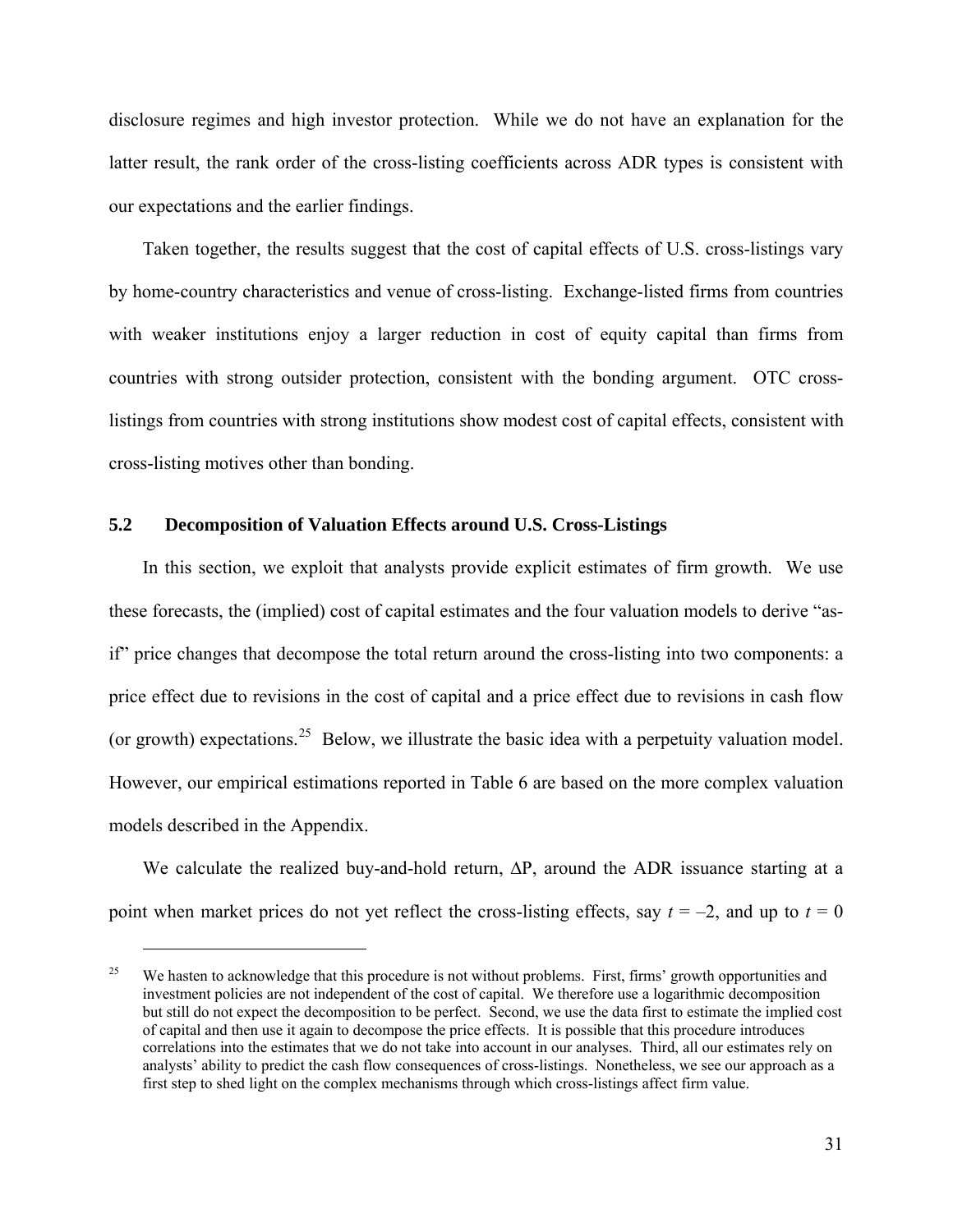when the firm starts to cross-list in the U.S. We note that, at each point in time, price is a function of the market's cash flow expectations and the concurrent cost of capital:

$$
\Delta P = (P_0/P_{-2}) = \left(\frac{\overline{CF_0}}{r_0} / \frac{\overline{CF_{-2}}}{r_{-2}}\right),\tag{1}
$$

where  $P_t$  is a firm's current stock price in the forecast period month of year *t*,  $\overline{CF_t}$  represents the stream of expected future cash flows in perpetuity and  $r_t$  a firm's (implied) cost of capital. Rearranging terms and expanding this equation yields:

$$
\Delta P = (P_0/P_{-2}) = \left(\frac{\overline{CF_0}}{r_{-2}} / \frac{\overline{CF_{-2}}}{r_{-2}}\right) \times \left(\frac{\overline{CF_{-2}}}{r_0} / \frac{\overline{CF_{-2}}}{r_{-2}}\right).
$$
(2)

Next, we log the price effect to linearly decompose the two multiplicative effects:

$$
\ln(P_0/P_{-2}) = \ln\left(\frac{\overline{CF_0}}{r_{-2}} / \frac{\overline{CF_{-2}}}{r_{-2}}\right) + \ln\left(\frac{\overline{CF_{-2}}}{r_0} / \frac{\overline{CF_{-2}}}{r_{-2}}\right).
$$
 (3)

Based on equation (3), we compute the as-if price change attributable to revisions in cash flow expectations around the cross-listing,  $\Delta P_{CF}$ , as follows:

$$
\Delta P_{CF} = \ln \left( \frac{\overline{CF_0'}}{r'_{-2}} / \frac{\overline{CF_0}}{r_{-2}} \right) = \ln \left( \frac{\overline{CF_0'}}{r'_{-2}} \right) - \ln (P_{-2}). \tag{4}
$$

A prime indicates estimates, rather than realized values. In essence, to decompose the total price effect ∆P into a cash flow and cost of capital component, we use the cost of capital estimate from  $t = -2$  along with cash flow expectations from  $t = 0$ . The idea of these replacements is to hold the cost of capital constant and to estimate the price effect of changes in growth expectations. The result is a two-year-ahead return estimate reflecting (among other things) the cash flow (or growth) effects of cross-listing in the U.S.

Similarly, we derive the as-if price change that is attributable to revisions in the cost of capital around the cross-listing,  $\Delta P_{\text{COC}}$ . We use our estimate of the implied cost of capital at time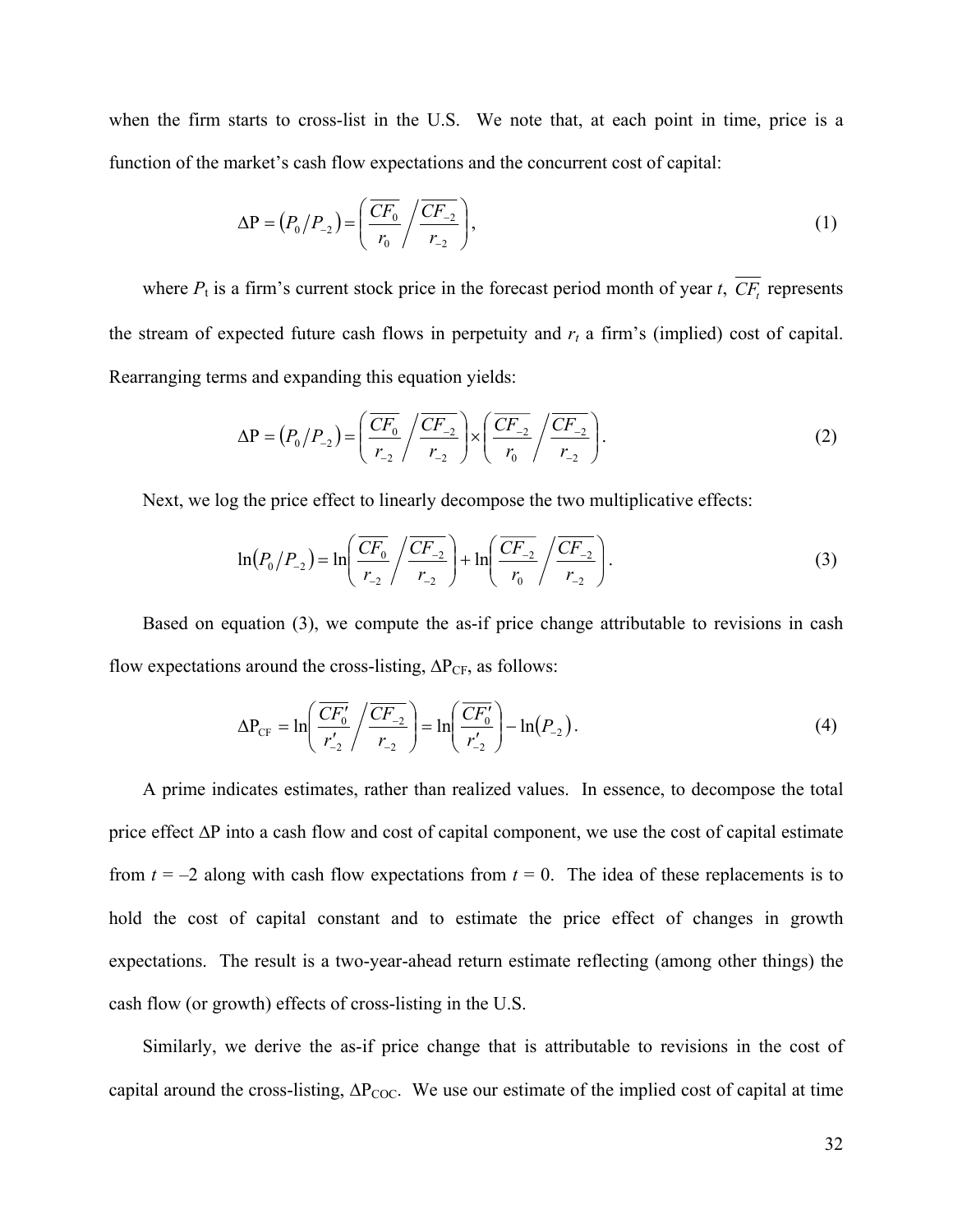$t = 0$ ,  $r'_{0}$ , along with the estimate of expected cash flows at time  $t = -2$ ,  $CF'_{-2}$ , essentially holding cash flow expectations constant:

$$
\Delta P_{\text{COC}} = \ln \left( \frac{\overline{CF'_{-2}}}{r'_0} / \frac{\overline{CF_{-2}}}{r_{-2}} \right) = \ln \left( \frac{\overline{CF'_{-2}}}{r'_0} \right) - \ln(P_{-2}). \tag{5}
$$

Again, the underlying assumption is that  $r_0'$  captures the effect of the cross-listing on the cost of capital and that  $CF_{-2}$  does not yet anticipate the cross-listing effects. The result is a two-yearahead return reflecting (among other things) the cost of capital effects of cross-listing in the U.S.

In aggregating as-if price changes across firms and event time, we attempt to "wash out" other effects and to extract the cash flow or cost of capital effects of cross-listing. In addition, we subtract from each as-if price change of a cross-listed firm the median as-if price change of all non-ADR firms in the same country and from the same year. This adjustment should control for market-wide trends in the stock price changes and account for country- and year-specific effects, such as inflation. With respect to timing, we assume that market prices reflect the cross-listing decision in year  $-1$  or 0 and, hence, we compute two-year price changes in years  $-3$  and  $-2$ , respectively. This design choice is based on prior studies documenting a stock price run-up starting 12 months prior to the listing (e.g., Foerster and Karolyi, 1999; Errunza and Miller, 2000), but it might still fall short of capturing the full effect (e.g., Sarkissian and Schill, 2006).

Table 6 provides descriptive statistics for the realized two-year returns around the crosslisting as well as the estimated cash flow and cost of capital effects. We cannot compute two-year (ahead) returns for the last two years of the sample interval and hence lose some observations. We further eliminate the top and bottom one percent of the price change distributions to mitigate the influence of outliers. These choices leave us with price changes for a maximum of 3,875 ADR firm-year observations. Panel A reports the median, mean and standard deviation of the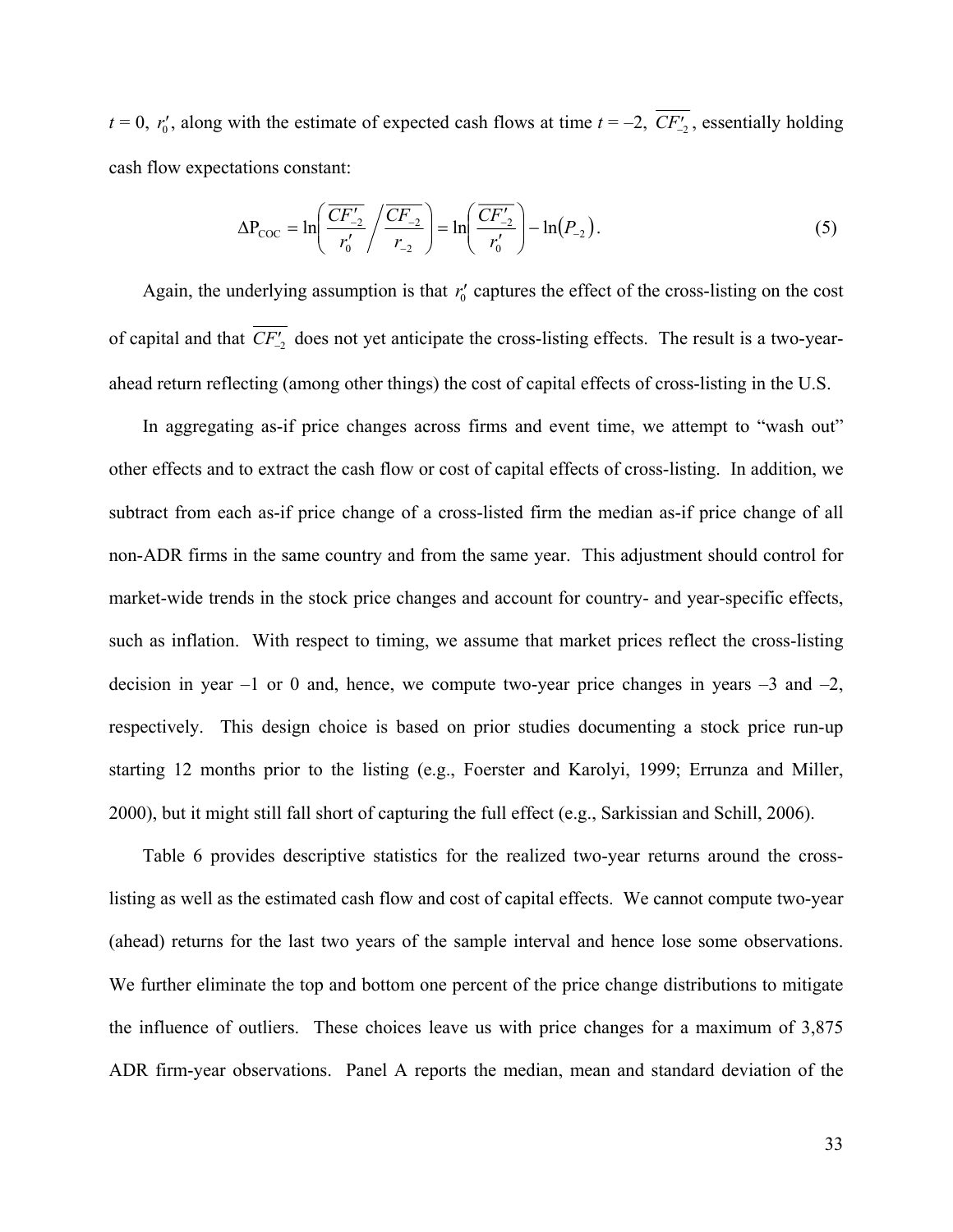price change variables in years –3 and –2, and assesses whether  $\Delta P_{CF}$  and  $\Delta P_{COC}$  are statistically different from zero and from each other. The median-adjusted changes in realized prices around the cross-listing range from 6% (mean for OTC listed firms) to over 19% (median for exchange listings) and are comparable to prior studies (e.g., Errunza and Miller, 2000; Doidge et al., 2004). The high standard deviations indicate substantial variation in the two as-if price change components, likely indicating a fair amount of measurement error.

The mean cash flow effects are relatively similar in magnitude across all three ADR types, but they are significantly different from zero only for OTC and exchange-listed firms. Exchangelisted ADRs exhibit by far the largest cost of capital effects, which is consistent with our earlier findings. For these firms, both cash flow and cost of capital effects appear to contribute equally to the overall price increase around the cross-listing. Based on the decomposition, the positive total price change around OTC cross-listings stems primarily from improved growth expectations, rather than from a decrease in the cost of capital. The same appears to be true for private placements. However, the price change components for private placements are based on a relatively small sample and not statistically significant.

Since these univariate comparisons do not control for differences in firm characteristics associated with firms' returns and changes in those characteristics around cross-listings, we next employ regression analysis using the same model specifications as in Panel B of Table 4. We recode the cross-listing indicator variables to align them in time with the cash flow and cost of capital effects, which are measured over two years beginning in year  $-3$  and year  $-2$  before the actual cross-listing. In essence, our regression estimates whether there are any systematic cash flow and cost of capital effects *around cross-listings*, relative to all the other ADR firm-years and relative to all firm-years of non-ADR firms. To account for contemporaneous correlations in the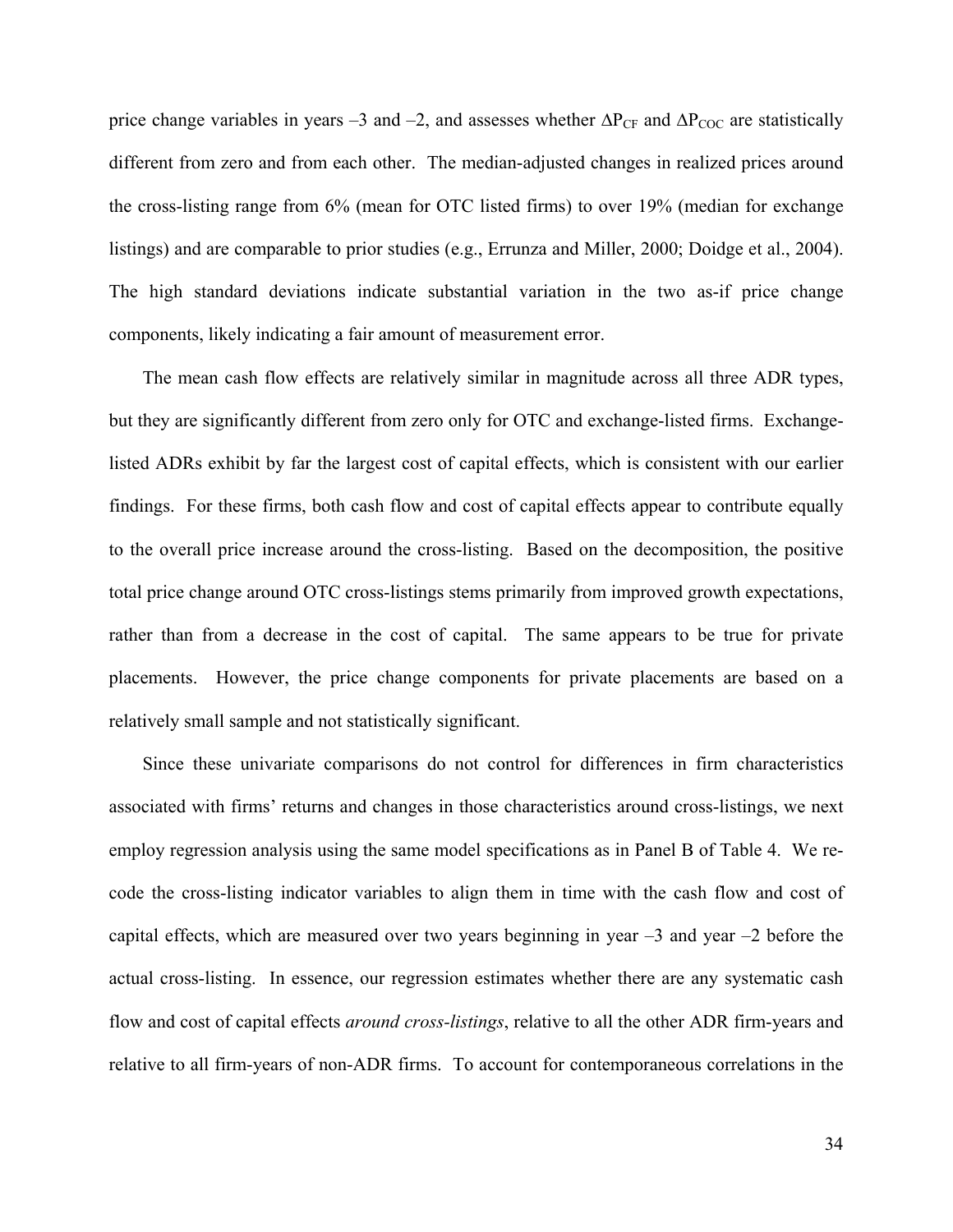error terms across the two price-effect models, we estimate them simultaneously using seemingly unrelated regressions and assess the significance of the coefficients using z-statistics.

We find that firms initiating an exchange-listed ADR exhibit significantly positive cash flow *and* cost of capital effects in the years surrounding the cross-listing. The magnitude of the coefficients suggests that both effects contribute equally to the positive valuation effects around cross-listings. We also find significantly positive cash flow effects for OTC-traded firms and private placements, which are similar in magnitude to the cash flow effects of exchange listings. The cost of capital effects of OTC and PP firms, however, are insignificant.

Our results clearly indicate that not all valuation effects around cross-listings are attributable to a reduction in the cost of capital. There are substantial valuation effects from changes in growth expectations. These cash flow effects could reflect that firms choose to cross-list when they experience (unrelated) shocks to their growth opportunities or that firms are able to expand their growth opportunities due to the cross-listing. However, the fact that the cash flow effects are fairly similar across ADR types and, in particular, do not exhibit the rank order that we observe for the cost of capital effects, suggests that the former explanation is more likely than the latter.<sup>[26](#page-36-0)</sup> More generally, these results caution us to compare valuation changes (or returns) around cross-listings as these measures likely capture growth effects, together with any cost of capital consequences, and hence may overstate the long-run valuation benefits of cross-listings per se.

<span id="page-36-0"></span><sup>&</sup>lt;sup>26</sup> In untabulated tests, we find that ADRs associated with capital-raising activities exhibit the largest cash flow effects, which is also more consistent with the explanation that firms seek cross-listings when their growth opportunities happen to expand.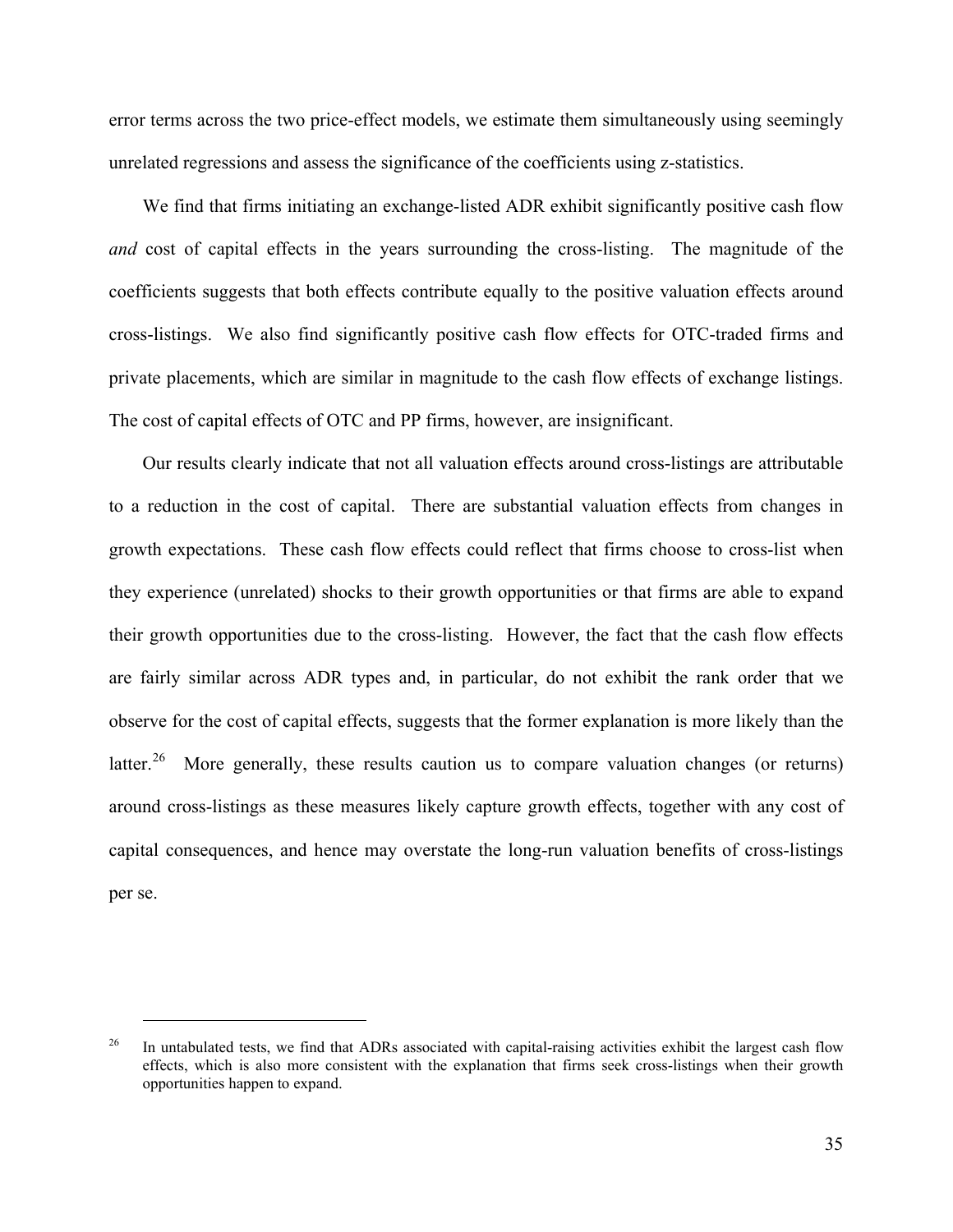### **6. Conclusion**

In this paper, we examine the cost of capital effects of U.S. cross-listings for a large panel of 1,001 unique ADR firms from 44 countries. Prior research documents significant valuation effects of cross-listings in the U.S. However, it provides little evidence on the mechanism(s) by which cross-listing affects firm value. One important question is whether and to what extent these benefits stem from a reduction in firms' cost of capital, as the bonding hypothesis and disclosure theory would suggest. Alternatively, it is possible that the valuation effects reflect that firms choose to cross-list when they experience an expansion in their growth opportunities that is unrelated to the cross-listing. Thus, understanding the sources of the valuation benefits is important. This issue is, for instance, at the heart of the debate about the Sarbanes-Oxley Act and its potential consequences on foreign firms' cross-listing or delisting decisions.

We use cost of capital estimates implied by current market prices and analyst forecasts, rather than estimates based on realized returns, as this approach makes an explicit attempt to account for changes in growth expectations around cross-listings. We find strong evidence that cross-listings on U.S. exchanges are associated with a significant decrease in firms' cost of equity capital, after controlling for traditional proxies for risk and firm-fixed effects, or conducting difference-indifferences tests. The magnitude and the ranking of the effects seem plausible with exchange listings experiencing a reduction in cost of capital of about 70 to 120 basis points, followed by OTC listings with about 30 to 70 basis points. Firms that access U.S. markets via private placements exhibit an increase in cost of capital. While this finding is unexpected, it is consistent with several prior studies documenting opposite effects for private placements in their analyses. When we investigate cross-sectional differences in the cost of capital effects, we find that firms from countries with weak disclosure regulation and investor protection benefit the most from cross-listing on U.S. exchanges. Overall, these findings lend support to the bonding hypothesis.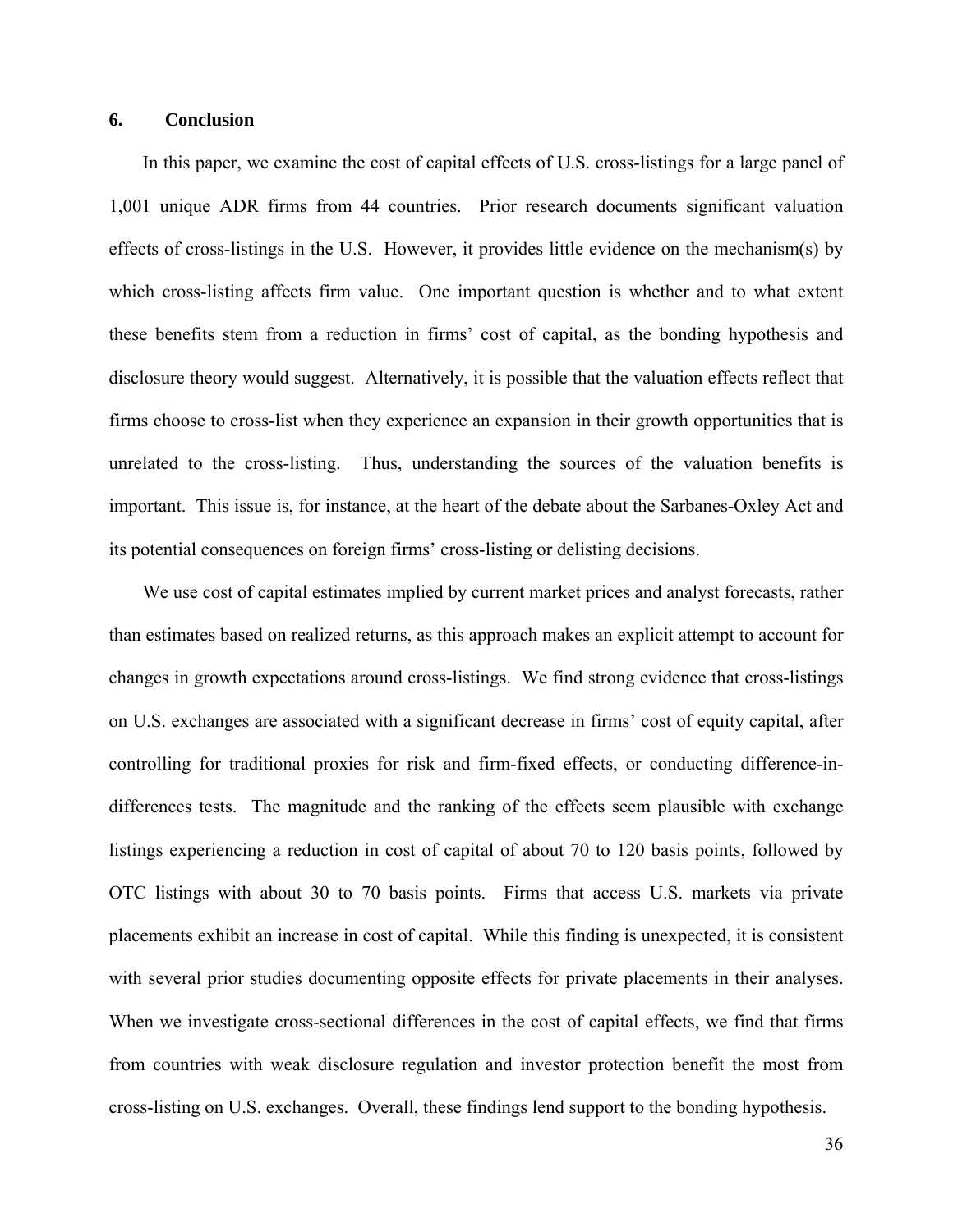We also document significant valuation effects stemming from changes in (analysts') growth expectations around cross-listings, indicating that not the entire valuation effect is attributable to a reduction in the cost of capital. The cash flow effects could partly reflect that firms seek U.S. cross-listings when their growth opportunities happen to expand. Consistent with this explanation, we document that the effects are fairly similar across ADR types and, if anything, are largest for cross-listings that involve raising new equity capital.

Finally, several caveats are in order. First, cross-listings represent major corporate events making it difficult to compute equilibrium cost of capital estimates. While our methodology should be well equipped to estimate the long-run consequences of cross-listings for firms' cost of equity capital, it is possible that the events leading up to the cross-listing affect the calculation of our proxies. Second, while we interpret our evidence as indicating that cross-listings reduce the cost of capital, it is possible that causality runs the other way (i.e., firms choose to cross-list after they experience a reduction in their cost of capital). In this case, however, we would not expect the cost of capital effects to differ across ADR types in the documented way. Lastly, cost of capital and cash flow (or growth) effects are likely to be intertwined in a non-trivial way. Thus, the results from our decomposition of the two effects should be interpreted cautiously.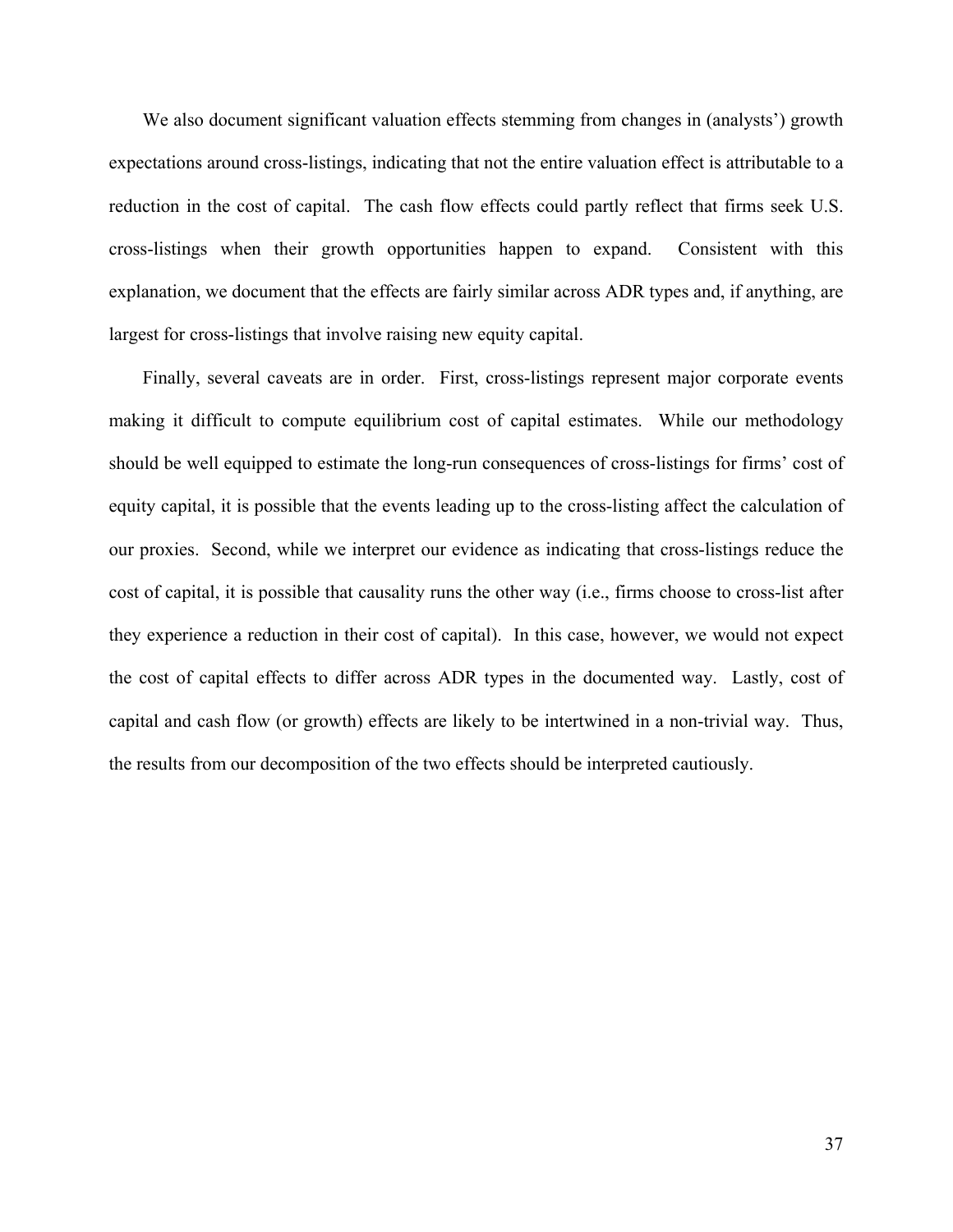### **APPENDIX: Implied Cost of Equity Capital Models**

### **A.1 Overview and Model-specific Assumptions**

Claus and Thomas (2001):

$$
P_{t} = bv_{t} + \sum_{\tau=1}^{T} \frac{(\hat{x}_{t+\tau} - r_{CT} \cdot bv_{t+\tau-1})}{(1 + r_{CT})^{\tau}} + \frac{(\hat{x}_{t+T} - r_{CT} \cdot bv_{t+T-1})(1 + g)}{(r_{CT} - g)(1 + r_{CT})^T}
$$

#### *Model-specific assumptions:*

This is a special case of the residual income valuation model. It uses actual book values per share and forecasted earnings per share up to five years ahead to derive the expected future residual income series. We define residual income as forecasted earnings per share less a cost of capital charge for beginning of fiscal year book value of equity per share. We assume clean surplus, i.e., future book values are imputed from current book values, forecasted earnings and dividends. Dividends are set equal to a constant fraction of forecasted earnings. At time *T* = 5, it is assumed that (nominal) residual income grows at rate *g* equal to the expected inflation. As a proxy for *g*, we use the (annualized) median of country-specific, one-year-ahead realized monthly inflation rates. Note that *g* sets a lower bound to the cost of capital estimates.

Gebhardt, Lee, and Swaminathan (2001):

$$
P_{t} = bv_{t} + \sum_{\tau=1}^{T} \frac{(\hat{x}_{t+\tau} - r_{GLS} \cdot bv_{t+\tau-1})}{(1 + r_{GLS})^{\tau}} + \frac{(\hat{x}_{t+T+1} - r_{GLS} \cdot bv_{t+T})}{r_{GLS}(1 + r_{GLS})^T}
$$

#### *Model-specific assumptions:*

This is a special case of the residual income valuation model. It uses actual book values per share and forecasted earnings per share up to three years ahead to impute future expected residual income for an initial three-year period. We assume clean surplus, i.e., future book values are imputed from current book values, forecasted earnings and dividends. Dividends are set equal to a constant fraction of forecasted earnings. After the explicit forecast period of three years, the residual income series is derived by linearly fading the forecasted accounting return on equity to the industry-specific median return. We compute the historic three-year average return on equity in a given country and year based on the industry classification in Campbell (1996). Negative yearly target returns are replaced by countryindustry medians. From  $T = 12$  on residual income is assumed to remain constant.

Ohlson and Juettner-Nauroth (2005):

$$
P_{t} = (\hat{x}_{t+1}/r_{OJ}) \cdot (g_{st} + r_{OJ} \cdot \hat{d}_{t+1}/\hat{x}_{t+1} - g_{lt})/(r_{OJ} - g_{lt})
$$

*Model-specific assumptions:* 

This is a special case of the abnormal earnings growth valuation model developed by Ohlson and Juettner-Nauroth (2005). It uses one-year ahead forecasted earnings and dividends per share as well as forecasts of short-term and long-term abnormal earnings growth. Dividends are set equal to a constant fraction of forecasted earnings. Following Gode and Mohanram (2003), the short-term growth rate  $g<sub>st</sub>$  is estimated as the average between the forecasted percentage change in earnings from year *t*+1 to *t*+2 and the five-year growth forecast provided by financial analysts on *I/B/E/S*. The model requires a positive change in forecasted earnings to yield a numerical solution. The long-term earnings growth rate  $g_{lt}$  incorporates the assumption that growth in abnormal earnings per share beyond year *t*+1 equals the expected rate of inflation. We use the (annualized) country-specific median of oneyear-ahead realized monthly inflation rates. Note that  $g<sub>l</sub>$  sets a lower bound to the cost of capital estimates.

Modified PEG ratio model by Easton (2004):

$$
P_{t} = \left(\hat{x}_{t+2} + r_{PEG} \cdot \hat{d}_{t+1} - \hat{x}_{t+1}\right) / r_{PEG}^{2}
$$

#### *Model-specific assumptions:*

This is a special case of the abnormal earnings growth valuation model developed by Ohlson and Juettner-Nauroth (2005). It uses one-year ahead and two-year ahead earnings per share forecasts as well as expected dividends per share in period *t*+1 to derive a measure of abnormal earnings growth. Dividends are set equal to a constant fraction of forecasted earnings. The model embeds the assumption that growth in abnormal earnings persists in perpetuity after the initial period. Note that it requires positive changes in forecasted earnings (including re-invested dividends) to yield a numerical solution.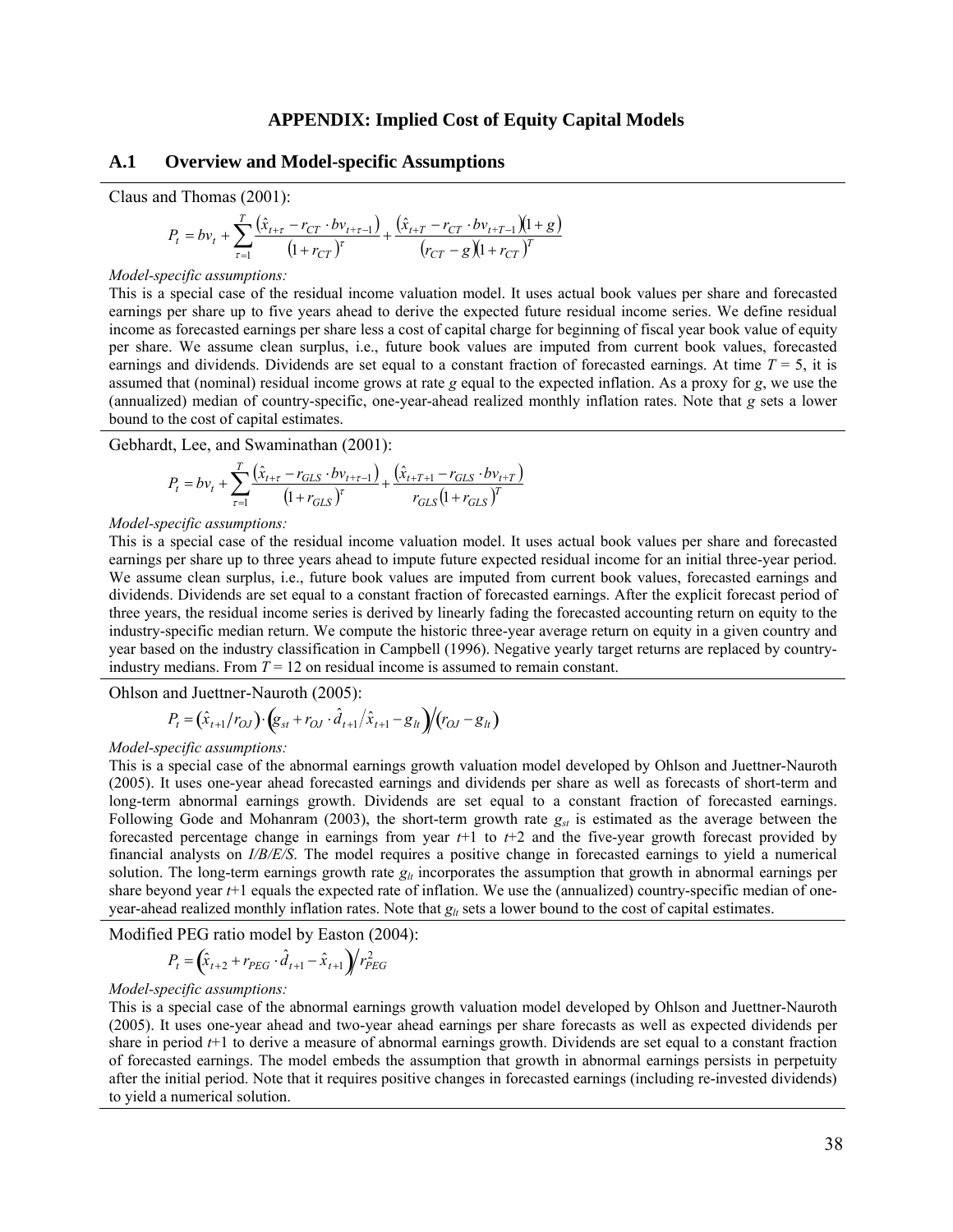| Notes:                                      |                                                                                                                                       |
|---------------------------------------------|---------------------------------------------------------------------------------------------------------------------------------------|
| $P_t$                                       | $=$ Market price of a firm's stock at date t                                                                                          |
| $bv_t$                                      | = Book value per share at the beginning of the fiscal year                                                                            |
| $bv_{t+\tau}$                               | = Expected future book value per share at date $t + \tau$ , where $bv_{t+\tau} = bv_{t+\tau-1} + \hat{x}_{t+\tau} - \hat{d}_{t+\tau}$ |
| $\hat{x}_{t+\tau}$                          | = Expected future earnings per share for period $(t+\tau-1, t+\tau)$ using either explicit analyst                                    |
|                                             | forecasts or future earnings derived from growth forecasts $g$ , $g_{st}$ , and $g_{lt}$ , respectively                               |
| $\hat{d}_{t+\tau}$                          | = Expected future net dividends per share for period $(t+\tau-1, t+\tau)$ , derived from the dividend                                 |
|                                             | payout ratio times the earnings per share forecast $\hat{x}_{t+\tau}$                                                                 |
| $g, g_{st}, g_{lt}$                         | = Expected (perpetual, short-term or long-term) future growth rate                                                                    |
| $r_{CT}$ , $r_{GLS}$ , $r_{OJ}$ , $r_{PEG}$ | Implied cost of capital estimates calculated as the internal rate of return solving the above                                         |
|                                             | valuation equations, respectively                                                                                                     |

### **A.2 General Assumptions and Data Requirements**

 $\overline{a}$ 

For an observation to be included in our sample we require current stock price data  $(P_t)$ , analyst earnings per share forecasts for two periods ahead ( $\hat{x}_{t+1}$  and  $\hat{x}_{t+2}$ ), and either forecasted earnings per share for period  $t+3$  ( $\hat{x}_{t+3}$ ) or an estimate of long-term earnings growth (*ltg*). We obtain this information from the *I/B/E/S* database. If explicit earnings per share forecasts for the periods *t*+3 through *t*+5 are missing, we apply the following relation:  $\hat{x}_{t+\tau} = \hat{x}_{t+\tau-1} \cdot (1+ l t g)$ . Alternatively, if long-term growth projections are missing, we impute *ltg* from the percentage change in forecasted earnings per share between periods *t*+2 and *t*+3. In our main tests, we use only positive earnings forecasts and growth rates. All estimates are mean analyst consensus forecasts.

Stock prices and analyst forecasts are measured as of month +10 after the fiscal year end (*I/B/E/S* provides updates as of the third Thursday of each month). This time lag is chosen to ensure that financial data, especially earnings and book values of equity, are publicly available and impounded in prices at the time we compute the cost of capital estimate.<sup>[27](#page-40-0)</sup> However, this implies that the one-year ahead forecast  $(\hat{x}_{t+1})$  is for a fiscal year that ends just two months later.

<span id="page-40-0"></span><sup>&</sup>lt;sup>27</sup> We repeat our analyses using price and earnings per share forecast data from month +7 (instead of month +10) after the fiscal year end and obtain very similar results.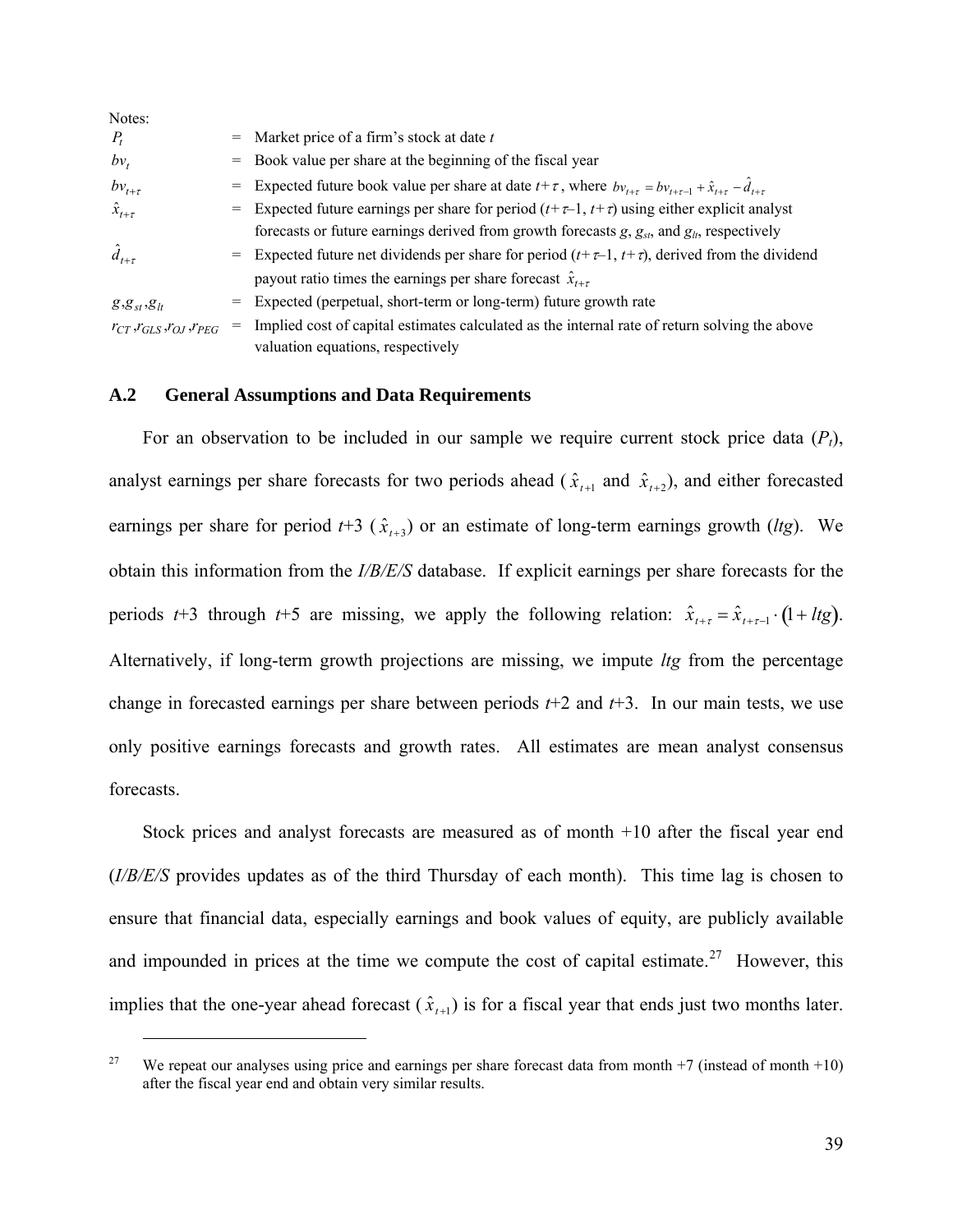Furthermore, the pricing date  $(P_t)$ , where  $t'$  refers to month +10) diverges from the equity valuation date in the above formulas  $(P_t)$ , where *t* refers to the end of the previous fiscal year).

This misalignment of *t'* and *t* has no effect on the earnings forecasts per se. In the absence of any new information, a US\$ 1 earnings per share forecast at the beginning of the fiscal year (*t*) yields the same number just 10 months later (*t'*). Prices on the other hand increase as they move closer to future expected cash flows, even without new information. To account for this appreciation in price, we discount the month  $+10$  price  $(P_t)$  to the beginning of the fiscal year, using the imputed cost of capital, i.e., we use  $[1+r]$ <sup>-10/12</sup> as discount factor, where *r* equals  $r_{CT}$ ,  $r_{GLS}$ ,  $r_{OL}$  and  $r_{PEG}$ , respectively.<sup>[28](#page-41-0)</sup> This adjustment directly yields cost of equity capital estimates on an annualized basis, which at the same time reflect the information set available at month +10 after the fiscal-year end.<sup>[29](#page-41-1)</sup>

Net dividends  $(\hat{d}_{t+1})$  are forecasted up to the finite forecast horizon as a constant fraction of expected future earnings per share. We define the dividend payout ratio  $(k<sub>t</sub>)$  as the historic threeyear average for each firm. If  $k_t$  is missing or outside the range of zero and one, we replace it by the country-year median payout ratio. We use the (annualized) country-specific median of oneyear-ahead realized monthly inflation rates as our proxy for long-run growth expectations (*g* or  $g_{\mu}$ ) in the terminal value computations. Negative values are replaced by the country's historical inflation rate, estimated as the median of the monthly inflation rates over the entire sample period, because deflation cannot persist forever. We obtain all financial data  $(bv_t)$  and  $k_t$ ) from the Worldscope database. Inflation data are gathered from the Datastream and Worldbank databases.

<span id="page-41-1"></span><span id="page-41-0"></span><sup>&</sup>lt;sup>28</sup> For an alternative approach see Daske et al. (2006).<br><sup>29</sup> The described procedure is essentially equivalent to using month +10 prices ( $P_t$ ) and discounting the forecasted valuation attributes to date *t'* (see e.g., Francis, Olsson, and Oswald, 2000; Botosan and Plumlee, 2005). In that case, we add a part-year factor of  $\frac{2}{12}$  to the discount factor, i.e.,  $[1+r]$ <sup> $r-1+2/12$ </sup>, where  $\tau$  indicates the forecast year and  $r$  equals  $r_{CT}$ ,  $r_{GLS}$ ,  $r_{OJ}$  and  $r_{PEG}$ , respectively. In unreported analyses we confirm that this alternative adjustment produces very similar cost of capital estimates.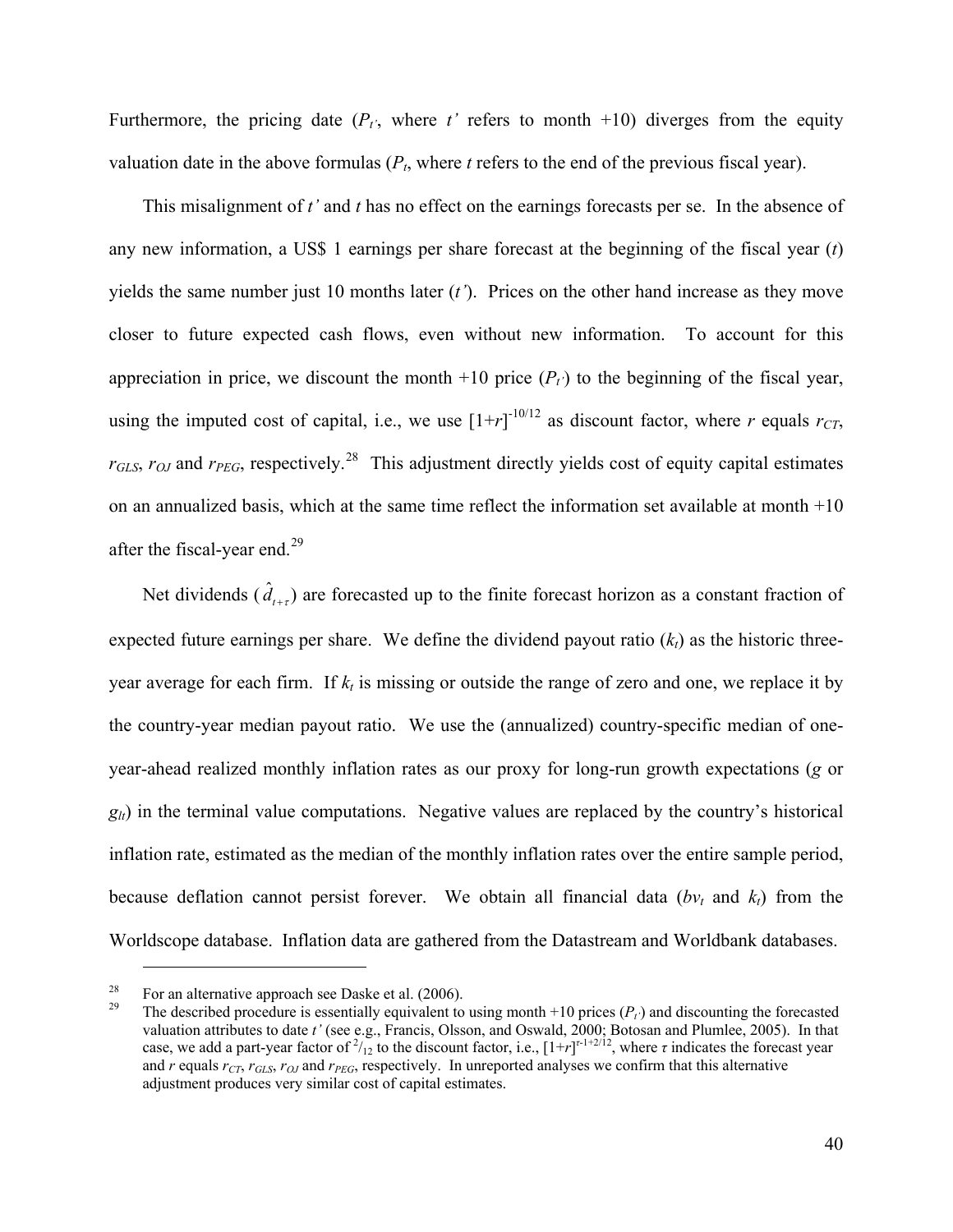Since most of the valuation models do not have a closed form solution, we use an iterative procedure to determine the internal rate of return. This numerical approximation identifies the annual firm-specific discount rate that equates  $P_t$  to the right-hand side of the respective equity valuation model. We stop iterating if the imputed price falls within a 0.001 difference of its actual value. Implied cost of equity capital estimates are restricted to be positive and set to missing otherwise.

In our sensitivity analyses in Table 3, Panel D, we vary the assumptions about long-run growth beyond the explicit forecast horizon, where applicable (i.e., for  $r_{CT}$  and  $r_{OJ}$ ). We use the following four ways to create ADR-specific adjustments to the long-run growth rate (*g* or  $g_{lt}$ ), which in our base version assumes growth equal to the expected inflation rate and varies by country and year: (1) We extract an ADR-specific growth component from regressing nonnegative analyst long-run growth estimates, *ltg*, on ADR-type indicators, industry-, year- and country-fixed effects. The coefficients on the ADR-type variables represent the growth differentials relative to non-cross-listed firms, and we add them to the growth rate of the base version. (2) In a further refinement, we use adjustments that not only vary by ADR type, but also by year. That is, we compute the differences in analysts' long-run growth estimates across ADR types and non-ADR firms on a yearly basis (i.e., median  $ltg_{ADR\ type,t}$  – median  $ltg_{non-ADRs,t}$  where ADR type is equal to PP, OTC, and EXCH, respectively). (3) As *ltg* reflects analysts' expectations about the future growth, which may not necessarily translate into actual growth differences, we repeat the calculations in (2) using ex-post realized growth rates, based on historic three-year average growth rates in earnings per share. (4) We directly use analysts' long-run growth estimates (*ltg*), which are *firm-* and *year*-specific, as proxy for terminal-value growth.

As the computation of *rGLS* is not affected by the above adjustments to *g*, we instead vary the industry-specific target accounting return on equity, which serves a similar purpose in the GLS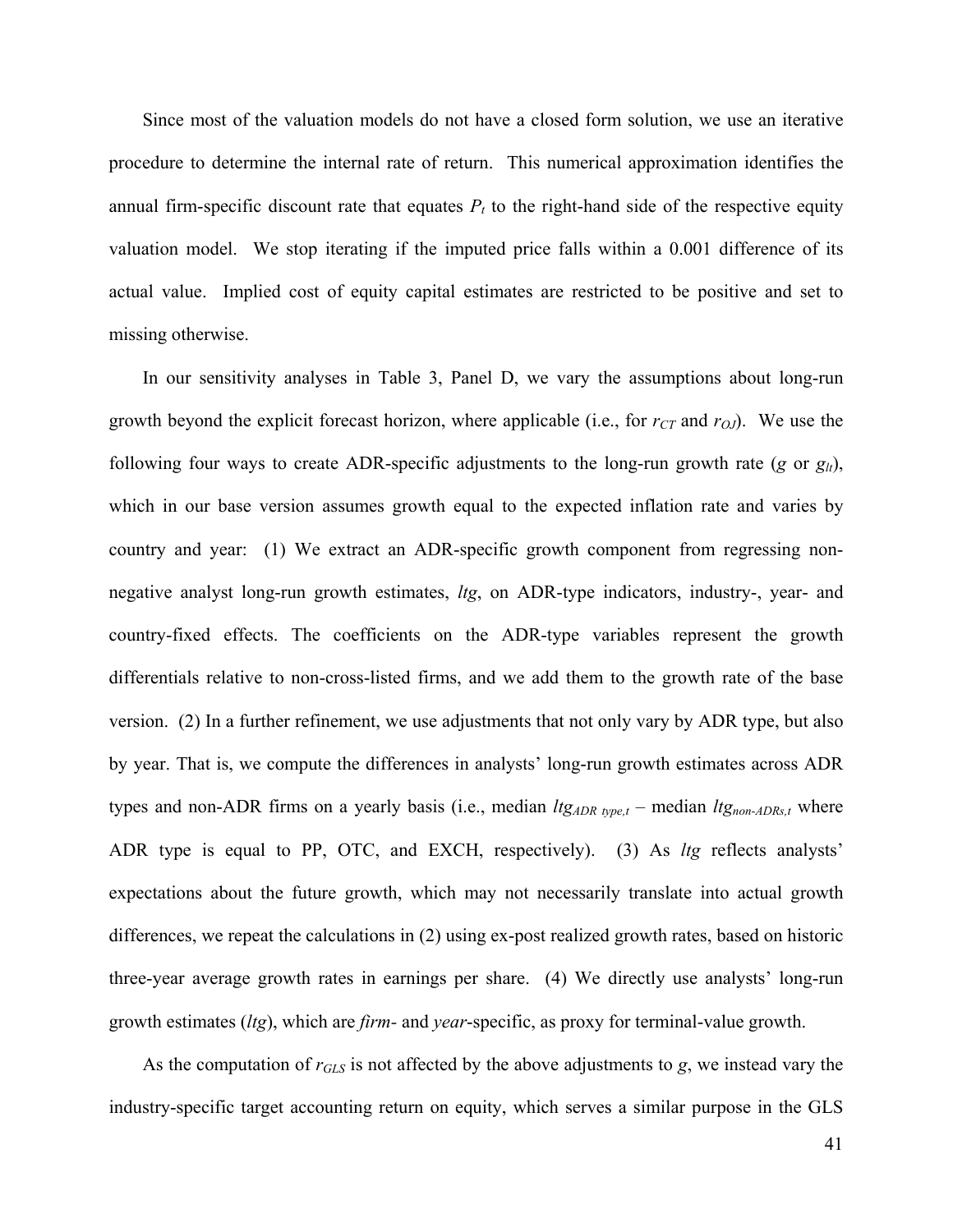model as the long-run growth assumptions in the other models. We use the following two approaches to create ADR-specific adjustments that are analogous to those for the long-run growth rate: (i) We extract ADR-specific corrections from regressing historic three-year average returns on equity on ADR-type indicators, industry-, year- and country-fixed effects. The coefficients on the ADR-type variables are return on equity differentials relative to non-crosslisted firms, which we add to the existing target return on equity, *roe*, that varies by country, industry and year. (ii) We use adjustments that not only vary by ADR type, but also by year. We compute the differences in historic three-year average returns on equity across ADR types and non-ADR firms on a yearly basis (i.e., median  $roe_{ADR\{k}m\epsilon}$  – median  $roe_{non-ADRst}$ ). For the results presented in Table 3, Panel D, we combine approach (i) of correcting *roe* with approaches (1) and (4) of correcting *g*, while (ii) is combined with (2) and (3).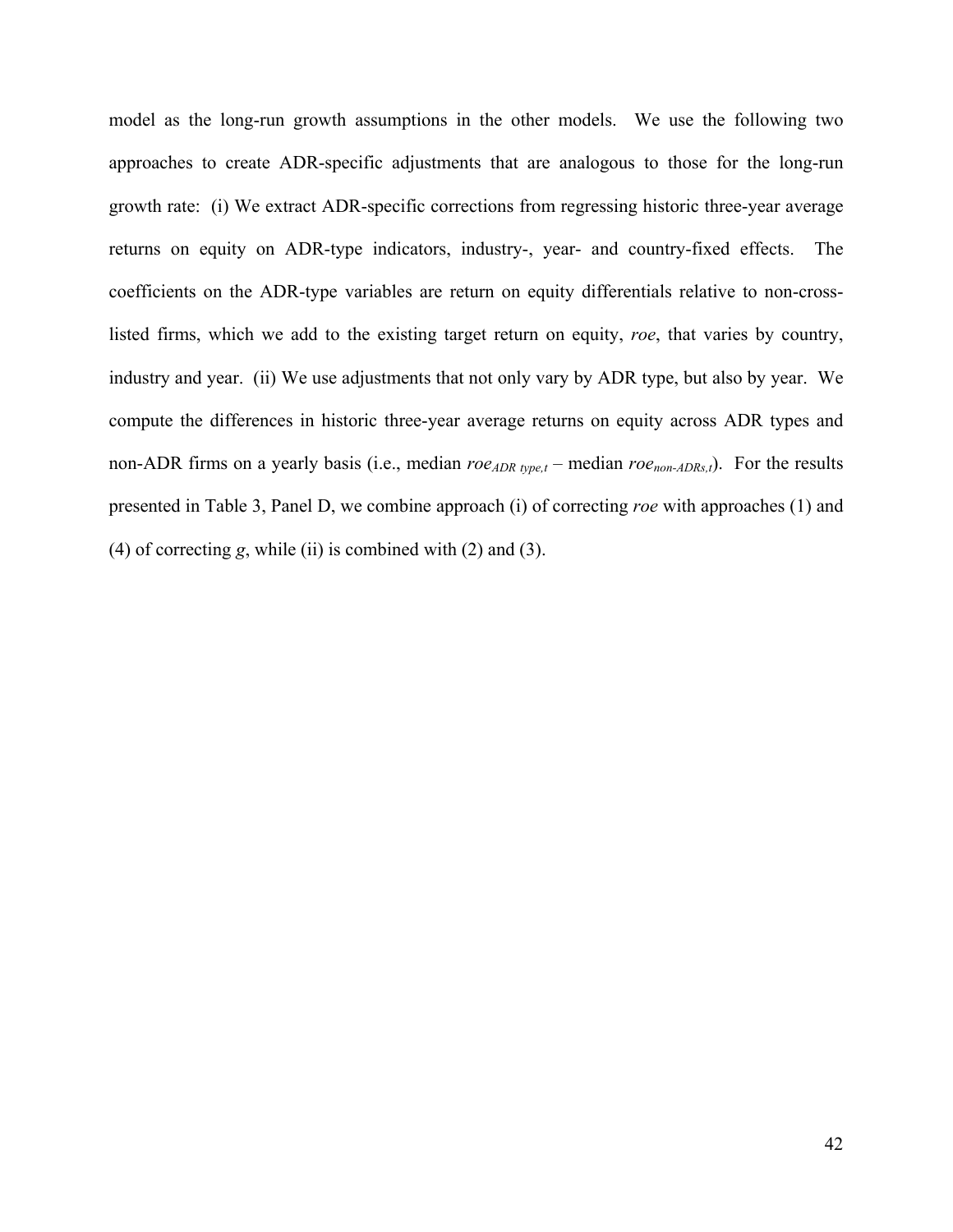# **References**

- Ammer, John, Sara Holland, David Smith, and Francis Warnock, 2006, Look at me now: What attracts U.S. shareholders?, Working paper, Board of Governors of the Federal Reserve System.
- Baek, Jae-Seung, Jun-Koo Kang, and Inmoo Lee, 2006, Business groups and tunneling: Evidence from private securities offerings by Korean Chaebols, *Journal of Finance* 61, 2415–2449.
- Bailey, Warren, G. Andrew Karolyi, and Carolina Salva, 2006, The economic consequences of increased disclosure: Evidence from international cross-listings, *Journal of Financial Economics* 81, 175–213.
- Baker, Kent, John Nofsinger, and Daniel Weaver, 2002, International cross-listing and visibility, *Journal of Financial and Quantitative Analysis* 37, 495–521.
- Ball, Ray, S. P. Kothari, and Ashok Robin, 2000, The effect of international institutional factors on properties of accounting earnings, *Journal of Accounting and Economics* 29, 1–51.
- Bekaert, Geert, and Campbell R. Harvey, 2000, Foreign speculators and emerging equity markets, *Journal of Finance* 55, 565–613.
- Benos, Evangelos, and Michael S. Weisbach, 2004, Private benefits and cross-listings in the United States, *Emerging Markets Review* 5, 217–240.
- Botosan, Christine, 1997, Disclosure level and the cost of equity capital, *The Accounting Review* 72, 323–349.
- Botosan, Christine, and Marlene Plumlee, 2005, Assessing alternative proxies for the expected risk premium, *The Accounting Review* 80, 21–53.
- Campbell, John, 1996, Understanding risk and return, *Journal of Political Economy* 104, 298– 345.
- Claus, James, and Jacob Thomas, 2001, Equity premia as low as three percent? Evidence from analysts' earnings forecasts for domestic and international stock markets, *Journal of Finance* 56, 1629–1666.
- Coffee, John C., 1999, The future as history: The prospects for global convergence in corporate governance and its implications, *Northwestern University Law Review* 93, 641–707.
- Daske, Holger, Guenther Gebhardt, and Stefan Klein, 2006, Estimating the expected cost of equity capital using analysts' consensus forecasts, *Schmalenbach Business Review* 58, 2–36.
- Doidge, Craig, 2004, U.S. cross-listings and the private benefits of control: Evidence from dualclass firms, *Journal of Financial Economics* 72, 519–553.
- Doidge, Craig, G. Andrew Karolyi, Karl V. Lins, Darius P. Miller, and René M. Stulz, 2006, Private benefits of control, ownership, and the cross-listing decision, ECGI - Finance Working Paper No. 77/2005.
- Doidge, Craig, G. Andrew Karolyi, and René M. Stulz, 2004, Why are foreign firms listed in the U.S. worth more?, *Journal of Financial Economics* 71, 205–238.
- Durnev, Art, and E. Han Kim, 2005, To steal or not to steal: Firm attributes, legal environment, and valuation, *Journal of Finance* 60, 1461–1493.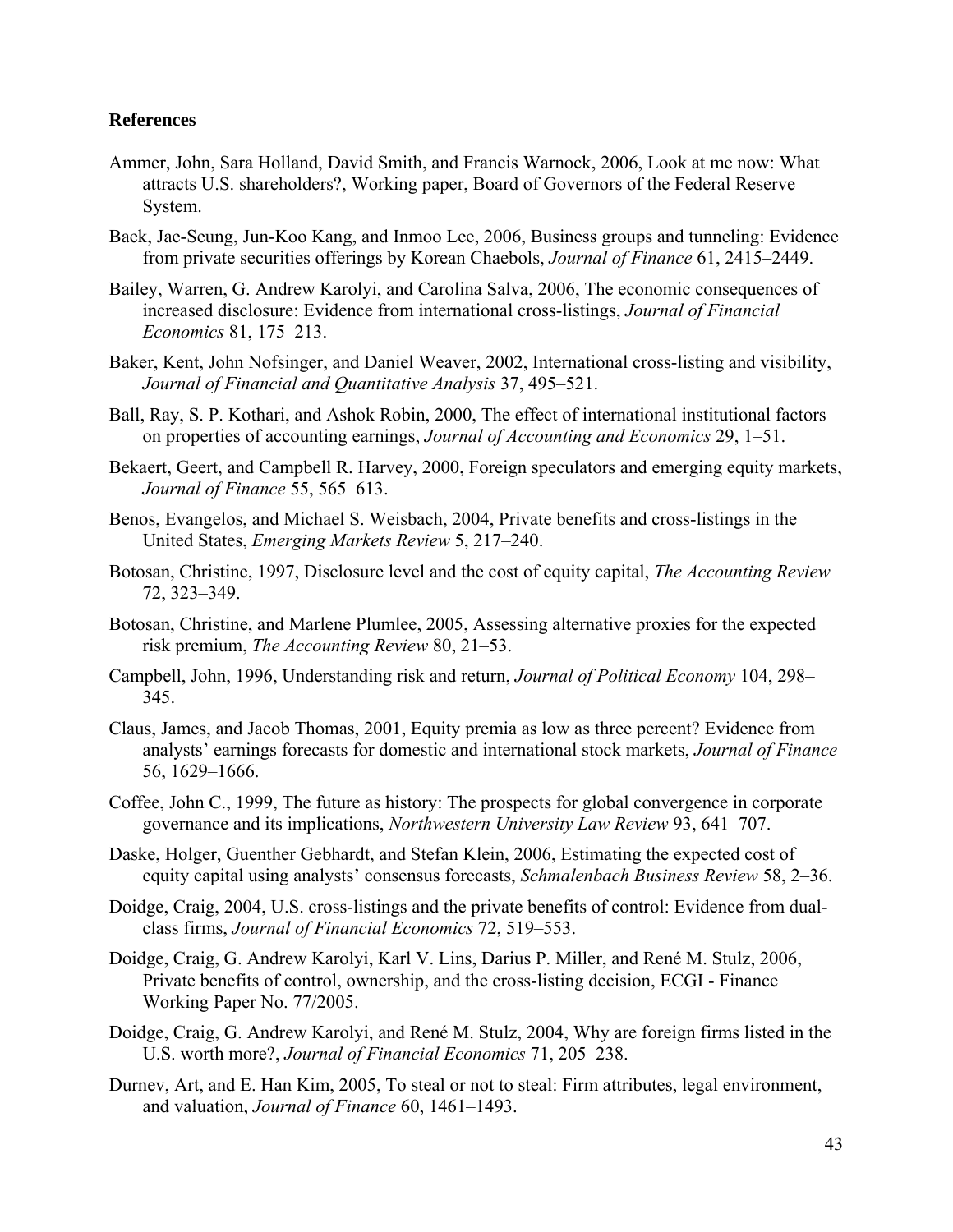- Easley, David, and Maureen O'Hara, 2004, Information and the cost of capital, *Journal of Finance* 59, 1553–1583.
- Easton, Peter, 2004, PE ratios, PEG ratios, and estimating the implied expected rate of return on equity capital, *The Accounting Review* 79, 73–95.
- Easton, Peter, and Steven J. Monahan, 2005, An evaluation of accounting-based measures of expected returns, *The Accounting Review* 80, 501–538.
- Erb, Claude, Campbell Harvey, and Tadas Viskanta, 1996, Expected returns and volatility in 135 countries, *The Journal of Portfolio Management*, 46–58.
- Errunza, Vihang R., and Darius P. Miller, 2000, Market segmentation and the cost of capital in international equity markets, *Journal of Financial and Quantitative Analysis* 35, 577–600.
- Fama, Eugene, and Kenneth French, 1992, The cross sections of expected stock returns, *The Journal of Finance* 47, 427–466.
- Fama, Eugene, and Kenneth French, 1993, Common risk factors on the returns of stocks and bonds, *Journal of Financial Economics* 33, 3–57.
- Fama, Eugene, and Kenneth French, 1997, Industry costs of equity, *Journal of Financial Economics* 43, 153–194.
- Foerster, Stephen R., and G. Andrew Karolyi, 1999, The effects of market segmentation and investor recognition on asset prices: Evidence from foreign stocks listing in the U.S. *Journal of Finance* 54, 981–1013.
- Foerster, Stephen R., and G. Andrew Karolyi, 2000, The long run performance of global equity offerings, *Journal of Financial and Quantitative Analysis* 35, 499–528.
- Francis, Jennifer, Ryan LaFond, Per Olsson, and Katherine Schipper, 2004, Costs of equity and earnings attributes, *The Accounting Review* 79, 967–1010.
- Francis, Jennifer, Per Olsson, and Dennis Oswald, 2000, Comparing the accuracy and explainability of dividend, free cash flow, and abnormal earnings equity value estimates, *Journal of Accounting Research* 38, 45–70.
- Frankel, Richard, and Charles Lee, 1998, Accounting valuation, market expectation, and crosssectional stock returns, *Journal of Accounting and Economics* 25, 283–319.
- Fuerst, Oren, 1998, A theoretical analysis of the investor protection regulations argument for global listing of stocks, Working paper, Yale School of Management.
- Gebhardt, William, Charles Lee, and Bhaskaran Swaminathan, 2001, Toward an implied cost of capital, *Journal of Accounting Research* 39, 135–176.
- Gode, Dan, and Partha Mohanram, 2003, Inferring the cost of capital using the Ohlson-Juettner model, *Review of Accounting Studies* 8, 399–431.
- Gozzi, Juan Carlos, Ross Levine, and Sergio L. Schmukler, 2006, Internationalization and the evolution of corporate valuation, Working paper, World Bank and Brown University.
- Guay, Wayne, S. P. Kothari, and Susan Shu, 2005, Properties of implied cost of capital using analysts' forecasts, Working paper, The Wharton School, MIT, and Boston College.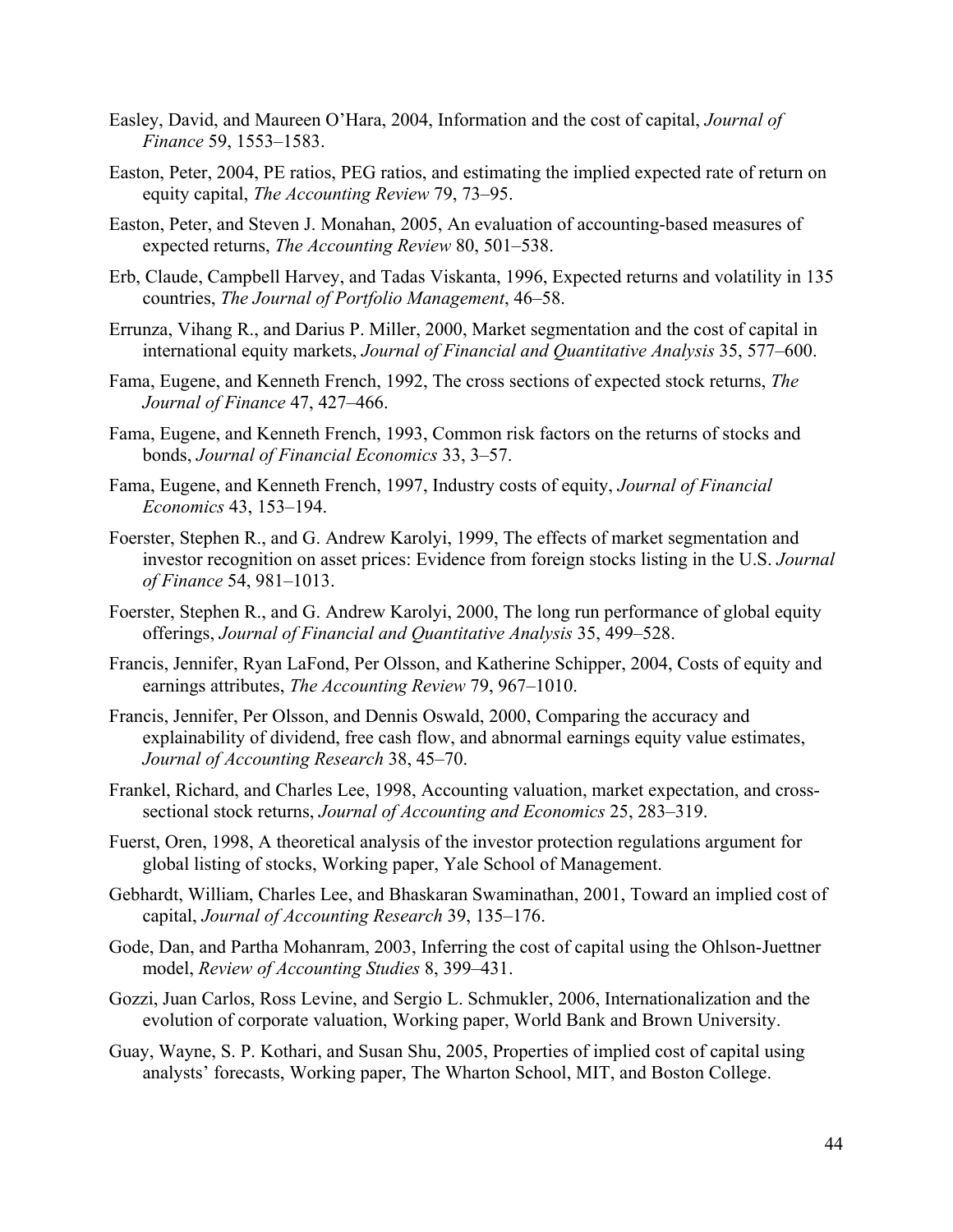- Hail, Luzi, 2002, The impact of voluntary corporate disclosures on the ex-ante cost of capital for Swiss firms, *European Accounting Review* 11, 741–773.
- Hail, Luzi, and Christian Leuz, 2006, International differences in the cost of equity capital: Do legal institutions and securities regulation matter?, *Journal of Accounting Research* 44, 485– 531.
- Harvey, Campbell, 1995, Predictable risk and returns in emerging markets, *The Review of Financial Studies* 8, 773–816.
- Karolyi, G. Andrew, 1998, Why do companies list shares abroad? A survey of the evidence and its managerial implications, *Financial Markets, Institutions, and Instruments*, Vol. 7, Blackwell: Boston.
- Karolyi, G. Andrew, 2004, The role of American Depositary Receipts in the development of emerging equity markets, *Review of Economics and Statistics* 86, 670–690.
- Karolyi, G. Andrew, 2006, The world of cross-listings and cross-listings of the World: Challenging conventional wisdom, *Review of Finance* 10, 99–152.
- Karolyi, G. Andrew, and René M. Stulz, 2003, Are financial assets priced locally or globally?, in *The Handbook of the Economics of Finance*, edited by George Constantinides, Milton Harris, and René Stulz. Amsterdam, Netherlands: North-Holland, 975–1020.
- Karpoff, Jonathan, D. Scott Lee, Arvind Mahajan, and Gerald Martin, 2004, Penalizing corporate misconduct: Empirical evidence, Working paper, University of Washington and Texas A&M University.
- King, Michael R., and Dan Segal, 2004, International cross-listing and the bonding hypothesis, Working paper, Bank of Canada and University of Toronto.
- Lambert, Richard A., Christian Leuz, and Robert E. Verrecchia, 2006, Accounting information, disclosure, and the cost of capital, Working paper, University of Chicago and University of Pennsylvania.
- Lang, Mark H., Karl V. Lins, and Darius P. Miller, 2003a, ADRs, analysts, and accuracy: Does cross listing in the United States improve a firm's information environment and increase market value?, *Journal of Accounting Research* 41, 317–345.
- Lang, Mark H., Jana Smith Raedy, and Michelle Higgins Yetman, 2003b, How representative are firms that are cross-listed in the United States? An analysis of accounting quality, *Journal of Accounting Research* 41, 363–386.
- La Porta, Rafael, Florencio Lopez-de-Silanes, and Andrei Shleifer, 2006, What works in securities laws?, *Journal of Finance* 61, 1–32.
- La Porta, Rafael, Florencio Lopez-de-Silanes, Andrei Shleifer, and Robert Vishny, 1997, Legal determinants of external finance, *Journal of Finance* 52, 1131–1150.
- La Porta, Rafael, Florencio Lopez-de-Silanes, Andrei Shleifer, and Robert Vishny, 1998, Law and finance, *Journal of Political Economy* 106, 1113–1155.
- La Porta, Rafael, Florencio Lopez-de-Silanes, Andrei Shleifer, and Robert Vishny, 2002, Investor protection and corporate valuation, *Journal of Finance* 57, 1147–1170.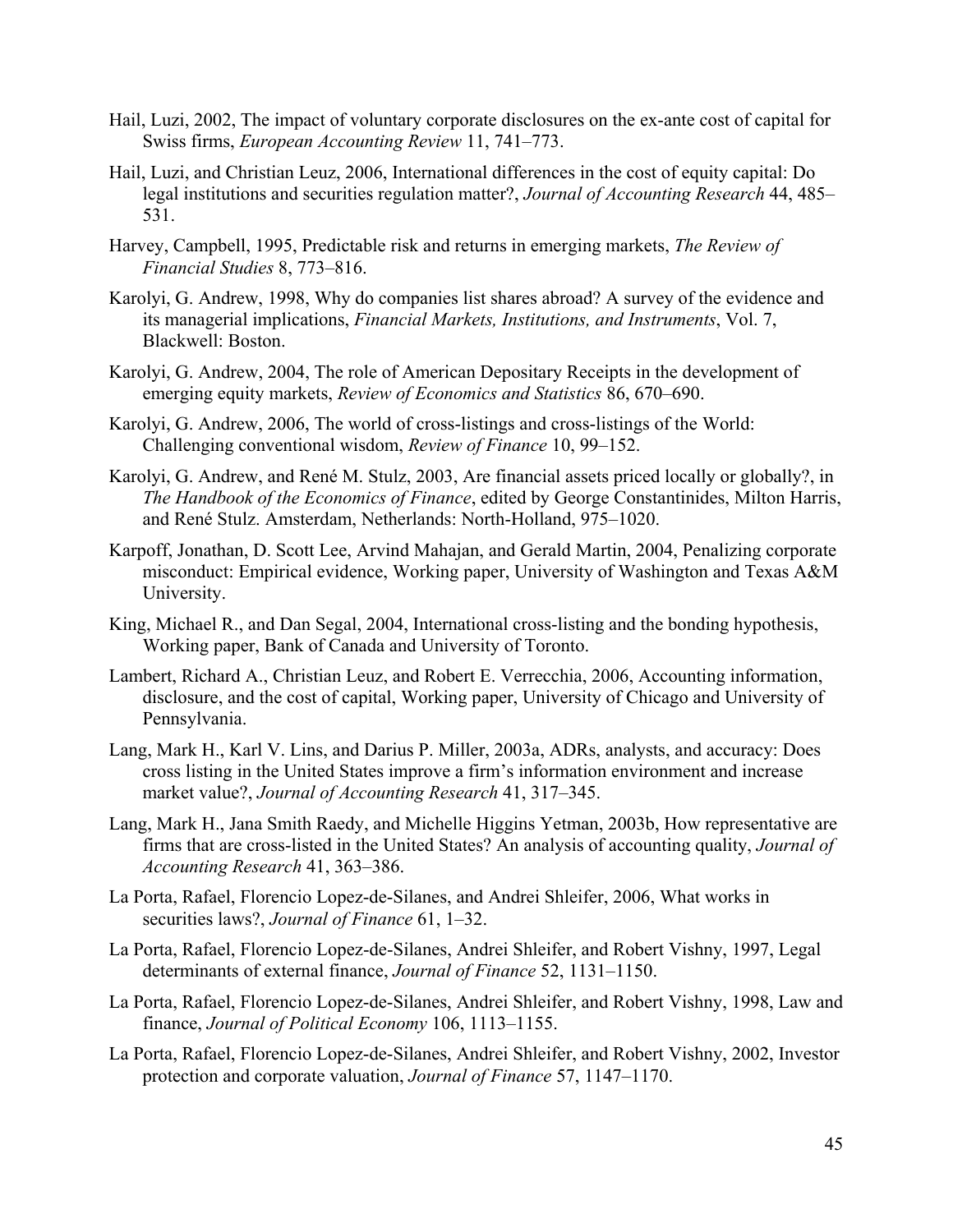- Larcker, David, and Tjomme Rusticus, 2005, On the use of instrumental variables in accounting research, Working paper, The Wharton School.
- Lee, Dong, 2004, Why does shareholder wealth increase when non-U.S. firms announce their listing in the U.S.?, Working paper, University of Kentucky.
- Leuz, Christian, 2003, Discussion of ADRs, analysts, and accuracy: Does cross-listing in the United States improve a firm's information environment and increase market value?, *Journal of Accounting Research* 41, 347–362.
- Leuz, Christian, and Felix Oberholzer-Gee, 2006, Political relationships, global financing, and corporate transparency: Evidence from Indonesia, *Journal of Financial Economics* 81, 411– 439.
- Leuz, Christian, and Robert E. Verrecchia, 2000, The economic consequences of increased disclosure, *Journal of Accounting Research* 38, 91–124.
- Lins, Karl V., Deon Strickland, and Marc Zenner, 2005, Do non-U.S. firms issue equity on U.S. stock exchanges to relax capital constraints?, *Journal of Financial and Quantitative Analysis* 40, 109–133.
- Lombardo, Davide, and Marco Pagano, 2002, Law and equity markets: A simple model, in *Convergence and diversity of corporate governance regimes and capital markets*, edited by J. McCahery, P. Moerland, T. Raaijmakers, and L. Renneboog. Oxford, UK: Oxford University Press, 343–362.
- Merton, Robert C., 1987, A simple model of capital market equilibrium with incomplete information. *Journal of Finance* 42, 483–510.
- Miller, Darius P., 1999, The market reaction to international cross-listings: Evidence from depositary receipts, *Journal of Financial Economics* 51, 103–123.
- Modigliani, Franco, and Merton Miller, 1958, The cost of capital, corporation finance and the theory of investment, *American Economic Review* 48, 261–297.
- Myers, Stewart C., and Nicholas S. Majluf, 1984, Corporate financing and investment decisions when firms have information that investors do not have, *Journal of Financial Economics* 13, 187–221.
- Ohlson, James, 1995, Earnings, book values, and dividends in equity valuation, *Contemporary Accounting Research* 11, 661–687.
- Ohlson, James, and Beate Juettner-Nauroth, 2005, Expected EPS and EPS growth as determinants of value, *Review of Accounting Studies* 10, 349–365.
- Pastor, Lubos, Meenakshi Sinha, and Bhaskaran Swaminathan, 2006, Estimating the intertemporal risk-return tradeoff using the implied cost of capital, Working paper, University of Chicago.
- Petersen, Mitchell, 2006, Estimating standard errors in finance panel data sets: Comparing approaches, Working paper, Northwestern University.
- Reese, William A., and Michael S. Weisbach, 2002, Protection of minority shareholder interests, cross-listings in the United States, and subsequent equity offerings, *Journal of Financial Economics* 66, 65–104.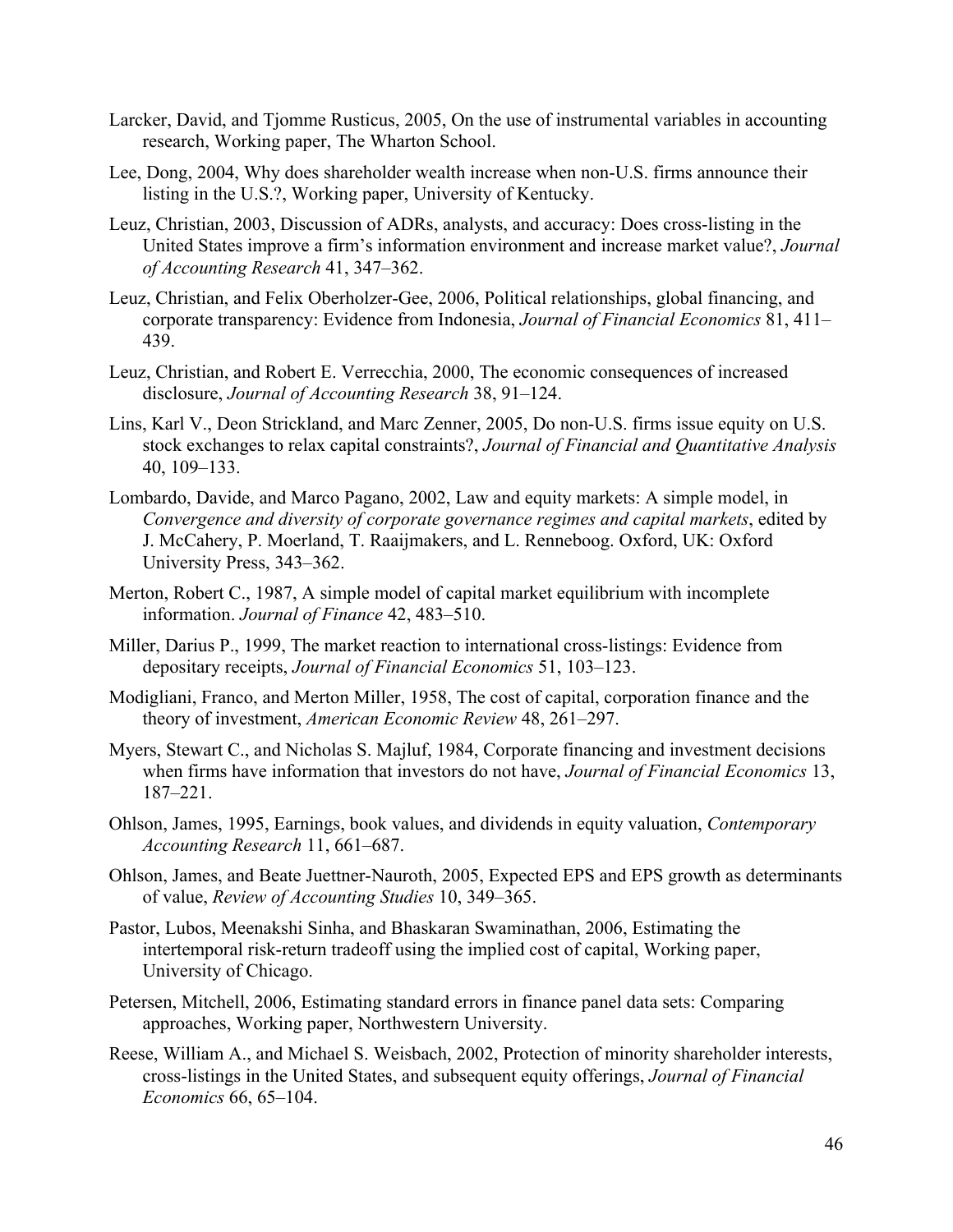- Sarkissian, Sergei, and Michael Schill, 2004, The overseas listing decision: New evidence of proximity preference, *Review of Financial Studies* 17, 769–809.
- Sarkissian, Sergei, and Michael Schill, 2006, Are there permanent valuation gains to overseas listing? Evidence from market sequencing and selection, Working paper, McGill University and University of Virginia.
- Siegel, Jordan, 2005, Can foreign firms bond themselves effectively by renting U.S. securities laws?, *Journal of Financial Economics* 75, 319–359.
- Solnik, Bruno, 1974, An equilibrium model of the international capital market, *Journal of Economic Theory* 8, 500–524.
- Stulz, René M., 1981, A model of international asset pricing, *Journal of Financial Economics* 9, 383–406.
- Stulz, René M., 1999, Globalization, corporate finance, and the cost of capital, *Journal of Applied Corporate Finance* 12, 8–25.
- Verrecchia, Robert E., 2001, Essays on disclosure, *Journal of Accounting and Economics* 32, 91– 180.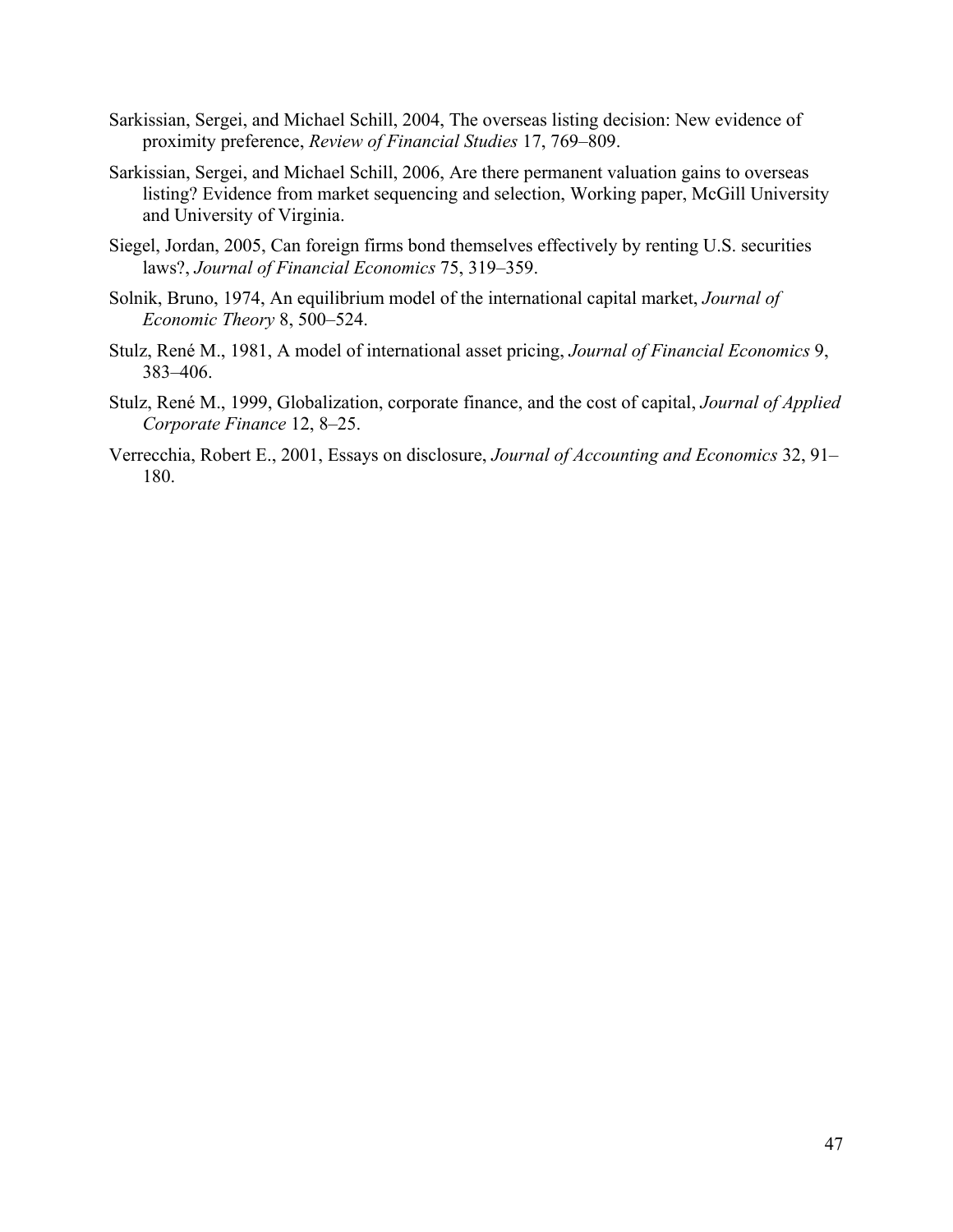### **Descriptive Statistics for the Implied Cost of Capital Estimates and Control Variables**

*Panel A: Sample Information, Cost of Capital Estimates and Firm Attributes by Country*

|                 | Firm-Years |                | COC      |             |             | <b>Firm Characteristics</b> |             |       |  |
|-----------------|------------|----------------|----------|-------------|-------------|-----------------------------|-------------|-------|--|
| Country         | Total      | <b>ADRs</b>    | Non-ADRs | <b>ADRs</b> | <b>INFL</b> | <b>SIZE</b>                 | <b>RVAR</b> | LEV   |  |
| Argentina       | 142        | 69             | 13.45%   | 12.70%      | 0.64%       | 2,999                       | 0.125       | 0.492 |  |
| Australia       | 1,775      | 375            | 11.86%   | 10.67%      | 2.69%       | 4,742                       | 0.085       | 0.500 |  |
| Austria         | 235        | 89             | 13.30%   | 11.47%      | 1.74%       | 5,825                       | 0.092       | 0.622 |  |
| Belgium         | 509        | 33             | 11.65%   | 11.35%      | 1.71%       | 16,700                      | 0.081       | 0.583 |  |
| <b>Brazil</b>   | 284        | 152            | 21.34%   | 20.67%      | 6.76%       | 6,321                       | 0.143       | 0.502 |  |
| Chile           | 143        | 94             | 14.56%   | 13.02%      | 4.92%       | 2,909                       | 0.094       | 0.482 |  |
| China           | 343        | 80             | 12.19%   | 14.35%      | 0.35%       | 2,161                       | 0.129       | 0.427 |  |
| Colombia        | 13         | $\overline{3}$ | 22.39%   | 20.50%      | 11.77%      | 2,945                       | 0.102       | 0.641 |  |
| Czech Republic  | 56         | 14             | 15.60%   | 10.87%      | 6.06%       | 3,007                       | 0.114       | 0.533 |  |
| Denmark         | 585        | 26             | 12.32%   | 9.05%       | 2.13%       | 2,955                       | 0.084       | 0.578 |  |
| Egypt           | 22         | 13             | 21.47%   | 21.11%      | 4.60%       | 1,822                       | 0.109       | 0.728 |  |
| Finland         | 534        | 66             | 14.35%   | 12.67%      | 1.40%       | 1.730                       | 0.101       | 0.528 |  |
| France          | 2,329      | 297            | 11.70%   | 10.72%      | 1.51%       | 13,010                      | 0.105       | 0.618 |  |
| Germany         | 1,686      | 209            | 11.96%   | 10.52%      | 1.60%       | 21,760                      | 0.114       | 0.627 |  |
| Greece          | 281        | 35             | 12.33%   | 11.32%      | 3.74%       | 3,691                       | 0.132       | 0.525 |  |
| Hong Kong       | 1,280      | 337            | 16.57%   | 14.22%      | 1.26%       | 3,154                       | 0.129       | 0.422 |  |
| Hungary         | 94         | 60             | 15.92%   | 17.38%      | 10.27%      | 1,404                       | 0.119       | 0.372 |  |
| India           | 765        | 251            | 15.81%   | 16.77%      | 5.94%       | 2,201                       | 0.131       | 0.525 |  |
| Indonesia       | 348        | 23             | 18.20%   | 16.89%      | 8.23%       | 1,126                       | 0.144       | 0.549 |  |
| Ireland         | 162        | 34             | 14.47%   | 12.84%      | 3.65%       | 7,235                       | 0.094       | 0.633 |  |
| Israel          | 73         | 15             | 11.77%   | 11.78%      | 2.38%       | 11,630                      | 0.102       | 0.572 |  |
| Italy           | 793        | 137            | 11.42%   | 9.98%       | 2.71%       | 20,440                      | 0.097       | 0.697 |  |
| Japan           | 4.421      | 281            | 8.42%    | 7.00%       | $-0.25%$    | 7,953                       | 0.108       | 0.546 |  |
| Korea (South)   | 809        | 104            | 17.07%   | 17.06%      | 3.39%       | 5,776                       | 0.155       | 0.594 |  |
| Malaysia        | 1,296      | 32             | 11.92%   | 12.25%      | 2.49%       | 1,533                       | 0.115       | 0.474 |  |
| Mexico          | 184        | 147            | 16.21%   | 15.59%      | $8.68\%$    | 4,616                       | 0.108       | 0.479 |  |
| Netherlands     | 1,112      | 238            | 13.88%   | 11.78%      | 2.39%       | 13,190                      | 0.091       | 0.621 |  |
| New Zealand     | 355        | 29             | 11.71%   | 10.87%      | 2.40%       | 612                         | 0.080       | 0.452 |  |
| Norway          | 437        | 101            | 14.48%   | 12.89%      | 1.92%       | 2,379                       | 0.108       | 0.582 |  |
| Pakistan        | 62         | $\overline{2}$ | 21.30%   | 15.86%      | 6.64%       | 507                         | 0.138       | 0.681 |  |
| Peru            | 37         | 14             | 16.21%   | 17.19%      | 5.62%       | 2,034                       | 0.113       | 0.552 |  |
| Philippines     | 287        | 78             | 15.78%   | 13.91%      | 6.37%       | 1,534                       | 0.138       | 0.523 |  |
| Poland          | 154        | 47             | 15.83%   | 15.43%      | 7.94%       | 2,091                       | 0.134       | 0.533 |  |
| Portugal        | 198        | 41             | 12.18%   | 11.29%      | 3.07%       | 7,215                       | 0.086       | 0.647 |  |
| Singapore       | 888        | 77             | 12.59%   | 11.23%      | 1.10%       | 1,291                       | 0.120       | 0.438 |  |
| South Africa    | 933        | 214            | 19.13%   | 16.91%      | 6.15%       | 2,303                       | 0.121       | 0.503 |  |
| Spain           | 712        | 102            | 11.81%   | 11.27%      | 3.19%       | 11,560                      | 0.083       | 0.610 |  |
| Sri Lanka       | 59         | 6              | 18.56%   | 12.67%      | 5.99%       | 227                         | 0.124       | 0.607 |  |
| Sweden          | 875        | 112            | 13.17%   | 12.08%      | 1.17%       | 5,985                       | 0.103       | 0.574 |  |
| Switzerland     | 998        | 128            | 11.99%   | 9.58%       | 0.84%       | 16,110                      | 0.087       | 0.595 |  |
| Taiwan          | 723        | 166            | 12.34%   | 11.65%      | 0.93%       | 2,909                       | 0.135       | 0.438 |  |
| Thailand        | 527        | 39             | 15.30%   | 13.85%      | 2.88%       | 913                         | 0.129       | 0.535 |  |
| Turkey          | 5          | 3              | 11.92%   | 16.58%      | 8.42%       | 5,837                       | 0.108       | 0.621 |  |
| United Kingdom  | 4,301      | 710            | 12.20%   | 10.79%      | 2.55%       | 8,977                       | 0.096       | 0.563 |  |
| Total (Average) | 31,825     | 5.083          | 12.49%   | 12.47%      | 2.24%       | 7.919                       | 0.108       | 0.550 |  |

(continued)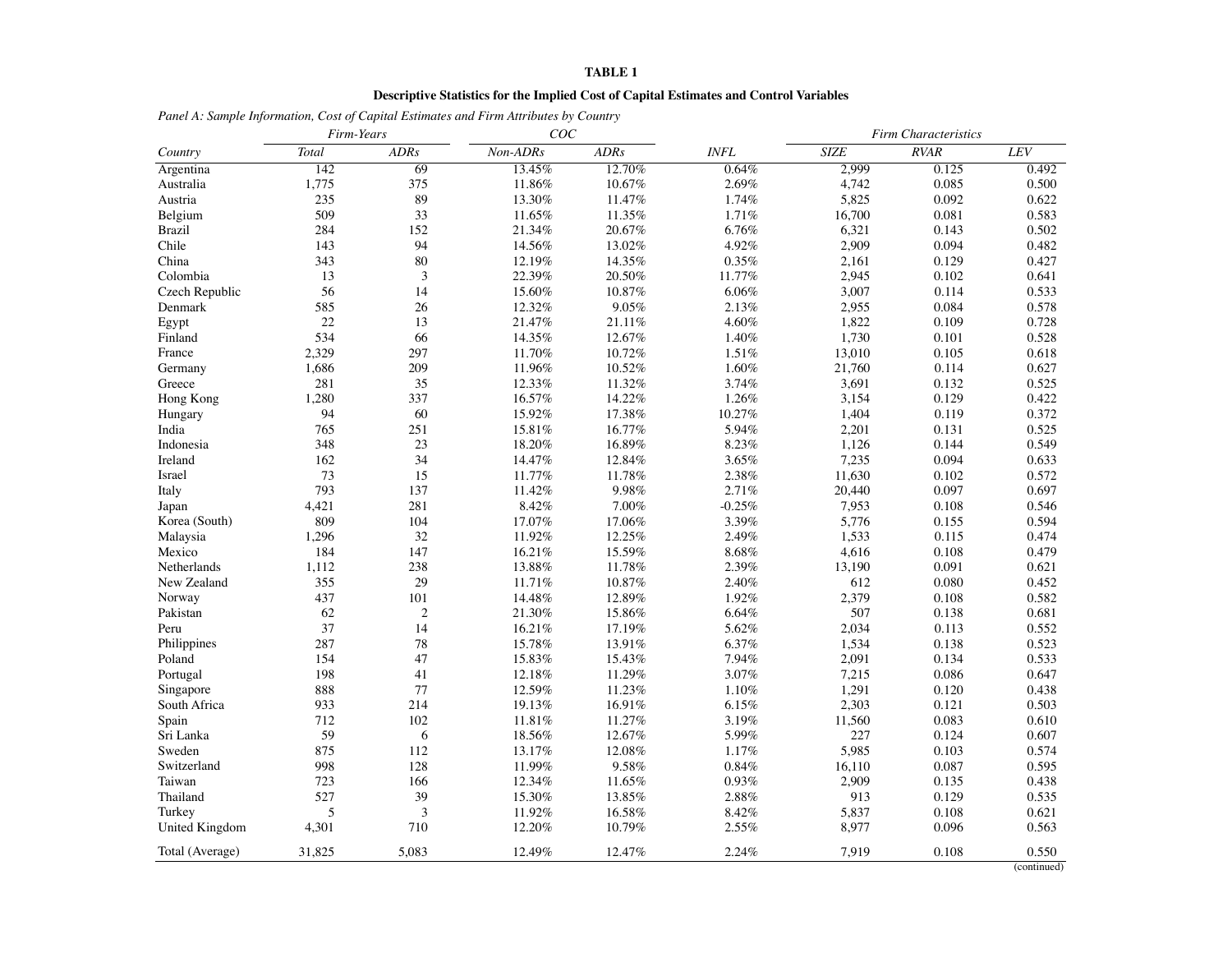#### **TABLE 1 (continued)**

|                         |            |        | COC       |           | $\mathbf{1}_{\text{CT}}$ |          | $1_{GLS}$ |        | $\mathbf{I}_{\text{OJ}}$ |        | $\mathbf{1}_{\text{PEG}}$ |
|-------------------------|------------|--------|-----------|-----------|--------------------------|----------|-----------|--------|--------------------------|--------|---------------------------|
| Type                    | Firm-Years | Mean   | Std. Dev. | Mean      | Std. Dev.                | Mean     | Std. Dev. | Mean   | Std. Dev.                | Mean   | Std. Dev.                 |
| <b>Non-ADR Firms</b>    | 26,742     | 12.49% | 5.50%     | 12.05%    | $6.80\%$                 | 9.48%    | 5.11%     | 14.18% | 6.12%                    | 14.24% | 6.95%                     |
| <b>ADR</b> Firms        | 5,083      | 12.47% | 5.16%     | $11.64\%$ | 5.90%                    | 9.88%    | $4.87\%$  | 14.17% | $5.90\%$                 | 14.20% | 6.86%                     |
| Private Placements 144A | 1,297      | 14.01% | 5.51%     | 13.32%    | $6.07\%$                 | 11.43%   | 5.32%     | 15.72% | 6.34%                    | 15.56% | $7.37\%$                  |
| <b>OTC</b> Listing      | 2,051      | 12.48% | 5.18%     | 11.63%    | 5.64%                    | 9.80%    | 4.65%     | 14.24% | 6.07%                    | 14.25% | 7.14%                     |
| <b>Exchange Listing</b> | 2,033      | 11.54% | 4.74%     | $10.62\%$ | 5.77%                    | $9.00\%$ | 4.56%     | 13.18% | 5.40%                    | 13.34% | 6.25%                     |
| All Firms               | 31.825     | 12.48% | 5.45%     | 11.99%    | 6.66%                    | $9.54\%$ | 5.07%     | 14.18% | $6.09\%$                 | 14.23% | 6.94%                     |

*Panel B: Sample Information, Summary and Individual Cost of Capital Estimates by Listing Type*

The sample comprises 31,825 firm-year observations from 44 countries between 1992 and 2003, for which sufficient Worldscope financial data, I/B/E/S forecast and pricing data exist. We include only observations from countries with at least one ADR, and years with inflation rates below 25%. ADR observations comprise placements under Rule 144A, traded shares in the over-the-counter (OTC) markets, and NYSE, Nasdaq or AMEX exchange listings of non-U.S. firms. The table reports the number of firm-year observations and average values for the variables by country (Panel A), and number of firm-year observations and means and standard deviations by listing type (Panel B). COC is the average cost of capital estimate implied by the mean analyst consensus forecasts and stock prices using (1) the Claus and Thomas (2001) model,  $r_{\text{CT}}$ , (2) the Gebhardt, Lee, and Swaminathan (2001) model,  $r_{\text{GLS}}$ , (3) the Ohlson and Juettner-Nauroth (2005) model,  $r_{\text{OJ}}$ , and (4) the Easton (2004) model,  $r_{\text{PEG}}$ . These models are more detail in the Appendix. INFL is the yearly median of country-specific, one-year-ahead realized monthly inflation rates. SIZE stands for US\$ total assets (in millions). RVAR is the return variability computed as annual standard deviation of monthly stock returns. Financial leverage (LEV) is measured as the ratio of total liabilities to total assets. Accounting data are measured as of the fiscal-year end, RVAR and the cost of capital as of month +10 after the fiscal-year end. With the exception of SIZE (where we use the natural logarithm), we delete 1% of extreme realizations for all firm-level attributes.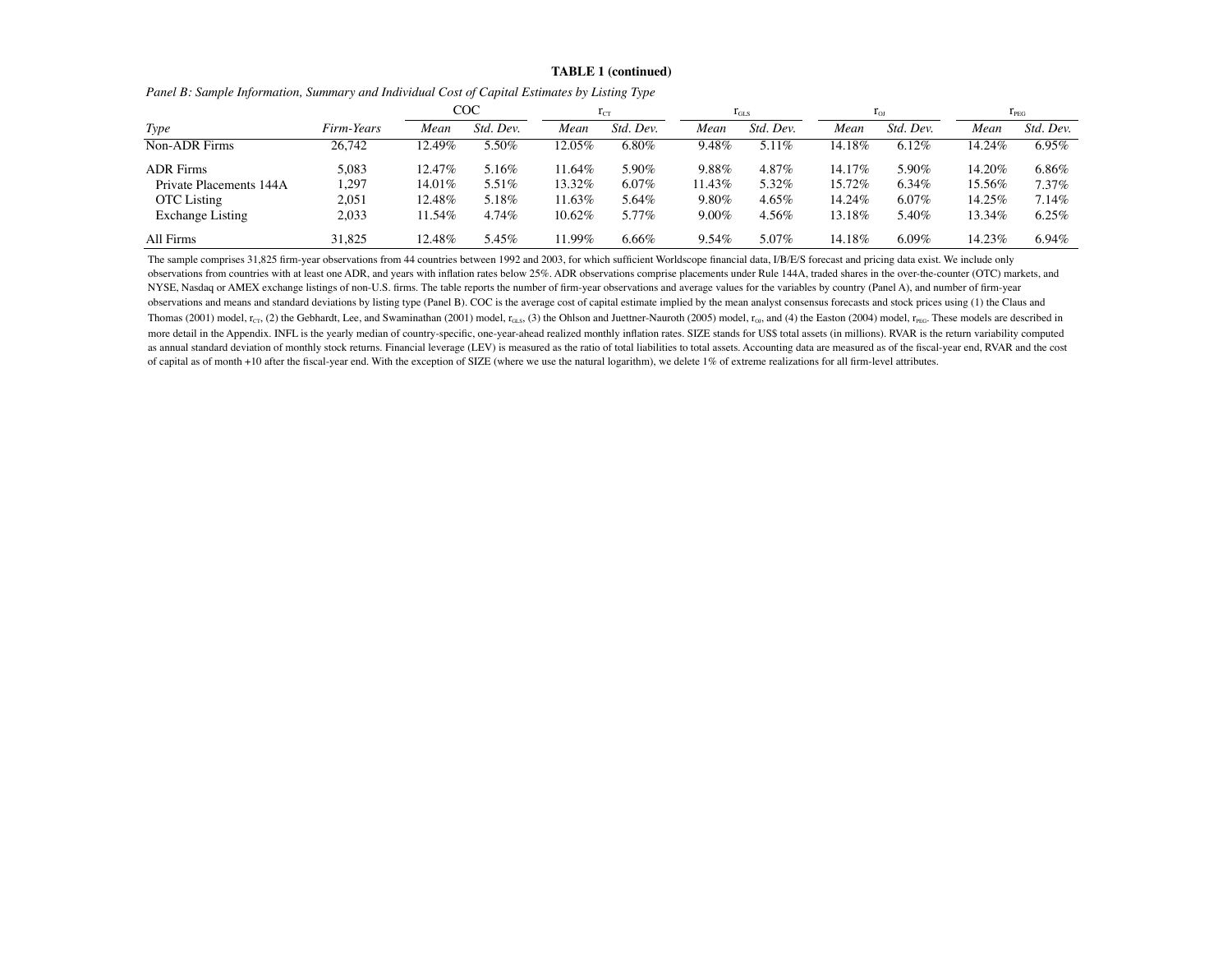### **Cross-Sectional Cost of Capital Effects of U.S. Cross Listings**

| Variable              | Pred. Sign            | Model 1      | Model 2      | Model 3      | Model 4               |
|-----------------------|-----------------------|--------------|--------------|--------------|-----------------------|
|                       |                       | (all Years)  | (all Years)  | (all Years)  | $(except Years -1/0)$ |
| ${\bf N}$             |                       | 31,825       | 31,825       | 31,825       | 30,806                |
| PP                    | $+/-$                 | $-0.159$     | $0.412$ #    | $0.640*$     | $0.995*$              |
|                       |                       | $(-0.71)$    | (1.90)       | (2.09)       | (2.33)                |
| <b>OTC</b>            |                       | $-1.113$ **  | $-0.319*$    | $-0.339$ #   | $-0.494$ *            |
|                       |                       | $(-6.81)$    | $(-2.00)$    | $(-1.87)$    | $(-2.26)$             |
| <b>EXCH</b>           |                       | $-1.478$ **  | $-0.348$ *   | $-0.854$ **  | $-1.607$ **           |
|                       |                       | $(-10.24)$   | $(-2.34)$    | $(-3.85)$    | $(-5.94)$             |
| p-values:             | $\alpha_1 = \alpha_2$ | $(0.001)$ ** | $(0.008)$ ** | $(0.006)$ ** | $(0.002)$ **          |
|                       | $\alpha_2 = \alpha_3$ | $(0.084)$ #  | (0.887)      | $(0.056)$ #  | $(0.001)$ **          |
| Intercept             |                       | 9.434 **     | $12.350$ **  | $9.074$ **   | $9.000$ **            |
|                       |                       | (43.68)      | (31.65)      | (8.37)       | (8.06)                |
| <b>INFL</b>           | $+$                   |              | 19.847**     | 19.170**     | 19.341 **             |
|                       |                       |              | (9.94)       | (10.93)      | (10.47)               |
| <b>SIZE</b>           |                       |              | $-0.558$ **  | 0.014        | 0.026                 |
|                       |                       |              | $(-21.20)$   | (0.18)       | (0.32)                |
| <b>RVAR</b>           | $+$                   |              | $16.732**$   | 12.089 **    | 12.099 **             |
|                       |                       |              | (22.46)      | (16.12)      | (15.86)               |
| <b>LEV</b>            | $+$                   |              | 4.816**      | $2.518**$    | $2.449**$             |
|                       |                       |              | (23.42)      | (7.67)       | (7.25)                |
| Fixed Effects:        |                       |              |              |              |                       |
| Year                  |                       | included     | included     | included     | included              |
| Industry &<br>Country |                       | included     | included     |              |                       |
| Firm                  |                       |              |              | included     | included              |
| $R^2$                 |                       | 29.4%        | 35.8%        | 72.2%        | 72.7%                 |
| F-Stat                |                       | 87.8         | 119.1        | 126.8        | 122.8                 |

| $\text{COC}_{it} = \alpha_0 + \alpha_1 \text{PP}_{it} + \alpha_2 \text{OTC}_{it} + \alpha_3 \text{EXCH}_{it} + \alpha_4 \text{INFL}_{it} + \alpha_5 \text{SIZE}_{it} + \alpha_6 \text{RVAR}_{it}$ |  |
|---------------------------------------------------------------------------------------------------------------------------------------------------------------------------------------------------|--|
| + $\alpha_7$ LEV <sub>it</sub> + $\sum \alpha_i$ Year Controls <sub>t</sub> + $\sum \alpha_k$ Industry Controls <sub>i</sub> + $\sum \alpha_i$ Country Controls <sub>i</sub> + $\varepsilon_{it}$ |  |

The sample comprises 31,825 firm-year observations from 44 countries over the twelve-year period from 1992 to 2003 with data available. The dependent variable, COC, is the mean of four estimates for the implied cost of equity capital (see Appendix). Three binary variables indicate ADR observations: (1) PP is equal to one if the firm has a private placement under Rule 144A, (2) OTC is equal to one if firm shares trade in the over-the-counter markets, and (3) EXCH is equal to one if firm shares are listed on the NYSE, Nasdaq or AMEX. For Model 4, we assume that the market learns about the ADR in the two years immediately preceding the listing, and therefore exclude the years -1 and 0 from the analysis. INFL is the yearly median of country-specific, one-year-ahead realized monthly inflation rates. SIZE stands for US\$ total assets (in thousands). RVAR is the return variability computed as annual standard deviation of monthly stock returns. Financial leverage (LEV) is measured as the ratio of total liabilities to total assets. Accounting data are measured as of the fiscal-year end, RVAR and the cost of capital as of month +10 after the fiscal-year end. We use the natural log of SIZE in the analysis and delete 1% of extreme realizations for all other firm-level attributes. Industry-fixed effects based on the classification in Campbell (1996), year-, country- and firm-fixed effects are included in the regressions where indicated, but not reported. The table reports OLS coefficient estimates and t-statistics (in parentheses) based on robust standard errors that are clustered by firm in Models 1 and 2, while using firm-fixed effects in Models 3 and 4. It also reports p-values from Wald tests comparing the magnitude of the ADR variables. For expositional purposes we multiply all coefficients by 100. \*\*, \*, and # indicate statistical significance at the 1%, 5%, and 10% levels (two-tailed), respectively.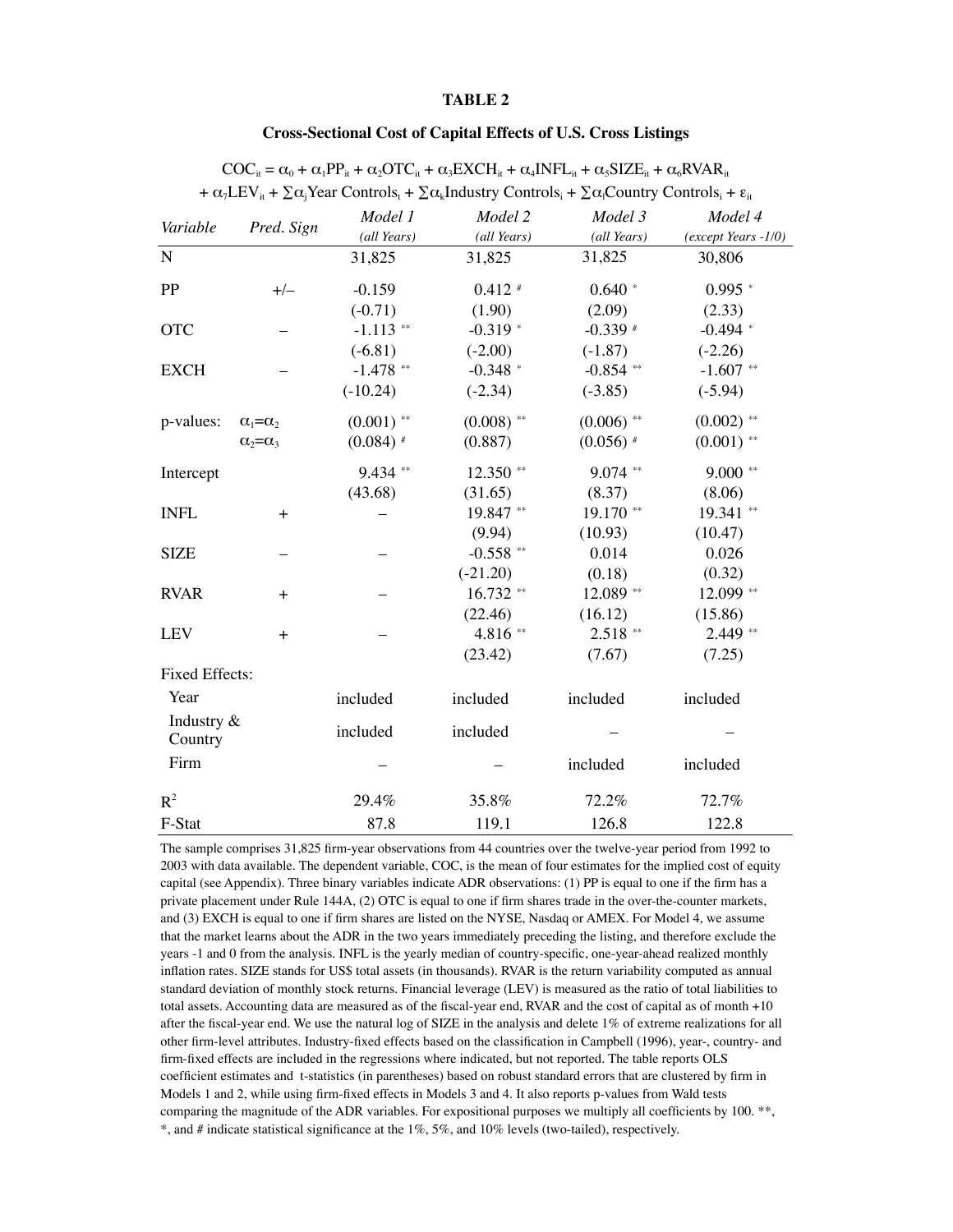# **Sensitivity Analyses for the Cross-Sectional Cost of Capital Effects**

*Panel A: Individual Cost of Capital Estimates as Dependent Variables Variable*

| Variable         | N      | PP         | <b>OTC</b> | <b>EXCH</b> |
|------------------|--------|------------|------------|-------------|
| $r_{CT}$         | 31,825 | $0.703$ #  | $-0.287$   | $-0.940$ ** |
|                  |        | (1.82)     | $(-1.25)$  | $(-3.08)$   |
| $r_{GLS}$        | 31,825 | $0.703$ ** | $-0.040$   | $-1.036$ ** |
|                  |        | (2.91)     | $(-0.24)$  | $(-5.01)$   |
| $r_{OJ}$         | 31,825 | $0.692*$   | $-0.371$ # | $-0.777$ ** |
|                  |        | (1.86)     | $(-1.68)$  | $(-3.12)$   |
| $r_{\text{PEG}}$ | 31,825 | 0.461      | $-0.660$ * | $-0.662$ *  |
|                  |        | (1.05)     | $(-2.40)$  | $(-2.06)$   |
|                  |        |            |            |             |

| Panel B: Additional Controls for Capital Issuance |  |
|---------------------------------------------------|--|
|                                                   |  |

| Variable           | N      | PP        | <i>OTC</i> | <i>EXCH</i>     | ISS PP           | <b>ISS EXCH</b> |
|--------------------|--------|-----------|------------|-----------------|------------------|-----------------|
| Capital            | 31,825 | $0.582$ # | $-0.332$ # | $-0.817$ **     | 0.375            | $-0.342$        |
| issuance indicator |        | (1.87)    | $(-1.83)$  | $(-3.67)$       | (1.14)           | $(-1.13)$       |
|                    |        |           |            | <i>LEVEL II</i> | <i>LEVEL III</i> |                 |
| Exchange           | 31,825 | $0.639*$  | $-0.337$ # | $-0.739$ **     | $-1.103$ **      |                 |
| level indicator    |        | (2.09)    | $(-1.86)$  | $(-3.06)$       | $(-3.40)$        |                 |

### *Panel C: Alternative Model Specifications*

| Variable                  | N      | PP         | OTC        | <b>EXCH</b> |
|---------------------------|--------|------------|------------|-------------|
| Use local risk-free rates | 31,825 | $0.660*$   | $-0.436$ * | $-0.799$ ** |
| instead of inflation      |        | (2.17)     | $(-2.40)$  | $(-3.58)$   |
| Use risk premia instead   | 31,588 | $1.477$ ** | $-0.464$ * | $-0.712$ ** |
| of COC estimates          |        | (4.22)     | $(-2.37)$  | $(-3.00)$   |
| Control for analyst       | 29,886 | $0.592$ #  | $-0.344$ # | $-0.936$ ** |
| forecast bias             |        | (1.91)     | $(-1.88)$  | $(-4.27)$   |
| Accuracy-weighted         | 29,769 | 0.458      | $-0.354$ * | $-0.922$ ** |
| COC estimates             |        | (1.46)     | $(-2.03)$  | $(-4.29)$   |
| Replace missing/negative  | 42,558 | $0.804$ ** | $-0.282$   | $-0.911$ ** |
| earnings forecasts        |        | (2.61)     | $(-1.44)$  | $(-4.04)$   |

*Panel D: Influence of (Long-Run) Growth Differences across ADR Type*

| Variable                              | N      | PP         | <i>OTC</i>  | <i>EXCH</i>            |
|---------------------------------------|--------|------------|-------------|------------------------|
| ADR-specific correction               | 31,901 | 0.458      | $-0.644$ ** | $-1.075$ **            |
| of terminal-value growth              |        | (1.50)     | $(-3.52)$   | $(-4.79)$              |
| ADR- $\&$ year-specific correction    | 31,786 | $1.252$ ** | $-0.233$    | $-0.686$ <sup>**</sup> |
| of terminal-value growth (forecasted) |        | (4.04)     | $(-1.26)$   | $(-3.06)$              |
| ADR- $\&$ year-specific correction    | 31,482 | $1.581**$  | $-0.128$    | $-0.500*$              |
| of terminal-value growth (realized)   |        | (4.81)     | $(-0.66)$   | $(-2.16)$              |
| Firm- $\&$ year-specific growth       | 19,415 | 0.088      | $-0.574$ *  | $-0.831$ **            |
| rates in terminal values              |        | (0.20)     | $(-2.07)$   | $(-3.26)$              |
|                                       |        |            |             | (continued)            |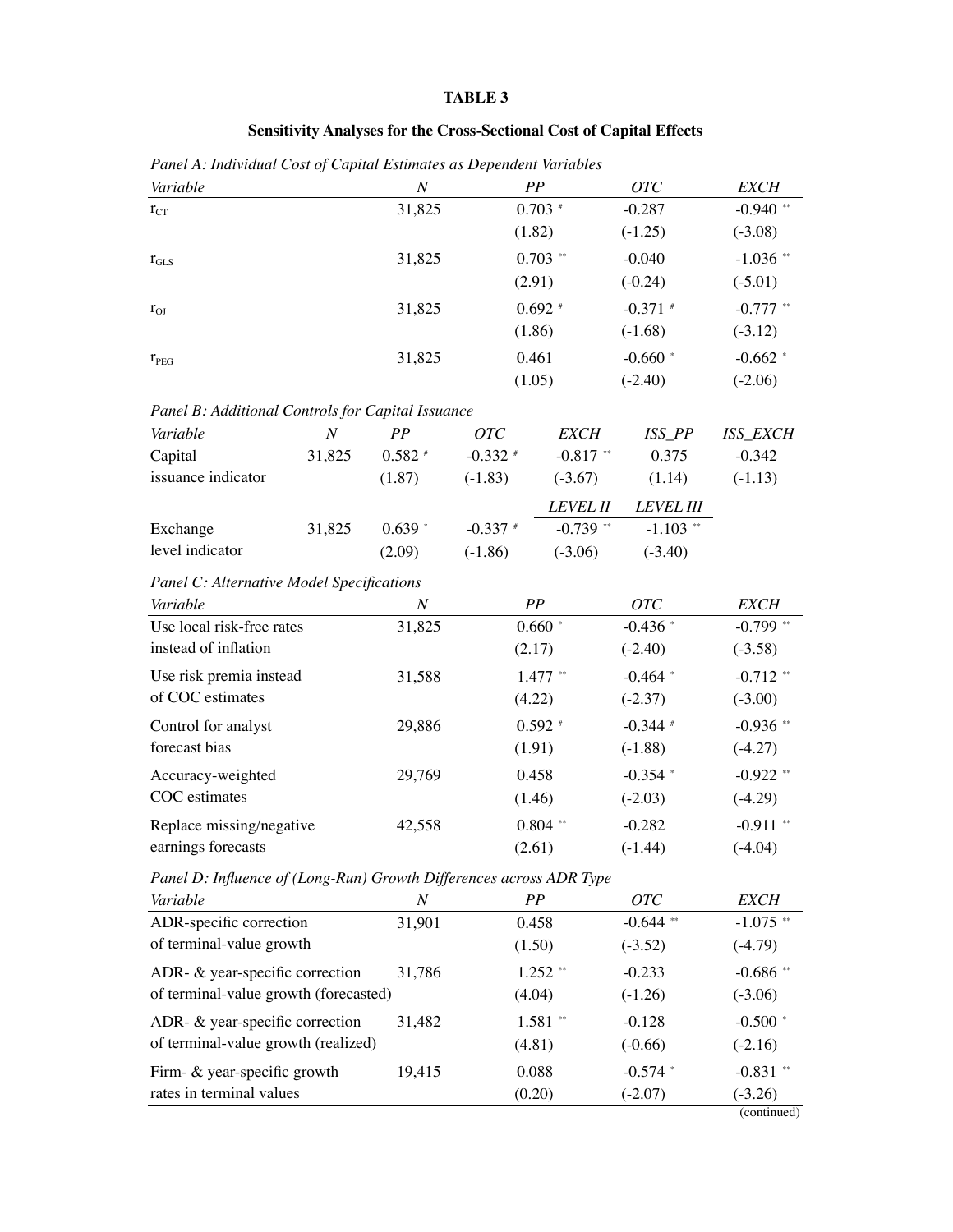The sample comprises a maximum of 31,825 firm-year observations from 44 countries over the twelve-year period from 1992 to 2003 with data available. Except for Panel A where we use the individual cost of capital estimates  $(r_{\text{CT}}, r_{\text{GLS}}, r_{\text{O}})$ , and  $r_{\text{PEG}}$ ), the dependent variable, COC, is the mean of four estimates for the implied cost of equity capital (see Appendix). The panels report only the coefficients (t-statistics) of the three ADR indicator variables (and the capital issuance variables in Panel B), but regressions include the full set of controls (see Model 3 in Table 2). Regressions in Panel B either include ISS\_PP and ISS\_EXCH, which are set equal to one in the years of a private placement and the capital issuance on the NYSE, Nasdaq or AMEX, respectively, or we replace EXCH by two distinct indicator variables for firms whose shares are listed with (LEVEL III) or without (LEVEL II) U.S. public offering during the sample period. Regressions in Panel C are based on the following alternative model specifications: (1) we replace INFL by  $r_F$ , the yearly median of country-specific, monthly risk-free interest rates, (2) we use risk premia (COC minus one-year-ahead realized  $r<sub>F</sub>$ ) instead of the raw cost of capital estimates as the dependent variable, (3) we include the one-year-ahead analyst forecast error (mean forecast minus actual) scaled by lagged total assets as additional control, (4) we estimate accuracy-weighted regressions with the inverse of the absolute one-year-ahead analyst forecast error scaled by lagged total assets as the weights, and (5) we replace all negative or missing forecasted earnings per share for up to three years using beginning book values, historic three-year median returns on equity in a given country, industry and year, and assuming clean surplus. In Panel D, we control for differences in projected (or realized) growth rates across ADR types. We compute the implied cost of capital estimates (1) by adding an ADR-type-specific component to the growth rate in the terminal value (equal to the coefficient estimates from regressing analyst long-run growth estimates on ADR-type-, industry-, year- and country-fixed effects), (2) by adding an ADR-type- and year-specific component to the terminal-value growth rate, using the yearly median differences in analyst long-run growth estimates across ADR types and non-ADR firms, (3) same as (2) but using realized, three-year average growth rates in earnings per share, and (4) by using (firm- and year-specific) analysts' long-run growth estimates as perpetual growth rates in the terminal value. For the computation of  $r_{\text{GLS}}$ , we also vary the industry-specific target accounting return on equity across ADR types using similar techniques as described above (see Appendix). The table reports OLS coefficient estimates and (in parentheses) t-statistics based on robust standard errors. For expositional purposes we multiply all coefficients by 100. \*\*, \*, and # indicate statistical significance at the 1%, 5%, and 10% levels (two-tailed), respectively.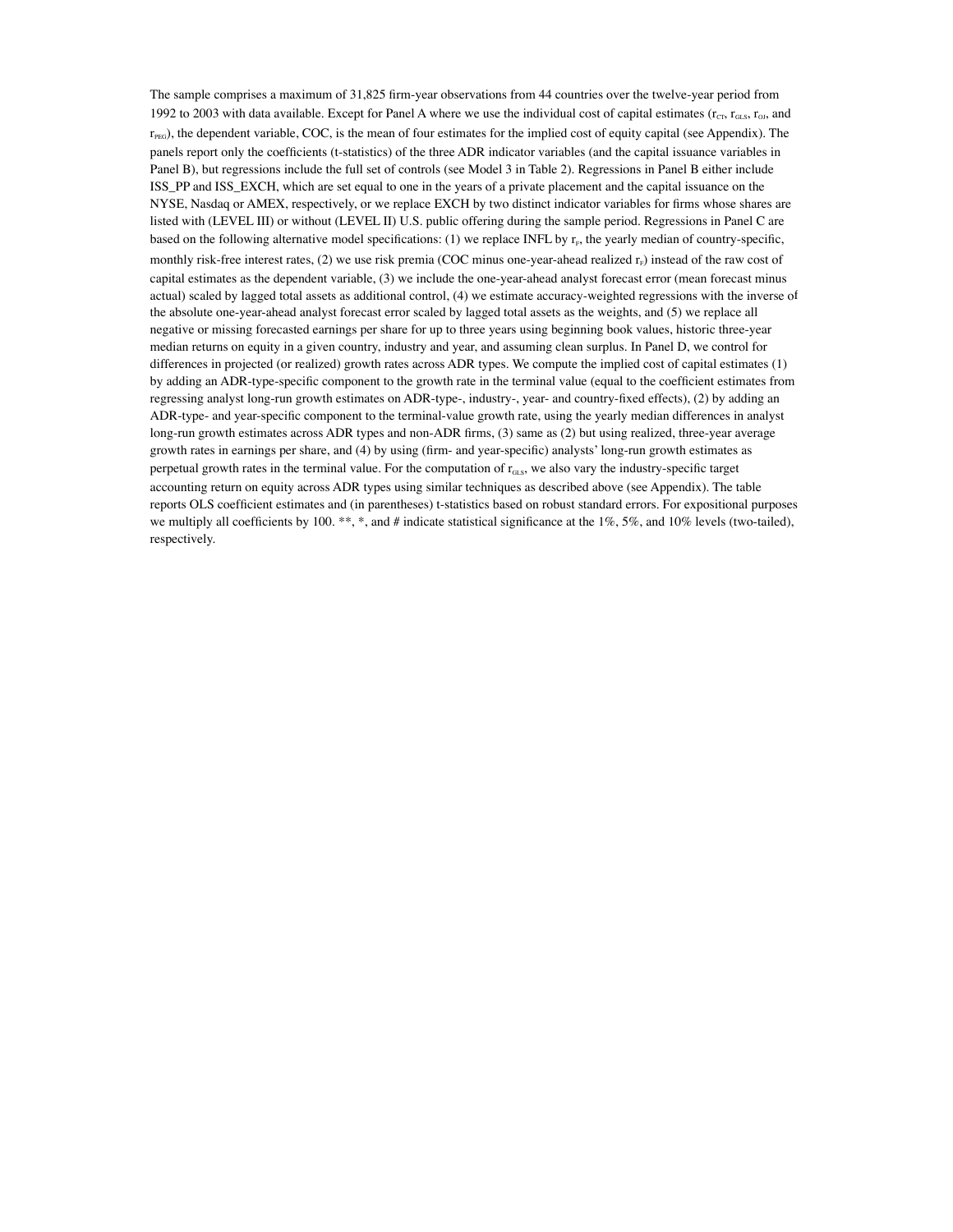#### **Difference-in-Differences Analysis for the Cost of Capital Effects of U.S. Cross Listings**

 $\text{COC}_{it} = \alpha_0 + \alpha_1 \text{PP}_{it} + \alpha_2 \text{OTC}_{it} + \alpha_3 \text{EXCH}_{it} + \alpha_4 \text{SIZE}_{it}$ +  $\alpha_{5}$ RVAR<sub>it</sub> +  $\alpha_{6}$ LEV<sub>it</sub> +  $\sum \alpha_{k}$ Industry Controls<sub>i</sub> +  $\varepsilon_{it}$ 

*Panel A: Univariate Analysis of the Implied Cost of Capital (pre vs. post ADR Listing)*

|             |            |     | Years $-2/+1$ only |           | all Years (except Years -1/0) |              |              |  |
|-------------|------------|-----|--------------------|-----------|-------------------------------|--------------|--------------|--|
| Variable    | Time       | N   | Median             | Mean      | N                             | Median       | Mean         |  |
| <b>PP</b>   | pre        | 66  | 0.63%              | $0.50\%$  | 237                           | 0.18%        | $0.02\%$     |  |
|             | post       |     | $2.00\%$           | $1.63\%$  |                               | 0.43%        | $1.67\%$     |  |
|             | post - pre |     | 1.37%              | 1.13%     |                               | $0.25\%$ #   | $1.65\%$ **  |  |
| <b>OTC</b>  | pre        | 178 | $-0.48\%$          | $-0.34\%$ | 773                           | $-0.63\%$    | $-0.63\%$    |  |
|             | post       |     | $-0.90\%$          | $-0.51\%$ |                               | $-1.50\%$    | $-1.21\%$    |  |
|             | post - pre |     | $-0.43\%$          | $-0.17\%$ |                               | $-0.87\%$ ** | $-0.58\%$ *  |  |
| <b>EXCH</b> | pre        | 180 | $-0.67\%$          | $-0.67\%$ | 828                           | $-0.64\%$    | $-0.28%$     |  |
|             | post       |     | $-1.33\%$          | $-1.10\%$ |                               | $-1.88\%$    | $-1.59\%$    |  |
|             | post - pre |     | $-0.67\%$          | $-0.43\%$ |                               | $-1.23\%$ ** | $-1.31\%$ ** |  |

*Panel B: Regression Analysis of the Implied Cost of Capital (pre vs. post ADR Listing)*

| Pred.               |       |             | Years $-2/+1$ only | all Years (except Years -1/0) |             |  |
|---------------------|-------|-------------|--------------------|-------------------------------|-------------|--|
| Variable            | Sign  | Model 1     | Model 2            | Model 1                       | Model 2     |  |
| N                   |       | 454         | 440                | 1,911                         | 1,845       |  |
| PP                  | $+/-$ | 0.327       | 0.382              | $0.951$ *                     | $0.826*$    |  |
|                     |       | (0.65)      | (0.78)             | (2.28)                        | (2.14)      |  |
| <b>OTC</b>          |       | $-0.577$ #  | $-0.580$ #         | $-0.852$ **                   | $-0.692$ ** |  |
|                     |       | $(-1.78)$   | $(-1.83)$          | $(-3.08)$                     | $(-2.66)$   |  |
| <b>EXCH</b>         |       | $-1.212$ ** | $-1.068$ *         | $-1.140$ **                   | $-0.690$ *  |  |
|                     |       | $(-3.09)$   | $(-2.49)$          | $(-4.13)$                     | $(-2.38)$   |  |
| Intercept           |       | $-0.848$ #  | 2.009              | $-1.636$ **                   | $2.585*$    |  |
|                     |       | $(-1.81)$   | (1.16)             | $(-3.06)$                     | (2.17)      |  |
| <b>SIZE</b>         |       |             | $-0.385$ **        |                               | $-0.463$ ** |  |
|                     |       |             | $(-3.19)$          |                               | $(-5.39)$   |  |
| <b>RVAR</b>         | $+$   |             | 7.752              |                               | 5.427 *     |  |
|                     |       |             | (1.38)             |                               | (2.09)      |  |
| <b>LEV</b>          | $+$   |             | $4.183$ **         |                               | $4.351$ **  |  |
|                     |       |             | (3.59)             |                               | (5.59)      |  |
| Industry-Fixed Eff. |       | included    | included           | included                      | included    |  |
| $\mathbf{R}^2$      |       | 10.0%       | 16.3%              | 8.6%                          | 13.7%       |  |
| F-Stat              |       | 3.3         | 3.6                | 5.8                           | 6.9         |  |

The sample for the difference-in-differences analysis comprises only observations from newly listed ADR firms over the twelve-year period from 1992 to 2003. COC is the mean of four estimates for the implied cost of equity capital (see Appendix). We subsequently subtract the country-year medians of non-ADR firms from all COC estimates. PP stands for firms with private placements, OTC for firms trading in the over-the-counter markets, and EXCH for firms listed on the NYSE, Nasdaq or AMEX. We assume that the market learns about the ADR in year - 1 or 0. SIZE is the natural log of US\$ total assets (in thousands). RVAR is the return variability computed as annual standard deviation of monthly stock returns. Financial leverage (LEV) is measured as the ratio of total liabilities to total assets. Accounting data are measured as of the fiscal-year end, RVAR and the cost of capital as of month +10 after the fiscal-year end. Industry-fixed effects based on the classification in Campbell (1996) are included in the regressions but not reported. Panel A reports median (mean) values before and after a firm's first ADR and its upgrading to an exchange listing. We evaluate differences (post minus pre) using Wilcoxon rank sum tests (t-tests). Panel B reports OLS coefficient estimates and (in parentheses) t-statistics based on robust standard errors that are clustered by firm. For expositional purposes we multiply all coefficients by 100. \*\*, \*, and # indicate statistical significance at the 1%, 5%, and 10% levels (two-tailed), respectively.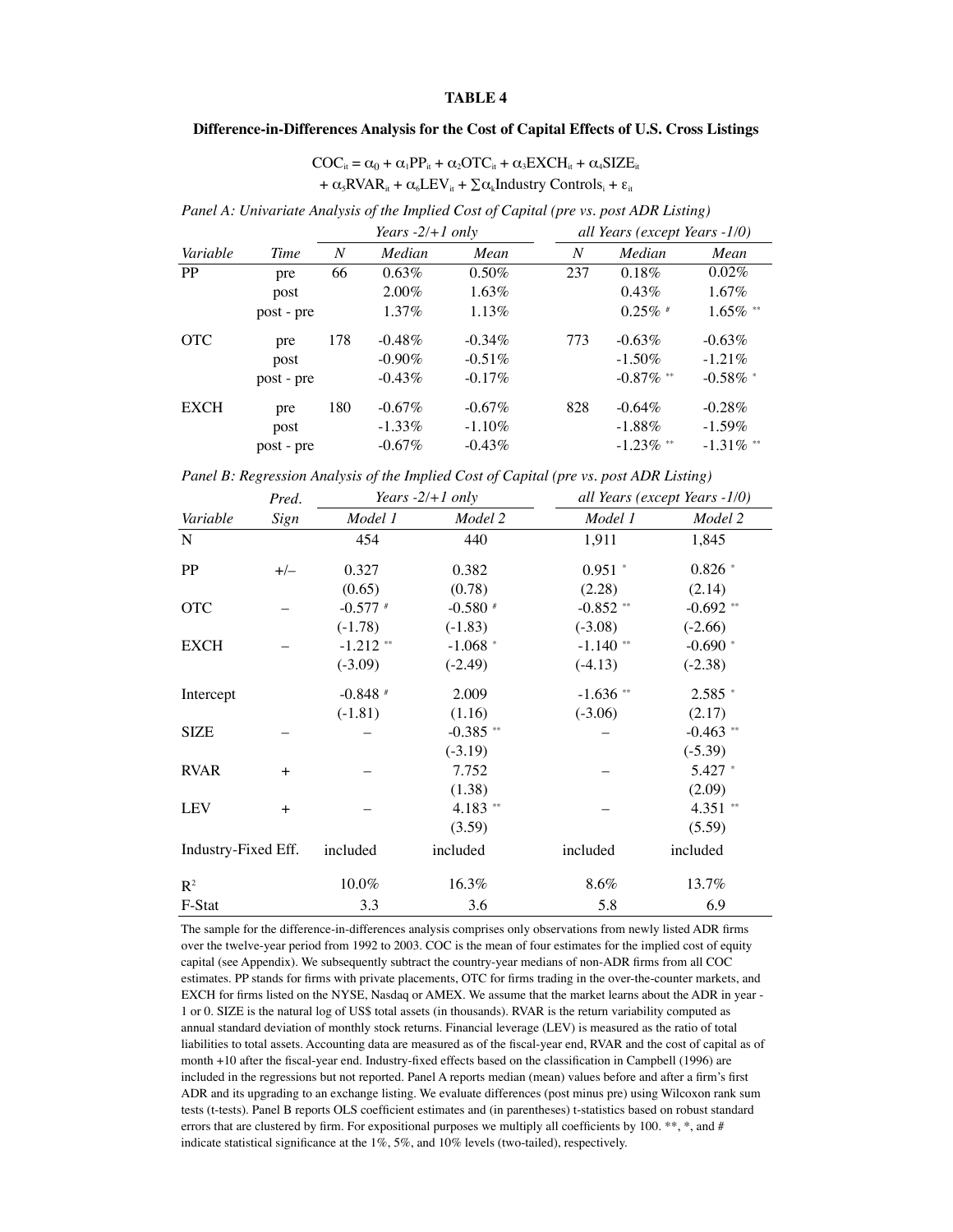#### **Differences in the Cost of Capital Effects by Home-Country Institutions**

|                                             | Predicted                | <b>Legal Tradition</b> |             | <b>Disclosure Regulation</b> |              | Securities Law Enforcement |              | <b>Investor Protection</b> |               |
|---------------------------------------------|--------------------------|------------------------|-------------|------------------------------|--------------|----------------------------|--------------|----------------------------|---------------|
| Variable                                    | Sign                     | code law               | common law  | low                          | high         | low                        | high         | low                        | high          |
| $\mathbf N$                                 |                          | 19,349                 | 12,476      | 10,785                       | 20,393       | 17,383                     | 13,795       | 13,506                     | 18,319        |
| PP                                          | $+/-$                    | 0.185                  | $0.919*$    | $-0.133$                     | $0.701$ *[#] | 0.003                      | $0.713*$     | $-0.039$                   | $0.935$ **[*] |
|                                             |                          | (0.77)                 | (2.05)      | $(-0.43)$                    | (2.27)       | (0.01)                     | (2.09)       | $(-0.15)$                  | (2.63)        |
| <b>OTC</b>                                  | $\overline{\phantom{0}}$ | $-0.109$               | $-0.487$ *  | $-0.212$                     | $-0.410*$    | $-0.335$                   | $-0.330$     | $-0.107$                   | $-0.404$ *    |
|                                             |                          | $(-0.50)$              | $(-2.14)$   | $(-0.80)$                    | $(-2.05)$    | $(-1.51)$                  | $(-1.45)$    | $(-0.41)$                  | $(-2.04)$     |
| <b>EXCH</b>                                 |                          | $-0.380$ *             | $-0.140$    | $-0.737$ **                  | $-0.128$ [*] | $-0.645$ **                | $-0.116$ [#] | $-0.766$ **                | $0.023$ [*]   |
|                                             |                          | $(-2.06)$              | $(-0.57)$   | $(-3.21)$                    | $(-0.68)$    | $(-3.22)$                  | $(-0.53)$    | $(-3.36)$                  | (0.12)        |
| Intercept                                   |                          | 14.130 **              | 12.678 **   | 13.474 **                    | 12.588 **    | 14.562 **                  | 12.620 **    | 12.484 **                  | 13.428 **     |
|                                             |                          | (6.82)                 | (20.87)     | (6.06)                       | (26.88)      | (7.01)                     | (21.33)      | (5.70)                     | (27.31)       |
| <b>INFL</b>                                 | $+$                      | 23.209 **              | 12.804 **   | $23.751$ **                  | $16.115$ **  | $16.765$ **                | $20.302$ **  | 19.282 **                  | 15.630 **     |
|                                             |                          | (8.11)                 | (4.49)      | (6.18)                       | (5.99)       | (5.49)                     | (6.75)       | (5.26)                     | (6.52)        |
| <b>SIZE</b>                                 |                          | $-0.576$ **            | $-0.569$ ** | $-0.520$ **                  | $-0.576$ **  | $-0.572$ **                | $-0.542$ **  | $-0.514$ **                | $-0.612$ **   |
|                                             |                          | $(-17.64)$             | $(-12.75)$  | $(-11.52)$                   | $(-17.55)$   | $(-16.82)$                 | $(-12.84)$   | $(-12.59)$                 | $(-17.49)$    |
| <b>RVAR</b>                                 | $^{+}$                   | 14.709 **              | 19.277 **   | 14.521 **                    | 17.533 **    | 14.386 **                  | 18.709 **    | $14.601$ **                | 18.066 **     |
|                                             |                          | (15.62)                | (15.94)     | (10.87)                      | (19.04)      | (14.10)                    | (16.44)      | (12.29)                    | (18.86)       |
| <b>LEV</b>                                  | $+$                      | $5.324$ **             | $4.006**$   | $5.633**$                    | 4.487 **     | 5.638 **                   | 3.856 **     | 5.406 **                   | 4.473 **      |
|                                             |                          | (20.36)                | (12.05)     | (14.47)                      | (18.22)      | (20.49)                    | (12.05)      | (15.17)                    | (17.94)       |
| Industry-, Country- &<br>Year-Fixed Effects |                          | included               | included    | included                     | included     | included                   | included     | included                   | included      |
| $\mathbb{R}^2$                              |                          | 38.7%                  | 30.8%       | 32.2%                        | 38.3%        | 42.5%                      | 25.8%        | 31.6%                      | 39.2%         |
| F-Stat                                      |                          | 103.9                  | 55.6        | 44.9                         | 143.3        | 119.0                      | 46.4         | 56.5                       | 117.3         |

| $\text{COC}_{it} = \alpha_0 + \alpha_1 \text{PP}_{it} + \alpha_2 \text{OTC}_{it} + \alpha_3 \text{EXCH}_{it} + \alpha_4 \text{INFL}_{it} + \alpha_5 \text{SIZE}_{it} + \alpha_6 \text{RVAR}_{it}$       |  |
|---------------------------------------------------------------------------------------------------------------------------------------------------------------------------------------------------------|--|
| + $\alpha_7$ LEV <sub>it</sub> + $\Sigma \alpha_i$ Year Controls <sub>t</sub> + $\Sigma \alpha_k$ Industry Controls <sub>i</sub> + $\Sigma \alpha_i$ Country Controls <sub>i</sub> + $\varepsilon_{it}$ |  |

The sample comprises a maximum of 31,825 firm-year observations from 44 countries over the twelve-year period from 1992 to 2003. We partition the sample into sub-samples according to the following institutional characteristics in the country of origin: (1) countries with code versus common law legal tradition (La Porta et al., 1997; Ball et al., 2000), (2) disclosure regulation is equal to high for countries with above-median index values of disclosure requirements in securities offerings (La Porta et al., 2006), (3) securities law enforcement is equal to high for countries with above-median levels of private and public enforcement of laws governing securities offerings (measured as the mean of the liability standard index and the public enforcement index from La Porta et al., 2006), and (4) investor protection is equal to high for countries with above-median anti-director rights index values (La Porta et al., 1998). The dependent variable, COC, is the mean of four estimates for the implied cost of equity capital (see Appendix). Three binary variables indicate ADR observations: (1) PP is equal to one if the firm has a private placement under Rule 144A, (2) OTC is equal to one if firm shares trade in the over-the-counter markets, and (3) EXCH is equal to one if firm shares are listed on the NYSE, Nasdaq or AMEX. INFL is the yearly median of country-specific, one-year-ahead realized monthly inflation rates. SIZE stands for US\$ total assets (in thousands). RVAR is the return variability computed as annual standard deviation of monthly stock returns. Financial leverage (LEV) is measured as the ratio of total liabilities to total assets. Accounting data are measured as of the fiscal-year end, RVAR and the cost of capital as of month +10 after the fiscal-year end. We use the natural log of the size variable in the analysis and delete 1% of extreme realizations for all other firm-level attributes. Industryfixed effects based on the classification in Campbell (1996), country- and year-fixed effects are included in the regressions but not reported. The table reports OLS coefficient estimates and (in parentheses) t-statistics based on robust standard errors that are clustered by firm. The table also indicates [in square brackets] whether the ADR coefficients across the two subsamples are statistically different from each other. For expositional purposes we multiply all coefficients by 100. \*\*, \*, and # indicate statistical significance at the 1%, 5%, and 10% levels (two-tailed), respectively.